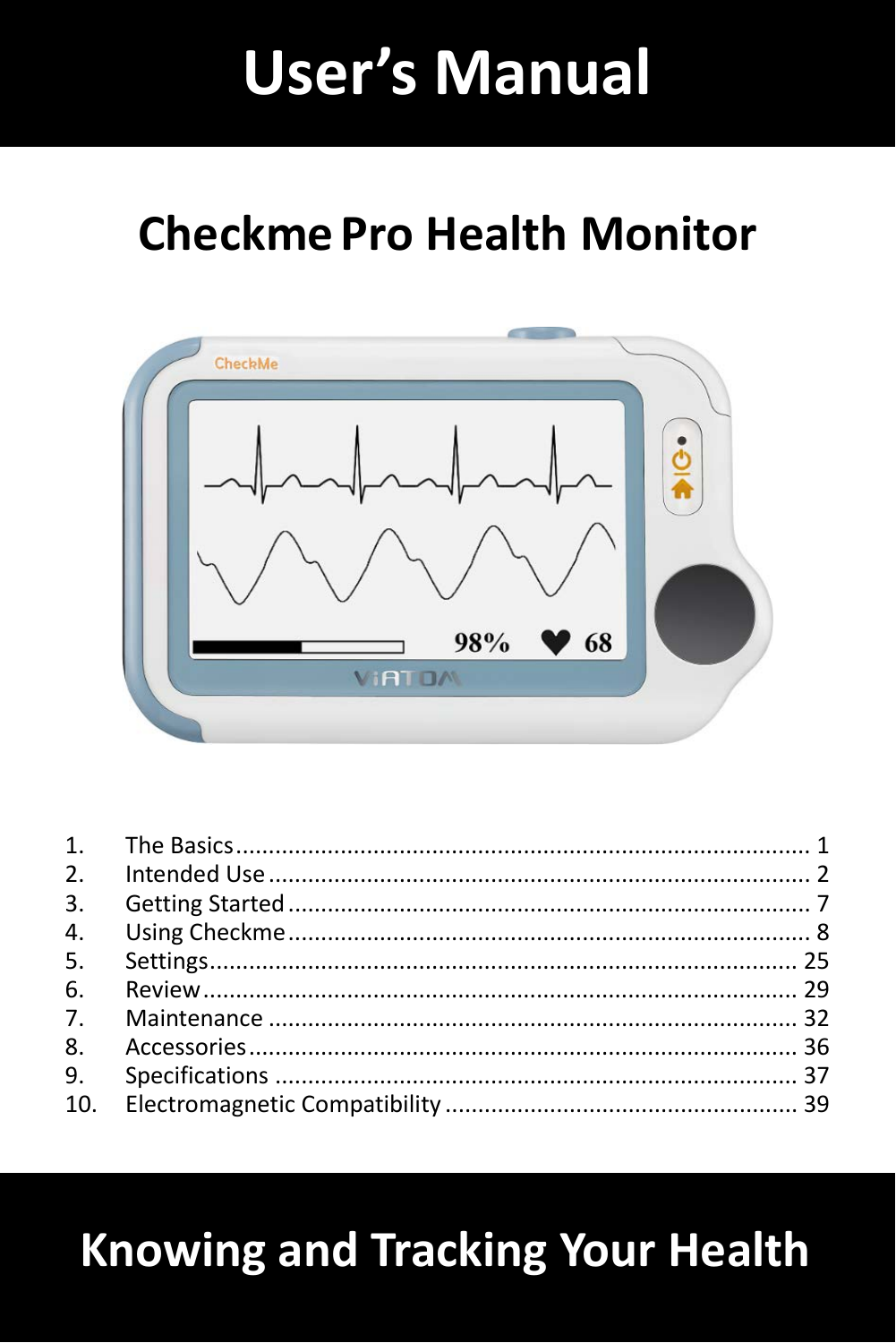# <span id="page-1-0"></span>**1. The Basics**

This manual contains the instructions necessary to operate the product safely and in accordance with its function and intended use. Observance of this manual is a prerequisite for proper product performance and correct operation and ensures patient and operator safety.

## **1.1 Safety**

#### **Warnings and Cautionary Advices**

- Before using the device, please ensure that you have read this manual thoroughly and fully understand corresponding precautions and risks.
- This device has been designed for practical use, but is not a substitute for a visit to the doctor.
- The data and results displayed on the device are for reference only and cannot be directly used for diagnostic interpretation or treatment.
- We recommend not to use this device if you have a pacemaker or other implanted devices. Follow the advice given by your doctor, if applicable.
- Do not use this device with a defibrillator.
- Do not use this device during MRI examination.
- Do not use the device in a combustible environment (i.e., oxygenenriched environment).
- Never submerge the device in water or other liquids. Do not clean the device with acetone or other volatile solutions.
- Do not drop this device or subject it to strong impact.
- Do not place this device in pressure vessels or gas sterilization device.
- Do not dismantle the device, as this could cause damage or malfunctions or impede the operation of the device.
- This device is not intended for use by people (including children) with restricted physical, sensory or mental skills or a lack of experience and/or a lack of knowledge, unless they are supervised by a person who has responsibility for their safety or they receive instructions from this person on how to use the device. Children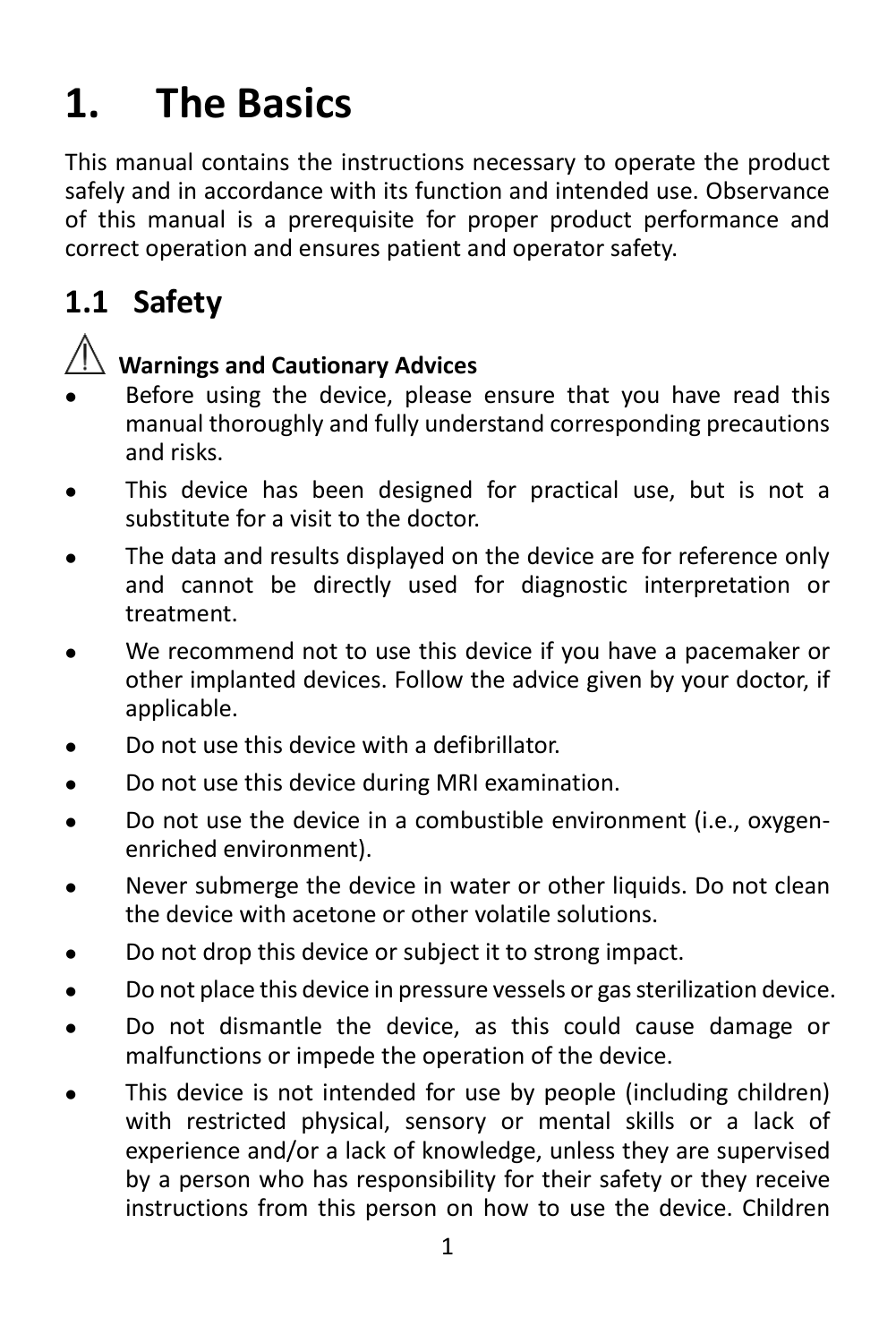should be supervised around the device to ensure they do not play with it.

- Do not allow the electrodes of the device to come into contact with other conductive parts (including earth).
- Do not use the device with persons with sensitive skin or allergies.
- Do not store the device in the following locations: locations in which the device is exposed to direct sunlight, high temperatures or levels of moisture, or heavy contamination; locations near to sources of water or fire; or locations that are subject to strong electromagnetic influences.
- Do not swing the device with the strip, which may result in injury.
- This device displays changes in the heart rhythm and blood oxygenation etc. which may have various different causes. These may be harmless, but may also be triggered by illnesses or diseases of differing degree of severity. Please consult a medical specialist if you believe you may have an illness or disease.
- Vital signs measurements, such as those taken with this device, cannot identify all diseases. Regardless of the measurement taken using this device, you should consult your doctor immediately if you experience symptoms that could indicate acute disease.
- Do not self-diagnose or self-medicate on the basis of this device without consulting your doctor. In particular, do not start taking any new medication or change the type and/or dosage of any existing medication without prior approval.
- This device is not a substitute for a medical examination or your heart or other organ function, or for medical electrocardiogram recordings, which require more complex measurements.
- It is not possible to use this device to diagnose illness or diseases. This is exclusively the responsibility of your doctor.
- We recommend that you record the ECG curves and other measurements and provide them to your doctor if required.

## <span id="page-2-0"></span>**2. Introduction**

#### **2.1 Intended Use**

The Checkme Pro health monitor is intended to be used for measuring,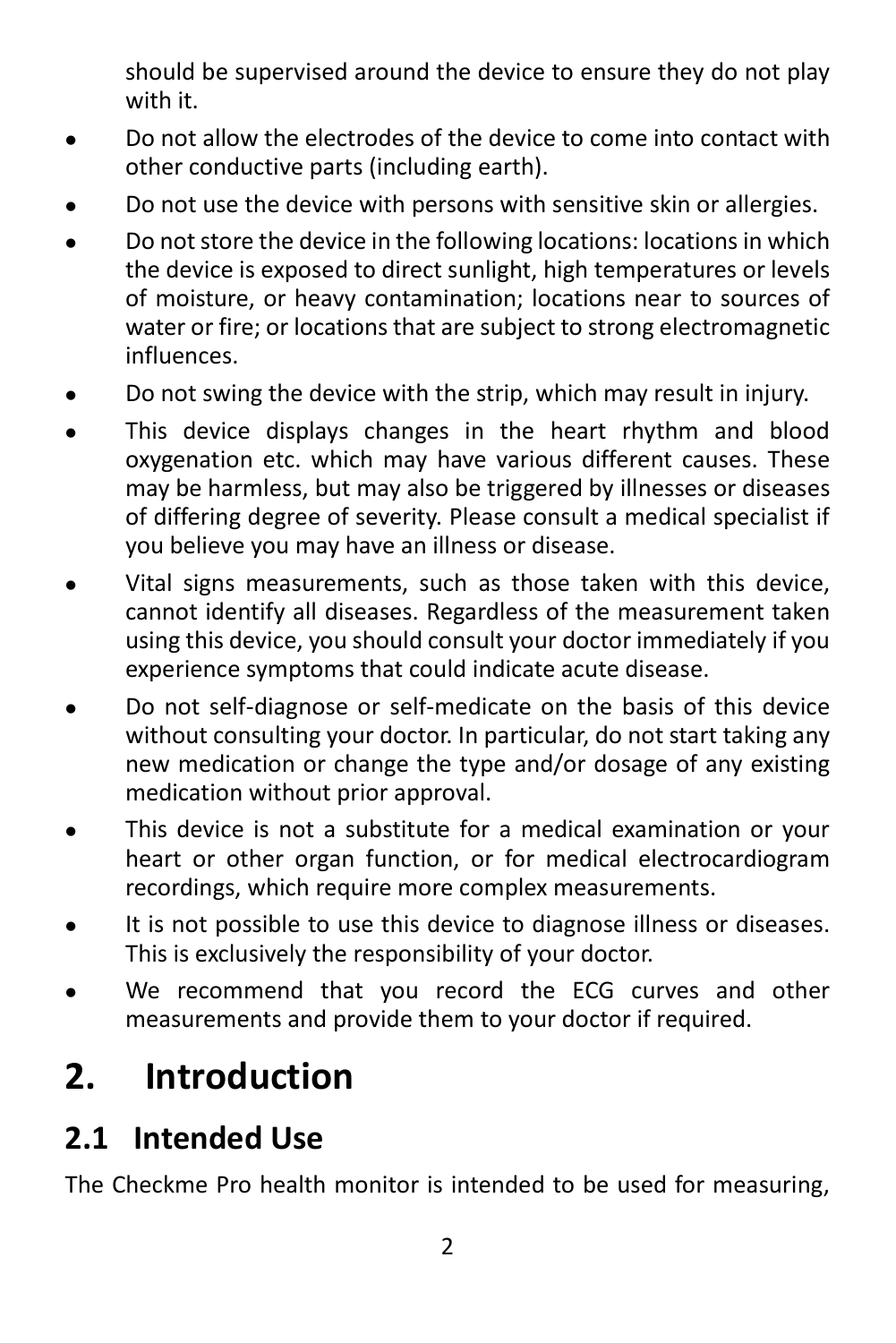displaying, reviewing and storing of multiple physiological parameters including ECG, pulse oxygen saturation (SpO<sub>2</sub>), pulse rate, temperature and blood pressure variation in home or healthcare facilities environment. ECG and Blood pressure variation is intended for use with adult.

The data and results provided by this device are for pre-check screening purpose only and cannot be directly used for diagnostic or treatment.

# **2.2 About Checkme** 5 6 7 1 2 3 4

1. Touch Screen

Use the pad of your finger to tap or slip on the touch screen. Do not use your fingernail or any other object to tap the screen.



- 2. Infrared temperature sensor
- 3. Internal SpO<sub>2</sub> sensor
- 4. LED indicator
	- Off: the monitor is turned off or working in Standby Mode;
	- Green: the monitor is turned on, and working normally; or when the battery is fully charged;
	- Blue: the battery is being charged;
	- Red and flash: the battery is low;
- 5. Multi-functional connector It connects with external SpO<sub>2</sub> cable, ECG cable, or charging cable.
- 6. Home, Power On/Off
	- When the monitor is off, press this button to power it on.
	- When the monitor is on, press and hold it for 2 seconds to turn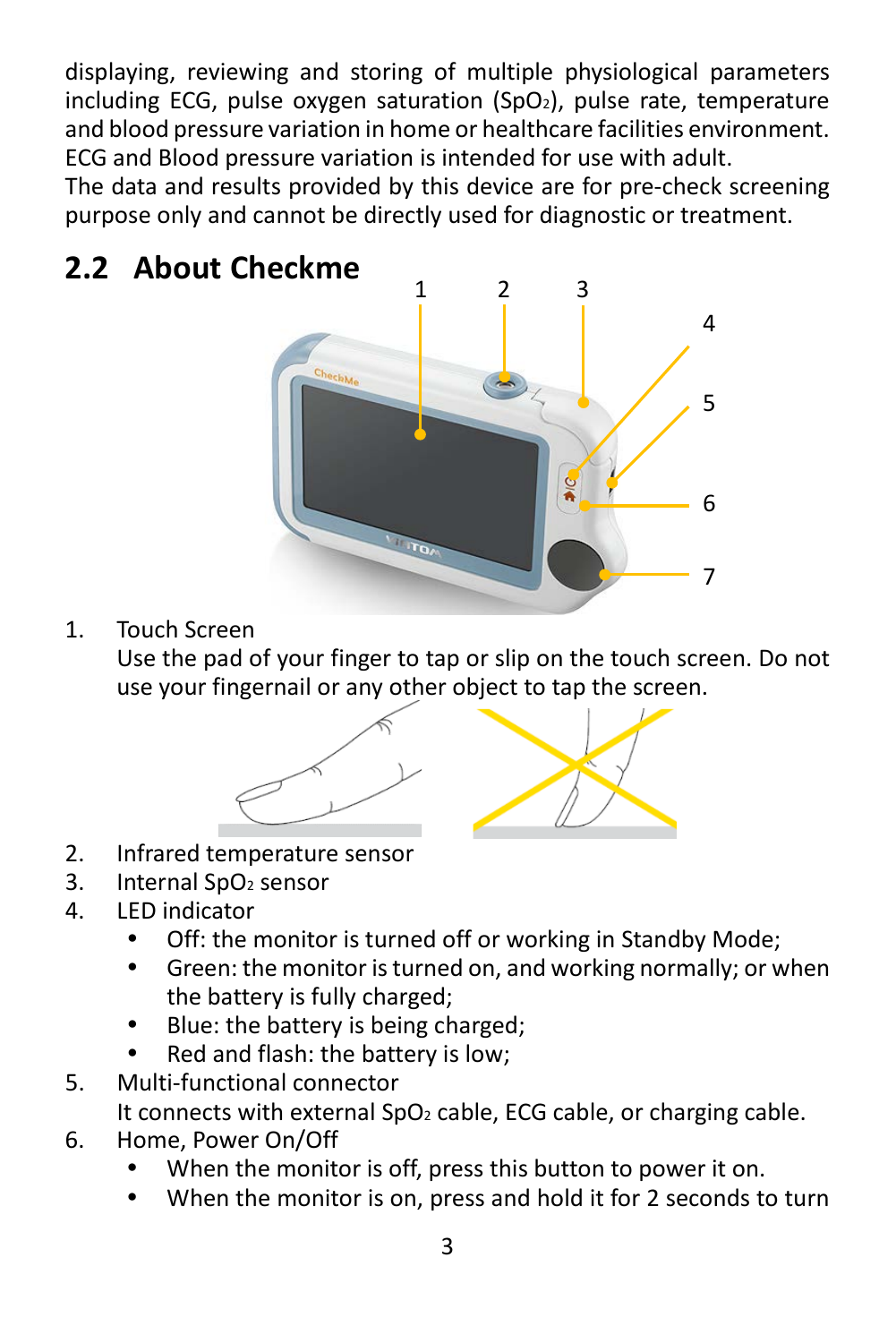it off.

- During operation, press this button will switch to Main Screen, or Calendar Screen, or return to upper menu.
- 7. ECG right electrode

Use right thumb to press on it.



- 8. Speaker
- 9. ECG left electrode Put it to your left palm, left abdomen or left knee.
- 10. Neck stripe hole
- 11. ECG back electrode Use right forefinger or middle finger to press on it.

## **2.3 Main Screen**

The Main Screen is shown as below. Slipping your finger from right to left can switch to the second page, and vice versa.



Press a button in the Main Screen will start a measurement, activate a function, or open corresponding menu.

## **2.4 Calendar Screen / Standby Mode**

The device will enter Calendar Screen / Standby Mode when:

- No operation is detected for 120 seconds in other screen interface, the device will automatically switch to the Calendar Screen.
- Pressing the Home button in the Main Screen.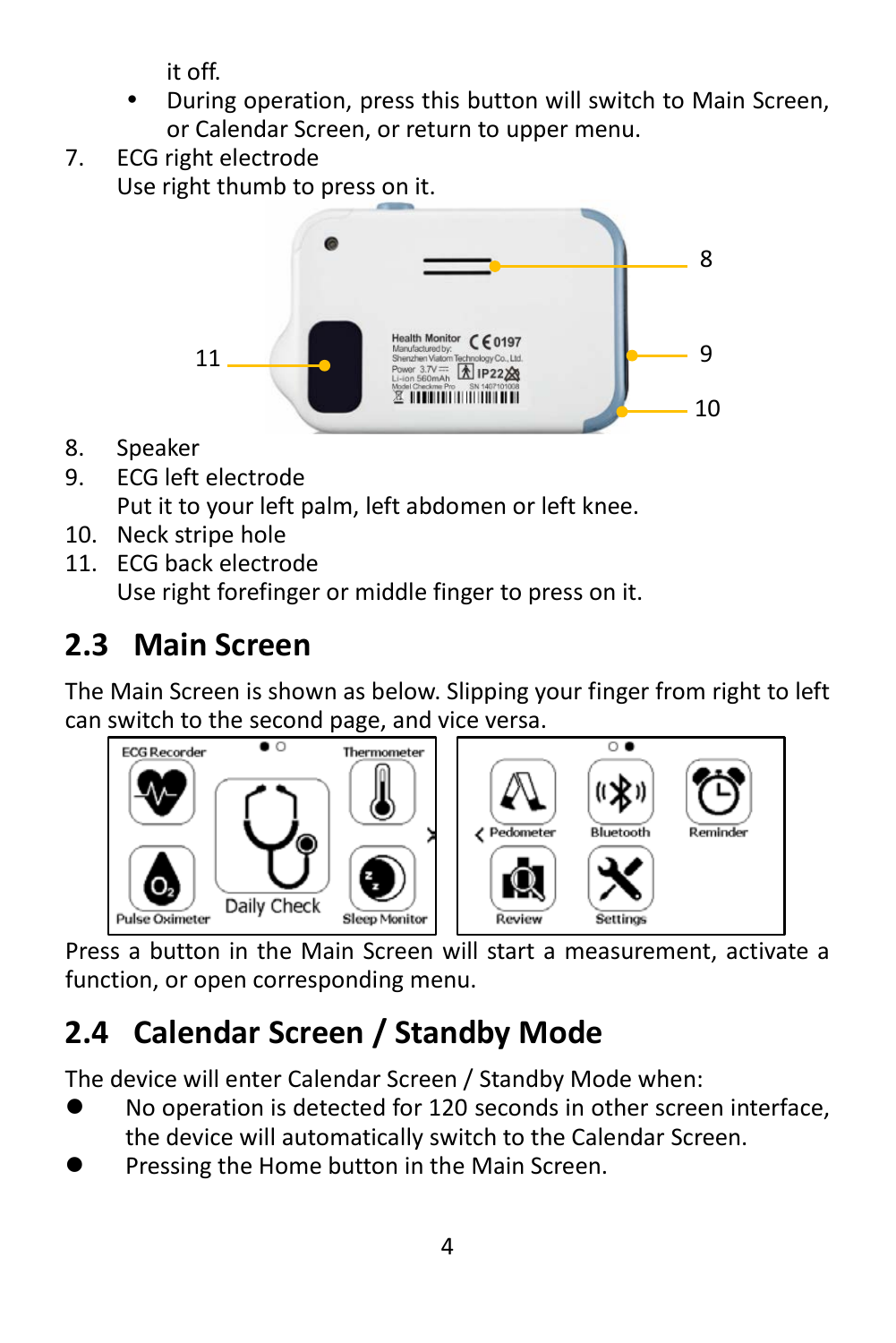

- 1. Current time
- 2. Current date

When a reminder event happens, this area displays the event name, e.g. "Daily Check".

You are allowed to change the current time and date when the device is powered on at the first time. Or you can also go to the Setting menu to change it. Please refer to **Section 5.3** for details.

- 3. This arrow indicates users to press the Home button to exit the Calendar Screen / Standby Mode.
- 4. Battery indicator Please refer to **Section 7.2** for details.
- 5. If you failed to respond to the previous reminder event, then that event will be shown in this area.
- 6. This icon appears when <**Quick ECG**> is enabled. Please refer to **Section 5.9** for details.
- 7. This icon appears if you have set reminder event.

When the device enters Calendar Screen, it also begins to work in Standby Mode, which is an ultra-low power consumption mode. In Standby Mode, the touch screen operation is invalid.

#### **2.5 Result Screen**

This device provides powerful measurement functionalities, including Express Record, Health Check, ECG Record, Oximeter, BP Tracker, Thermometer, Sleep Monitor and Pedometer. For each measurement, a Result report will be provided after the measurement is finished. An example is shown as below.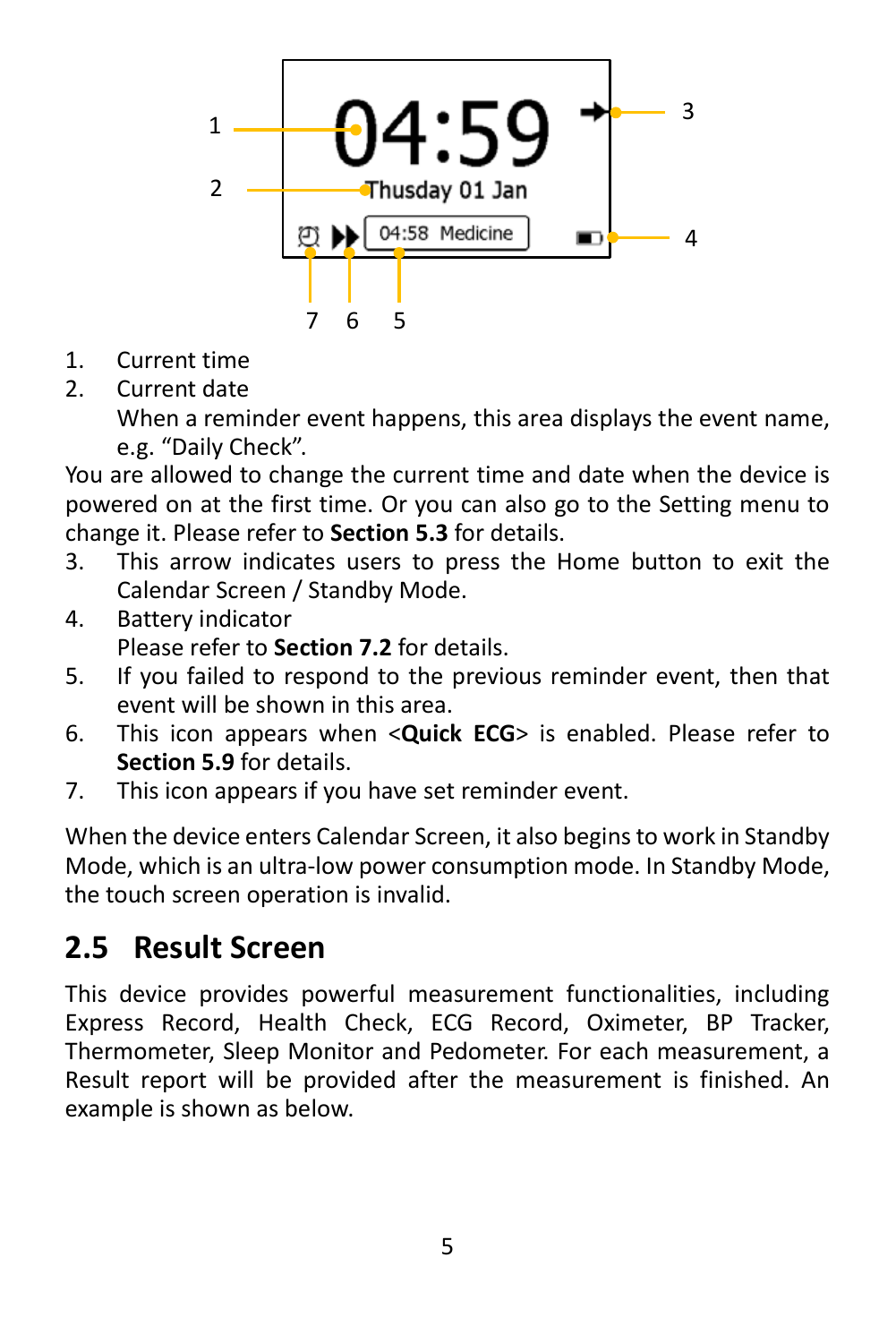

- 1. Measured parameters and readings
- 2. A summary of this measurement
- 3. A graphic indicator about the health status

 $\mathbb{C}$ : All measured parameters are within the reference range;

 $\langle \cdot \rangle$ : One or more than one measured parameter(s) is (are) out of reference range. When the  $\odot$  icon appears, it is suggested to test again, and consult your doctor for help.

- 4. Buttons
	- Select  $\bigcirc$  button to start a measurement again.
	- **Press and hold the**  $\bullet$  **button to add voice memo. Voice memo is** only available for Daily Check and ECG Recorder measurements.
	- Select  $\mathbf{Q}$  button to review previous results.
	- **Press**  $\mathbf{i}$  button to open the help information.

In the Result Screen, if there is no operation for 2 minutes, the device will automatically returns to Standby Screen.

#### **2.6 Symbols**

| Symbol    | Meaning                                                                                                                                                                                                                              |
|-----------|--------------------------------------------------------------------------------------------------------------------------------------------------------------------------------------------------------------------------------------|
|           | Application part type BF                                                                                                                                                                                                             |
|           | Manufacturer                                                                                                                                                                                                                         |
| CE0197    | In conformity with Directive 93/42/EEC                                                                                                                                                                                               |
| ЕC<br>REF | European Representative                                                                                                                                                                                                              |
|           | Symbol for "ENVIRONMENT PROTECTION - Waste<br>electrical products should not be disposed of with<br>household waste. Please recycle where facilities exist.<br>Check with your local authority or retailer for recycling<br>advice". |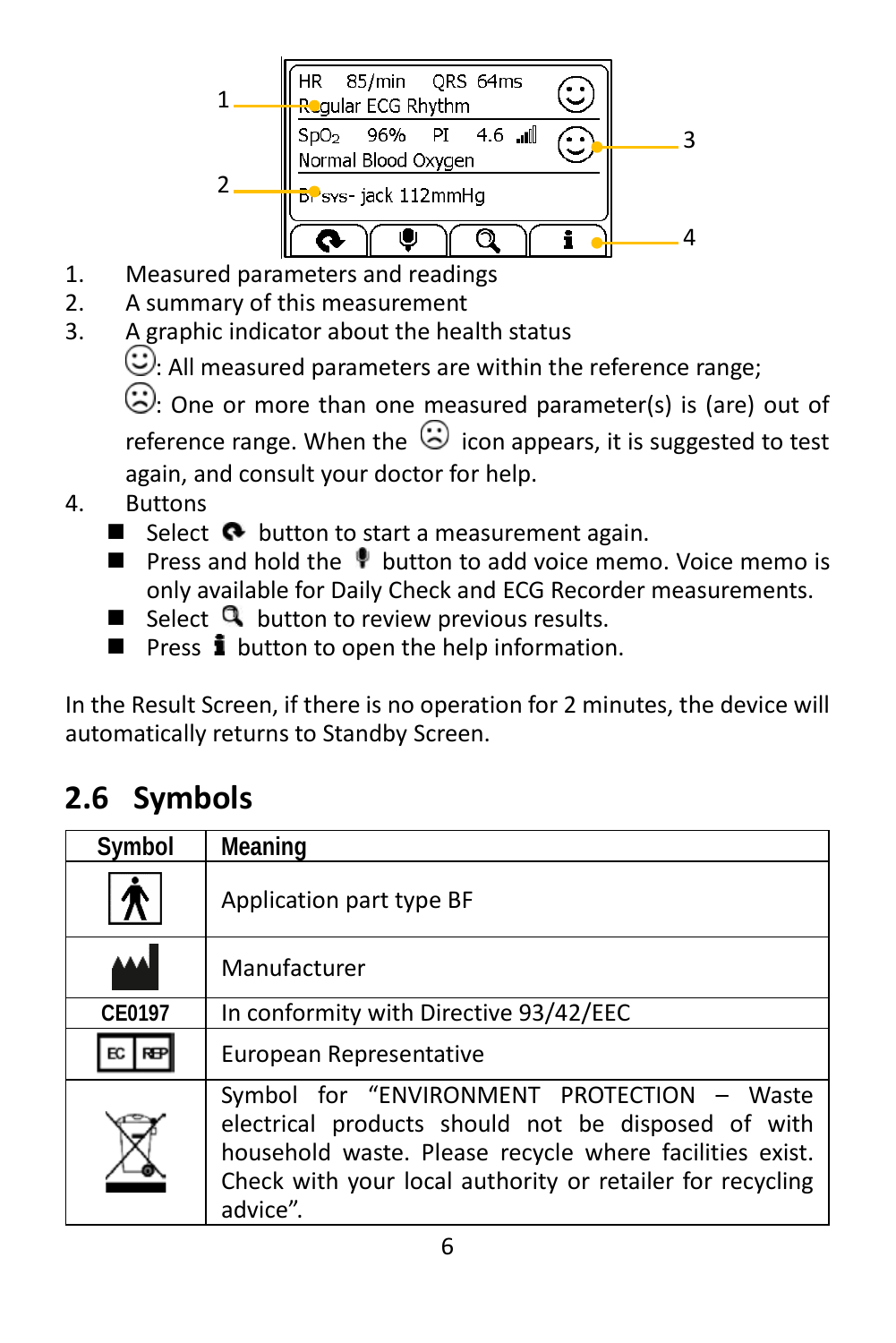| IP22 | Against ingress of solid foreign objects ≥12.5mm<br>diameter, Against dripping(15° tilted) |
|------|--------------------------------------------------------------------------------------------|
|      | Follow operating instructions                                                              |
|      | No alarm system.                                                                           |

## <span id="page-7-0"></span>**3. Getting Started**

## **3.1 Unpacking**

Before unpacking, examine the packing case carefully for signs of damage. If any damage is detected, contact the carrier or us. If the packing case is intact, open the package and remove the equipment and accessories carefully. Check all materials against the packing list and check for any mechanical damage. Contact us in case of any problem.



## **Warnings and Cautionary Advices**

- Save the packing case and packaging material as they can be used if the device must be reshipped.
- Keep the warranty card, which is useful within the period of warranty.
- When disposing of the packaging material, be sure to observe the applicable waste control regulations and keep it out of children's reach.
- The equipment might be contaminated during storage and transport. Before use, please verify whether the packages are intact, especially the packages of single use accessories. In case of any damage, do not apply it to patients.

## **3.2 Power On/Off**

Press the Power On/Off button to power on the device. Press and hold Power On/Off button for 2 seconds to power off the device.

#### **3.3 Initial Settings**

The first time when the Checkme is powered on, you can set up your Checkme monitor step by step. You can also changing the settings in the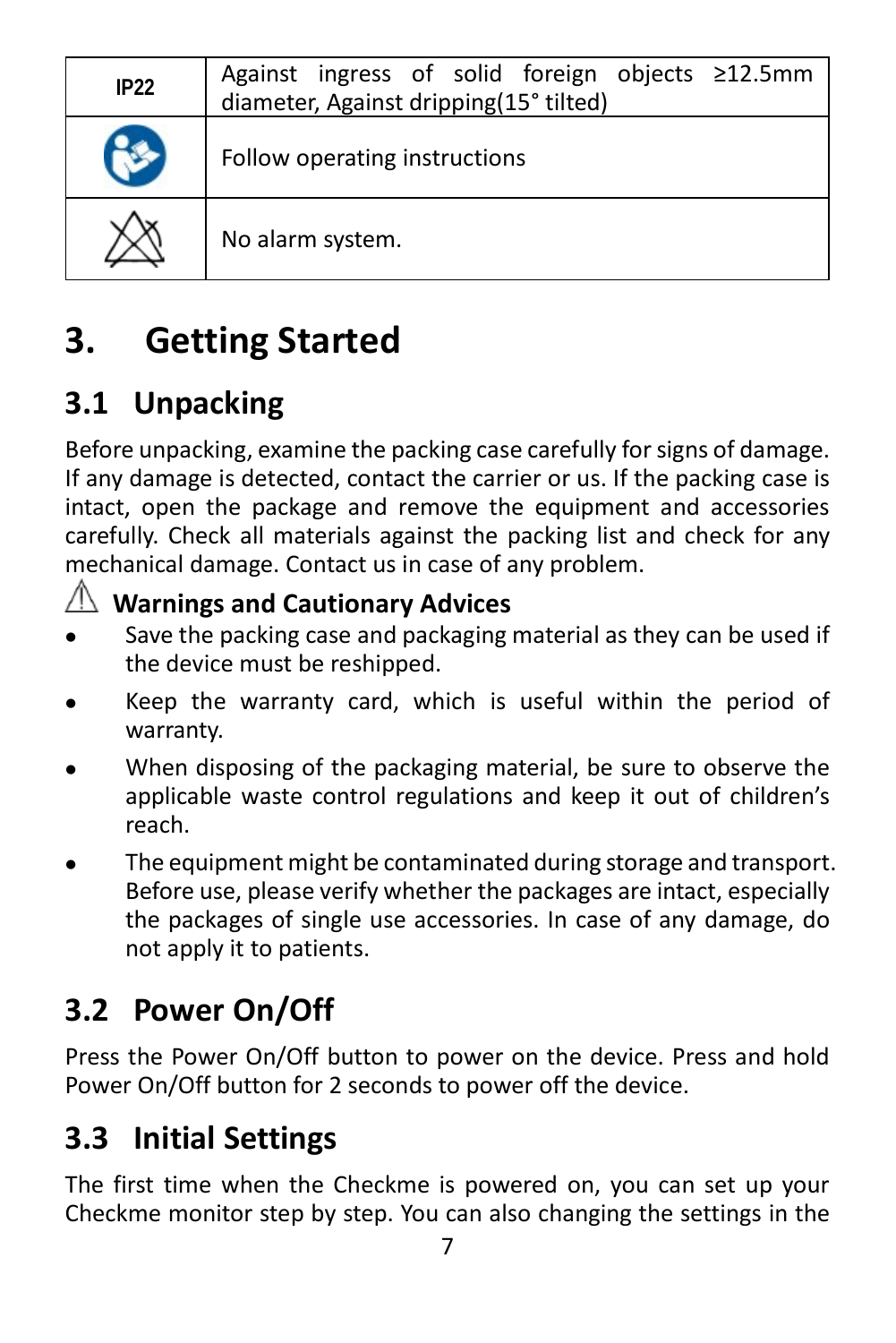<Settings> menu. Please refer to **Section 5** for details.

## <span id="page-8-0"></span>**4. Using Checkme**

#### **4.1 Prior to Use**

## **Warnings and Cautionary Advices**

- Use only cables, electrodes, sensors and other accessories specified in this manual.
- The device has no alarms and will not sound if the measurement reading is too low or too high.

#### **Before using ECG**

Before using Daily Check or ECG Recorder function, pay attention to the following points in order to obtain precise measurements.

- The ECG electrode must be positioned directly against the skin.
- If your skin or hands are dry, moisten them using a damp cloth before taking the measurement.
- If the ECG electrodes are dirty, remove the dirt using a soft cloth or cotton bud dampened with disinfectant alcohol.
- During the measurement, do not touch your body with the hand with which you are taking the measurement.
- Please note that there must be no skin contact between your right and left hand. Otherwise, the measurement cannot be taken correctly.
- Stay still during the measurement, do not speak and hold the device still. Movements of any kind will falsify the measurements.
- If possible, take the measurement when sitting and not when standing.

#### **Warnings and Cautionary Advices**

- When connecting external electrodes and/or patient cables, make sure that the connectors never come into contact with other conductive parts, or with earth. In particular, make sure that all of the ECG electrodes are attached to the patient, to prevent them from contacting conductive parts or earth.
- If using the ECG for long-term monitoring, periodically inspect the electrode application site to ensure skin quality. If the skin quality changes, replace the electrodes or change the application site.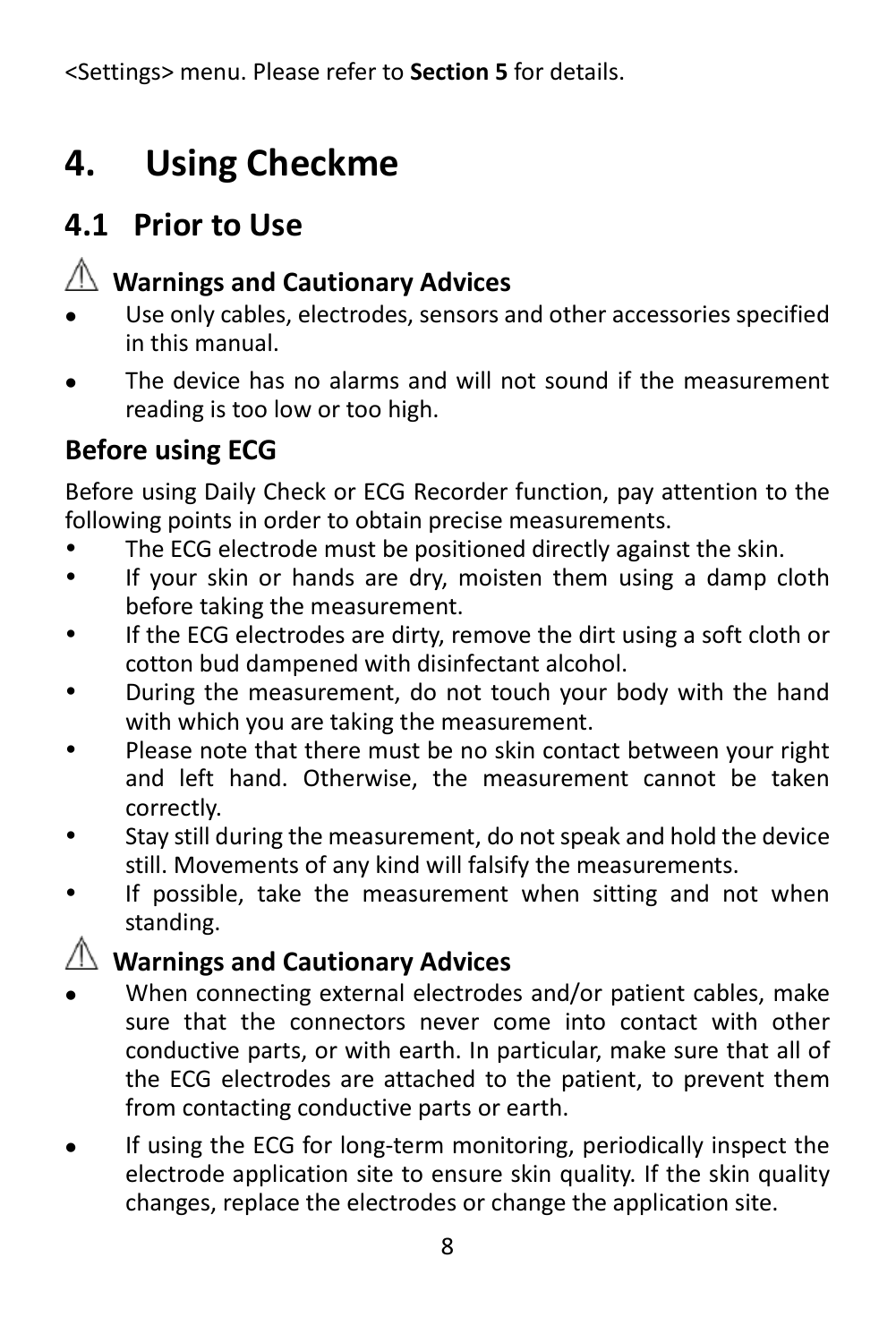- Do not use this device during defibrillation.
- Interference from a non-grounded instrument near the patient and electro surgery interference can causes problems with the waveform.
- The ST algorithm has been tested for accuracy of the ST segment data. The significance of the ST segment changes need to be determined by a clinician.

#### **Before using Oximeter**

Before using Daily Check, Oximeter or Sleep Monitor function, pay attention to the following points in order to obtain precise measurements.

- $\bullet$  The finger inserted in SpO<sub>2</sub> sensor must be clean to ensure proper reading.
- Any of the following conditions may cause inaccurate measurements, including but not limited to:
	- Flickering or very bright light;
	- Poor blood circulation;
	- Low hemoglobin;
	- Hypotension, severe vasoconstriction, severe anemia or hypothermia;
	- Nail polish, and/or artificial nails;
	- Any tests recently performed on you that required an injection of intravascular dyes.
- The Oximeter may not work if you have poor circulation. Rub your finger to increase circulation, or place the  $SpO<sub>2</sub>$  sensor on another finger.
- The Oximeter measures oxygen saturation of functional hemoglobin. High levels of dysfunctional hemoglobin (caused by sickle cell anemia, carbon monoxide, etc.) could affect the accuracy of the measurements.
- Field strengths from fixed transmitters, such as base stations for radio (cellular/cordless) telephones and land mobile radios, amateur radio, AM and FM radio broadcast towers, and TV broadcast towers may affect accuracy.
	- The pleth waveform displayed on the device is normalized.

#### **Warnings and Cautionary Advices**

 Limit finger movement as much as possible when using the Daily Check or Oximeter, which might result in incorrect reading or analysis.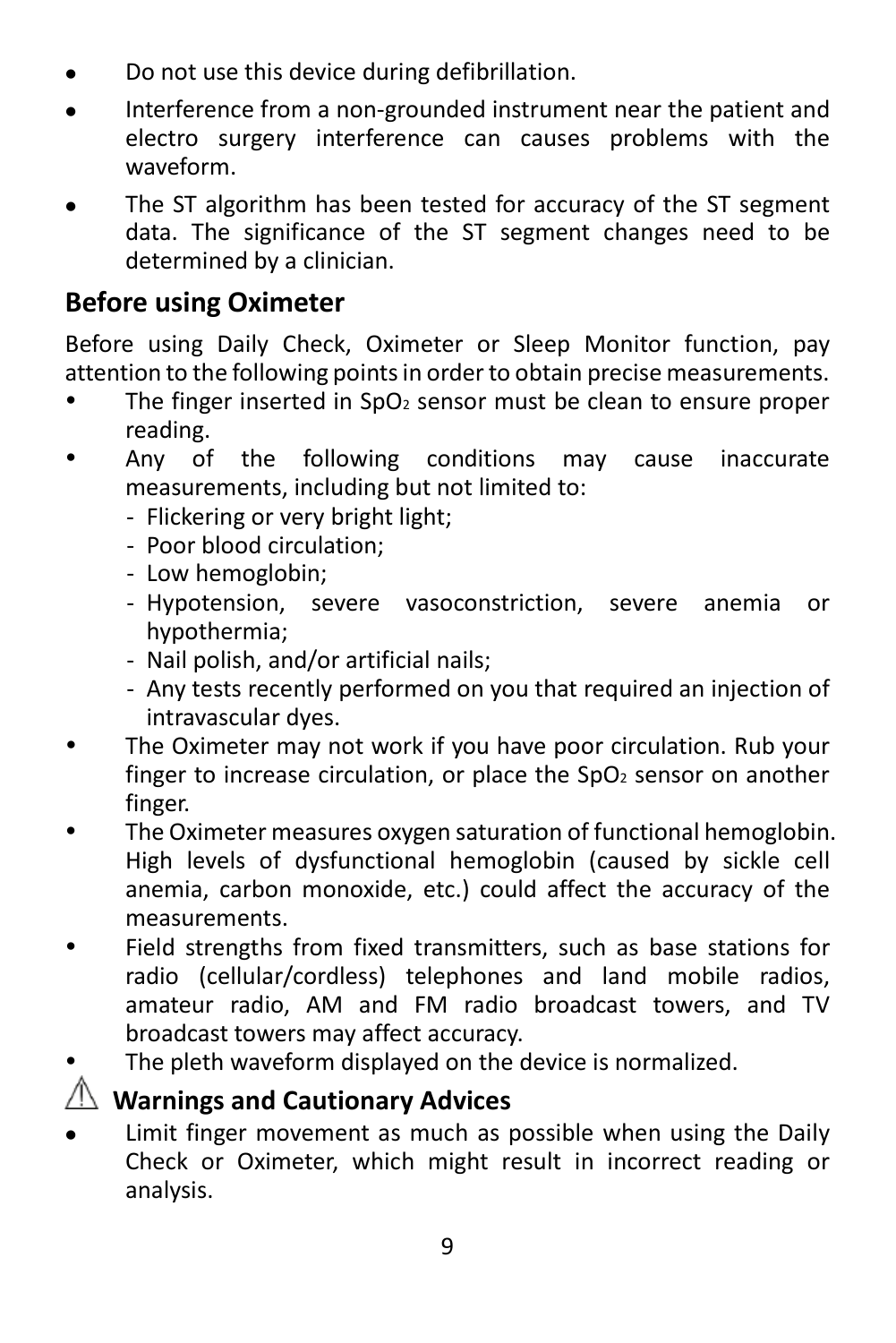- Do not use the Oximeter on the same hand/arm when using a blood pressure cuff or monitor.
- Do not use the Oximeter outside the specified operating and storage temperature ranges.
- Do not use this device during MRI (magnetic resonance imaging). Induced current could potentially cause burns. The  $SpO<sub>2</sub>$  sensor may affect the MRI image, and the MRI unit may affect the accuracy of the oximetry measurements.
- Prolonged continuous  $SpO<sub>2</sub>$  monitoring or sleep monitoring may increase the risk of undesirable changes in skin characteristics, such as irritation, reddening, blistering or burns.
- Check the SpO<sub>2</sub> sensor application site every 6-8 hours to determine the positioning of the sensor and the circulation and skin sensitivity of the patient. Patient sensitivity varies depending on medical status or skin condition. For patients with poor peripheral blood circulation or sensitive skin, inspect the sensor site more frequently.

#### **4.2 Daily Check**

#### **About Daily Check**

#### **Warnings and Cautionary Advices**

- Before using this function, please read the **Section 4.1**.
- When using Daily Check, please ensure you select the right user. Wrong user will result in incorrect blood pressure readings.
- To ensure better tracking of your health status, it is strongly suggested that every Daily Check measurement is made at the same time period when your body is in the relative same situation. E.g., every morning when get up, or every night before go to bed.

Before using the Daily Check function, you need to set the <**Application**> to <**Home**> mode. Please refer to **Section 5.6**.

Daily Check measurement is a function that combines the measuring of ECG (Electrocardiograph) waveform, HR (heart rate), Pleth waveform, SpO2 (blood oxygenation), PI (Pulse Index) and systolic blood pressure. It takes only 20 seconds to collect your vital signs before giving you vital signs readings and your health evaluation.

For each individual, the correlation among those parameters measured by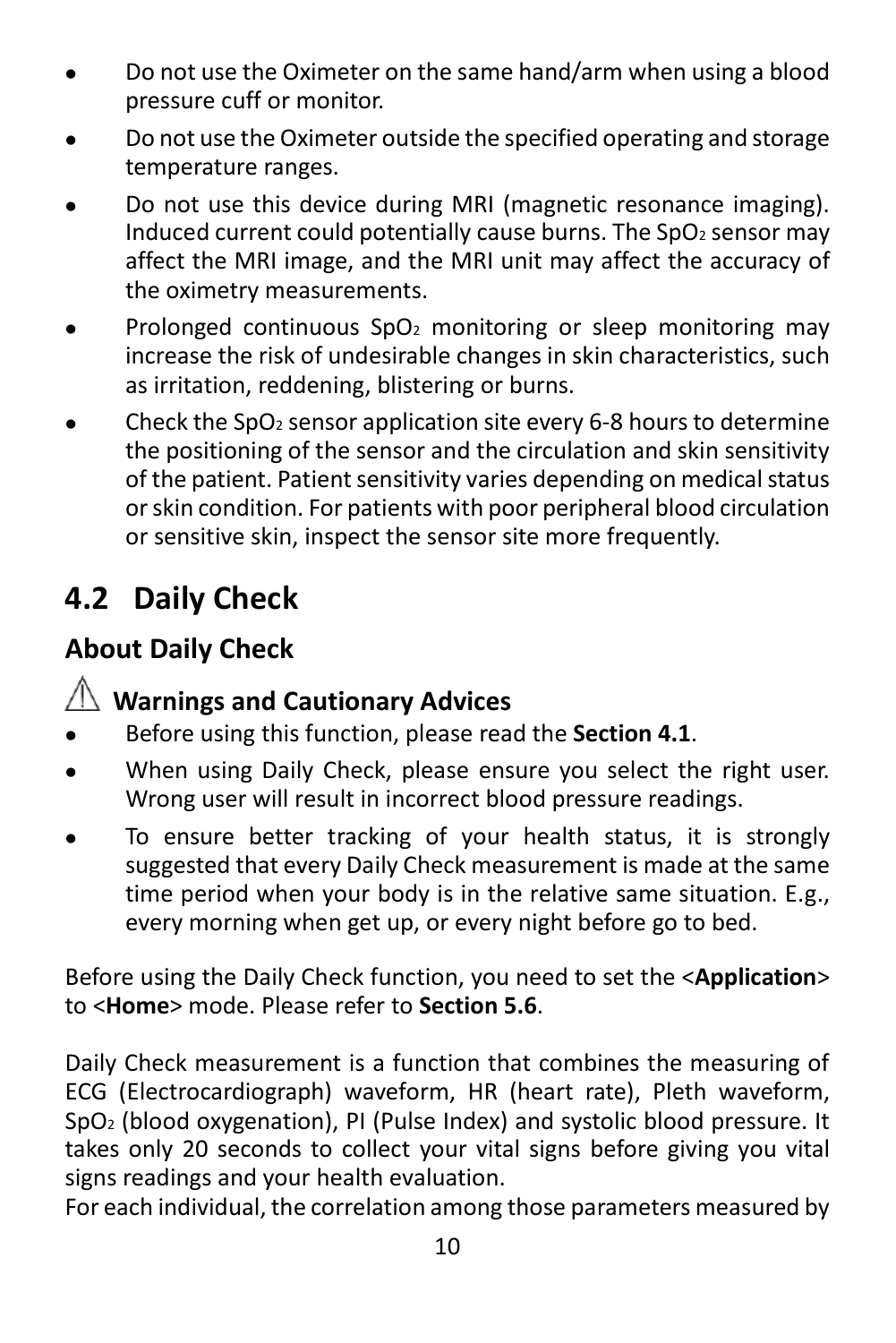Daily Check is different, so when Daily Check function is used by more than one user, you need to create the user profile for each user. Before using Daily Check measurement or reviewing the Daily Check data, ensure that the correct user is selected. Please refer to **Section 5.13** to know how to manage users.

#### **Setting Daily Check Reminder**

To better manage your health status, it is recommended to take Daily Check measurement at a regular interval, like once every day or once a week. To ensure that you never forget to take a Daily Check measurement, you can set a Daily Check reminder. When this Daily Check reminder event is triggered, the device gives audio alarm prompt, which will last for one minute if you don't cancel it manually.

To set the Daily Check reminder event, please refer to **Section 4.8**.

#### **Using Daily Check**

To start a Daily Check, follow the steps as below.

- 1. If you have not created user, then please follow the instruction in **Section 5.13** to add your user account.
- 2. Press the Home button to enter the Main Screen.
- 3. Tap the <**Daily Check**> icon in the middle of the screen.



- 4. Choose the right user.
- 5. Hold the device according to the instruction, keep the device at the same level as your heart, and keep stable posture and stay calm. Don't exert too much pressure on the ECG electrode, which may result in EMG (electromyograph) interference. Just hold gently and ensure good contact with the ECG electrode. Do not exert pressure on the finger that put in the SpO<sub>2</sub> sensor. Just fit it inside but gently to ensure good blood perfusion.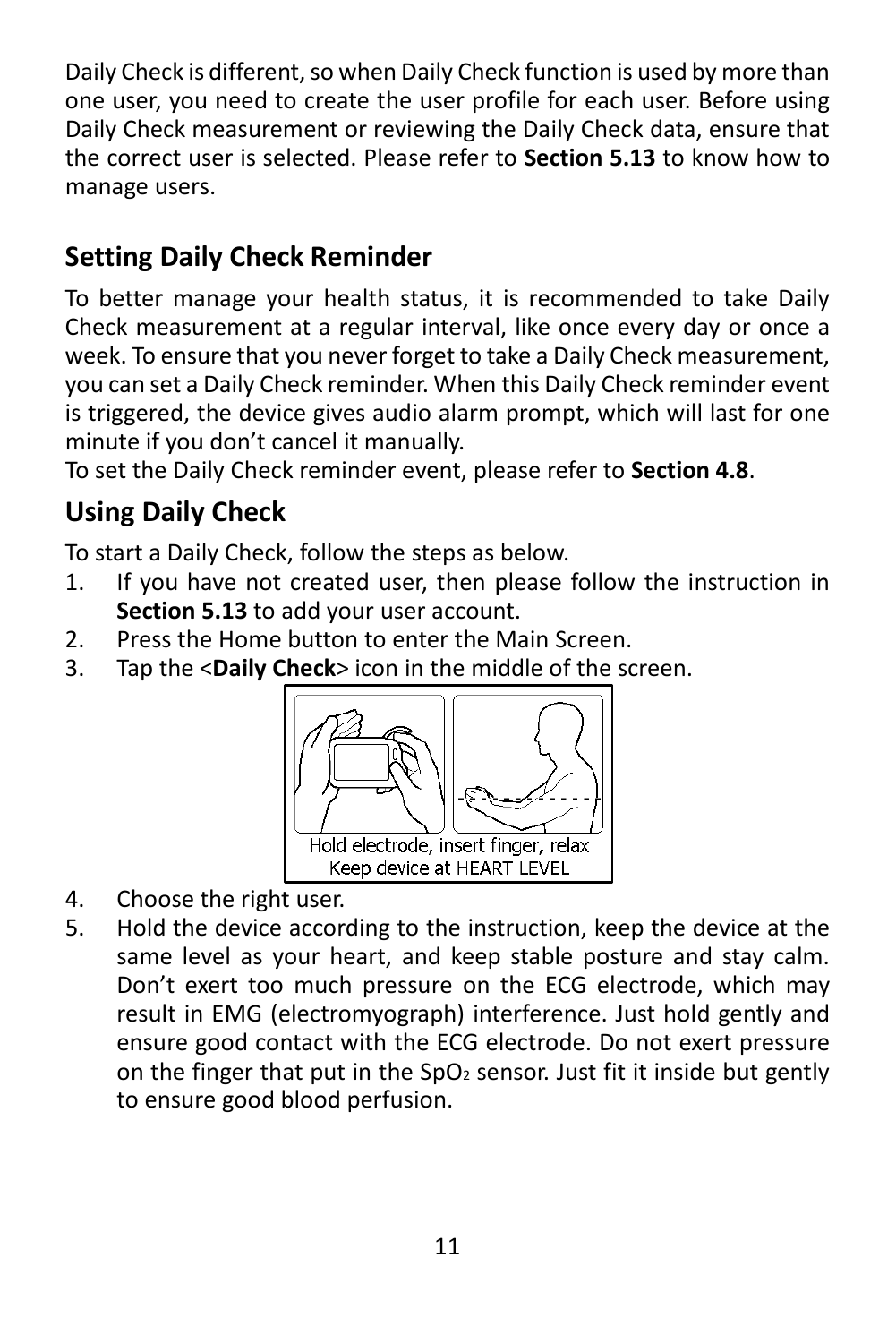

(1) Put the right forefinger into the built-in  $SpO<sub>2</sub>$  sensor. Use the finger nail to squeeze the edge of the  $SpO<sub>2</sub>$  sensor cover, then move in upward to the left to raise it up as shown below.



- (2) Press the right thumb on the right electrode.
- (3) Press the right middle finger on the back electrode.
- (4) Press the left electrode to the left palm.
- 6. Once the device detects stable waveform, it will automatically start the measurement. The countdown bar moves from left to right.
- 7. When the bar is fully filled, the device will analysis your data, and then show the measurement result.



Please refer to **Section 2.4** to understand the result screen. Daily Check provides the trending graph of heart rate,  $SpO<sub>2</sub>$  and blood pressure or change in percentage of blood pressure. To view the trend, tap the  $\mathbb{R}$ button, then select one record, and then tap the **independent** button. For details,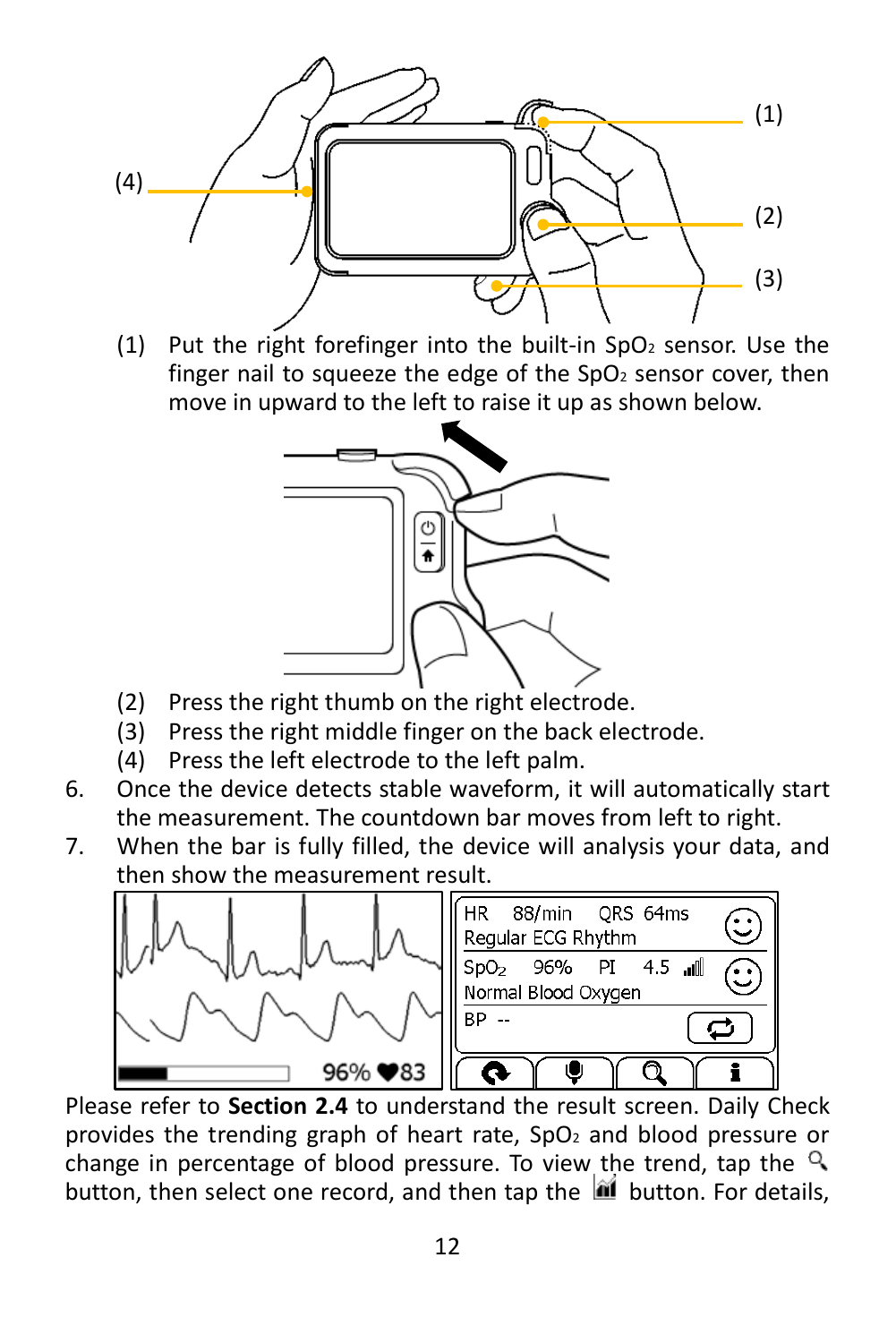please refer to **Section 6.1**.

#### **Set reference**

To track the blood pressure change, you need to set one measurement as the reference. For a given user, if the reference has not been set, then when finishing the Daily Check, tap the  $\Box$  icon to set current measurement as the reference. If the reference has already been set, tap the  $\Box$  icon again will set the current measurement as a new reference.

#### **Warnings and Cautionary Advices**

 For a given user, it is suggested to set a new reference every three months.

#### **BP Calibration**

To get blood pressure readings, this device should be calibrated by a doctor with a traditional cuff blood pressure (BP) meter. Because of individual differences, each user must make his/her own calibration before using Daily Check to measure or track the blood pressure. The calibration should be performed when the user is under calm status.

To calibrate with a cuff BP meter, follow the steps as below.

- 1. Find a traditional cuff BP meter.
- 2. Sit down and stay calm.
- 3. Place the cuff on you left arm according to instructions.
- 4. Pick up the Checkme monitor, press Home button to enter Main Screen.
- 5. Slip your finger from right to left to enter the second page.
- 6. Select the <**Settings**> icon, and then select <**General**>.
- 7. Select <**BP Calibration**>, and then choose the right user.
- 8. Ensure that the cuff and the Checkme monitor are at the same level as your heart. Then start the blood pressure measurement from the cuff BP meter.
- 9. Press the  $\blacktriangleright$  button on the Checkme screen, and follow the steps as described in **Section 4.2** to start the Daily Check measurement.
- 10. When the blood pressure measurement is finished, manually input the readings of systolic pressure reading in the Checkme.
- 11. Repeat the calibration once again by following the above steps.

If the readings of two blood pressure measurements are very close to each other, then the calibration is valid and finished. If the readings are not close to each other, please wait for a few minutes, and then start the calibration again.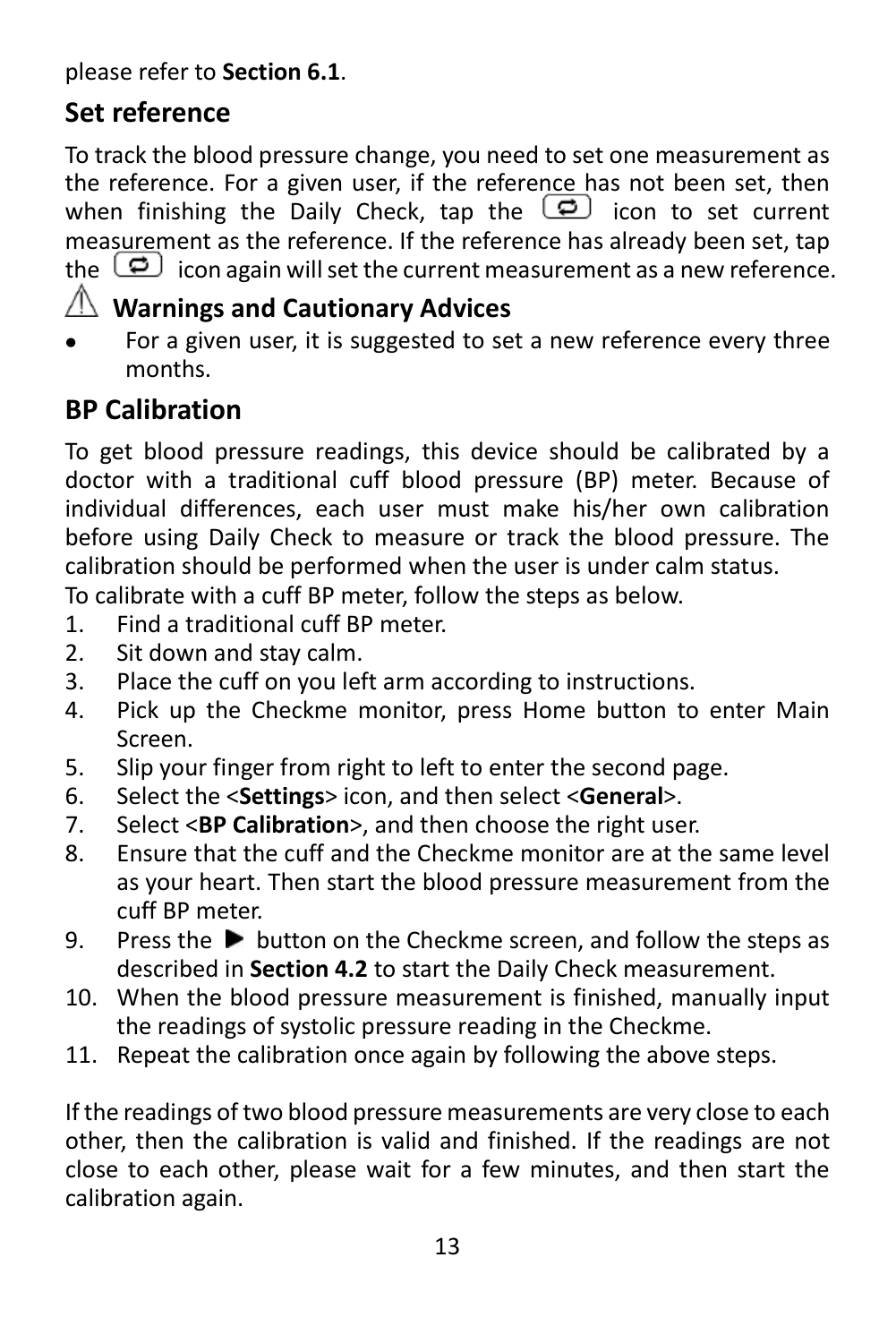## **Warnings and Cautionary Advices**

- For a given user, it is suggested to make BP calibration every three months.
- The BP calibration should be made at the same time period with the Daily Check measurements you are going to make afterwards. Ensure that your body is in the relative same situation when making BP calibration and every time making Daily Check.

## **4.3 ECG Recorder**

#### **About ECG Recorder**



#### **Warnings and Cautionary Advices**

Before using this function, please read the **Section 4.1**.

Different methods of taking the ECG measurement are available on Checkme.

The ECG recorder offers four different methods to measuring ECG. Tap the  $\leftrightarrow$  icon to switch between two pages.



As shown above, from left to right, there are:

- Method A: Lead I, right hand to left hand
- Method B: Lead II, right hand to left abdomen
- Method C: Lead I, left wrist to right wrist
- Method D: Lead II, right wrist to left lower abdomen

ST segment analysis is performed on selected LEAD.

Method A and B offer maximum comfort, than method C and D, but no ST segment value. Method C and D require using external ECG cable and electrode, which is a bit more complicated, but offers ST segment value and better measurement. No matter which method you choose to measure ECG, please keep stable posture and stay calm during the measurement. Movements may result in interference and incorrect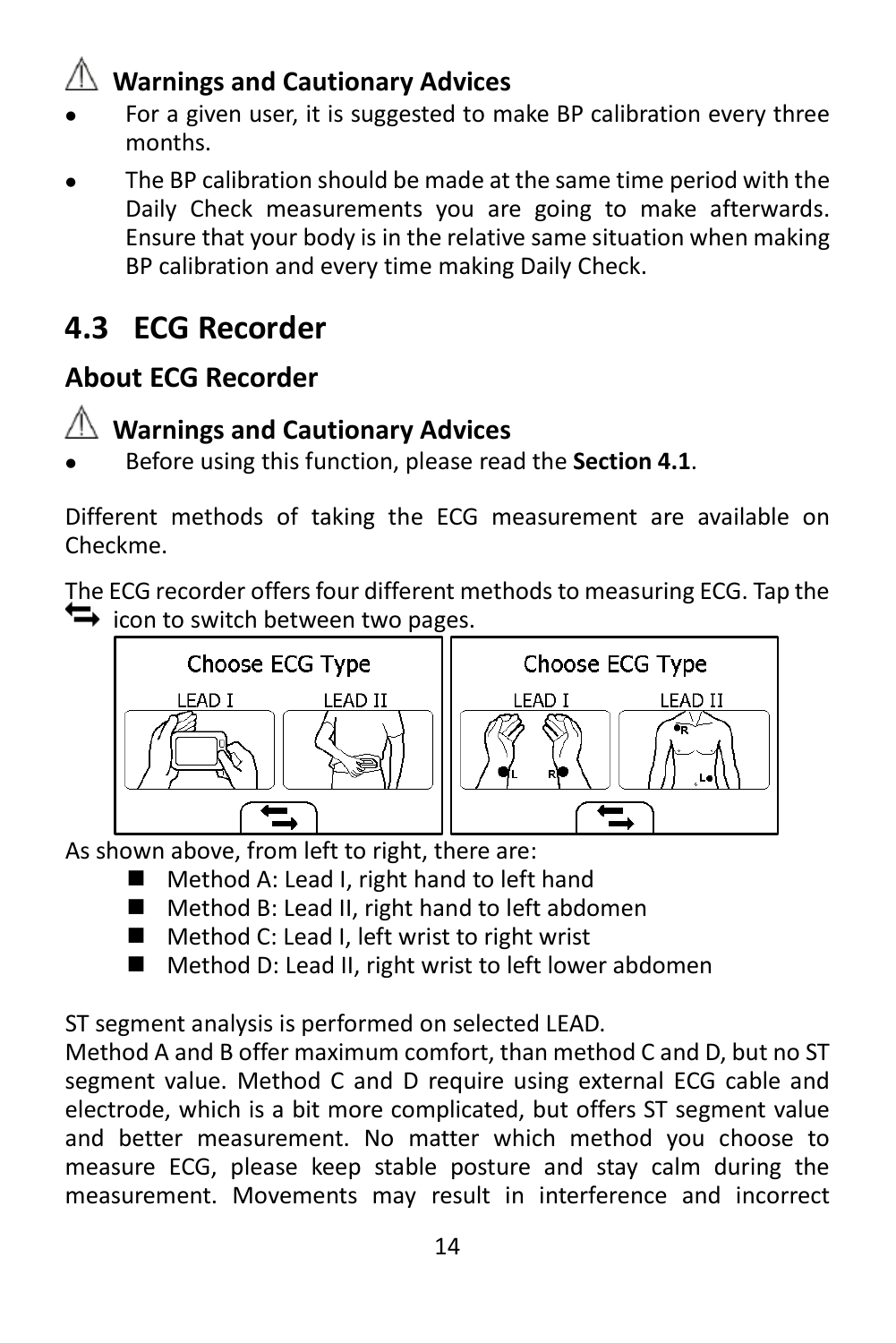readings or analysis result.

The most suitable method or procedure depends on each individual user. Generally it is recommended to use method A in most situations. If the ECG waveform amplitude is too small, then use method B. Choosing method C or D when ST segment reading is needed, or for doctor to better interpret.

#### **Measuring without Cable**

To start an ECG Recorder measurement without cable,

- 1. If the device is in Calendar Screen, press the Home button.
- 2. In the Main Screen, tap the <**ECG Recorder**> icon.
- 3. Choose the method A or B.
- 4. Follow the instruction according to the mode you selected.



- **Press the right thumb on the right electrode;**
- Press the right forefinger on the back electrode;
- For method A, press the left electrode to the left palm;

 $\blacksquare$  For method B, press the left electrode to the left lower abdomen; Do not press the device too firmly against your skin, which may result in EMG (electromyograph) interference. After you finish the above steps, hold the device stably and stay calm.

- 5. Once the device detects stable waveform, it will automatically start the measurement. The countdown bar moves from left to right.
- 6. When the bar if fully filled, the device will analysis your data, and then show the measurement result.



Please refer to **Section 2.5** to understand the result screen.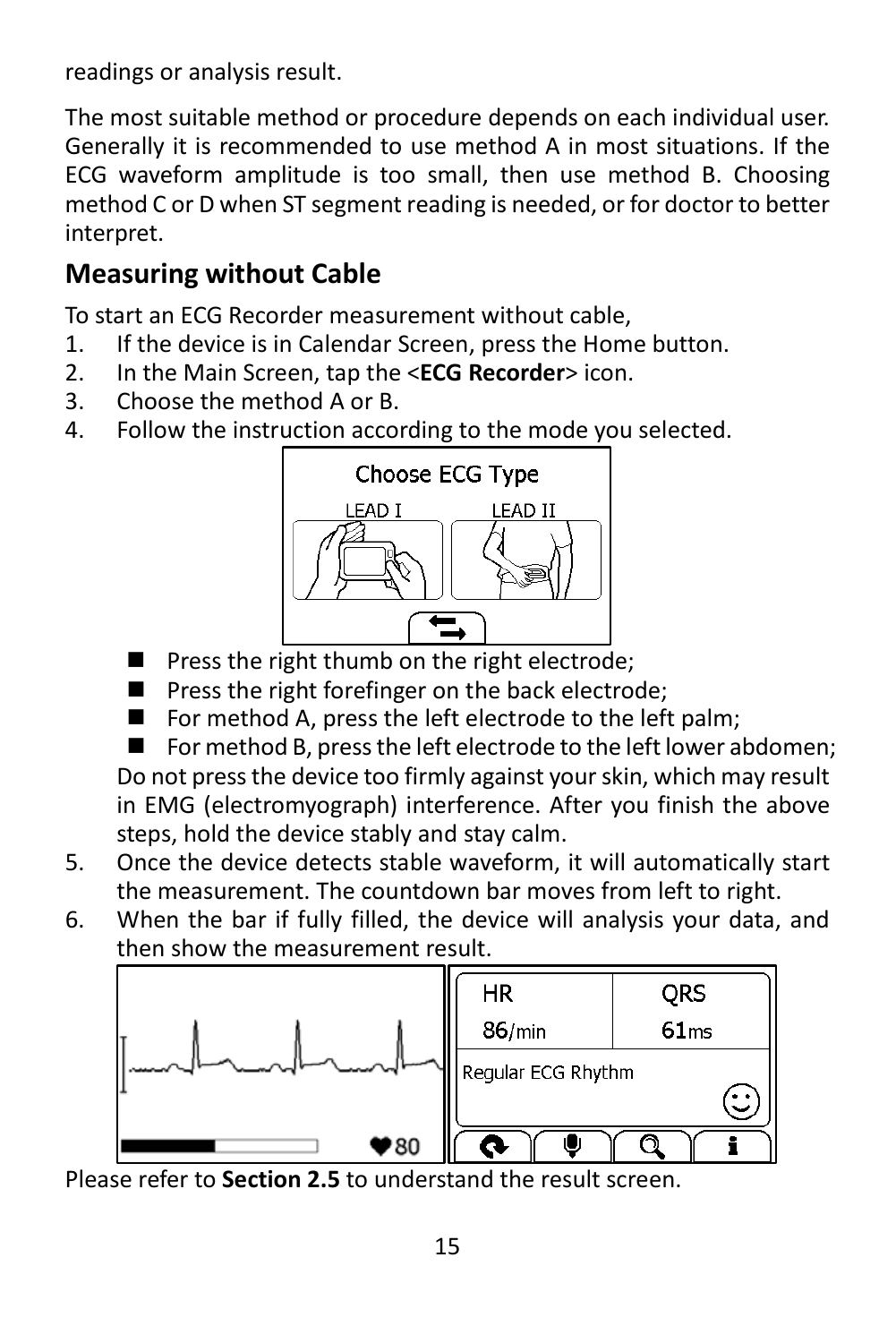#### **Measuring with Cable**

To start an ECG Recorder measurement with cable,

- 1. If the device is in Calendar Screen, press the Home button.
- 2. In the Main Screen, select <**ECG Recorder**>.
- Choose the method C or D.
- 4. Follow the instructions to connect the ECG cable and place the ECG electrodes.



- Sit down or stand, stay calm;
- $\blacksquare$  Palms facing up, place an electrode in the middle of right wrist;
- For method C, place another electrode in the middle of left wrist:
- For method D, place another electrode in the left lower abdomen;



5. The display will then show your ECG waveform.



The device will monitor your ECG continuously, however no data will be saved until you press the  $\blacktriangleright$  button.

- 6. Press the  $\blacktriangleright$  button to start collecting your ECG data. The countdown bar moves from left to right.
- 7. When the bar is fully filled, the device will analysis your data, and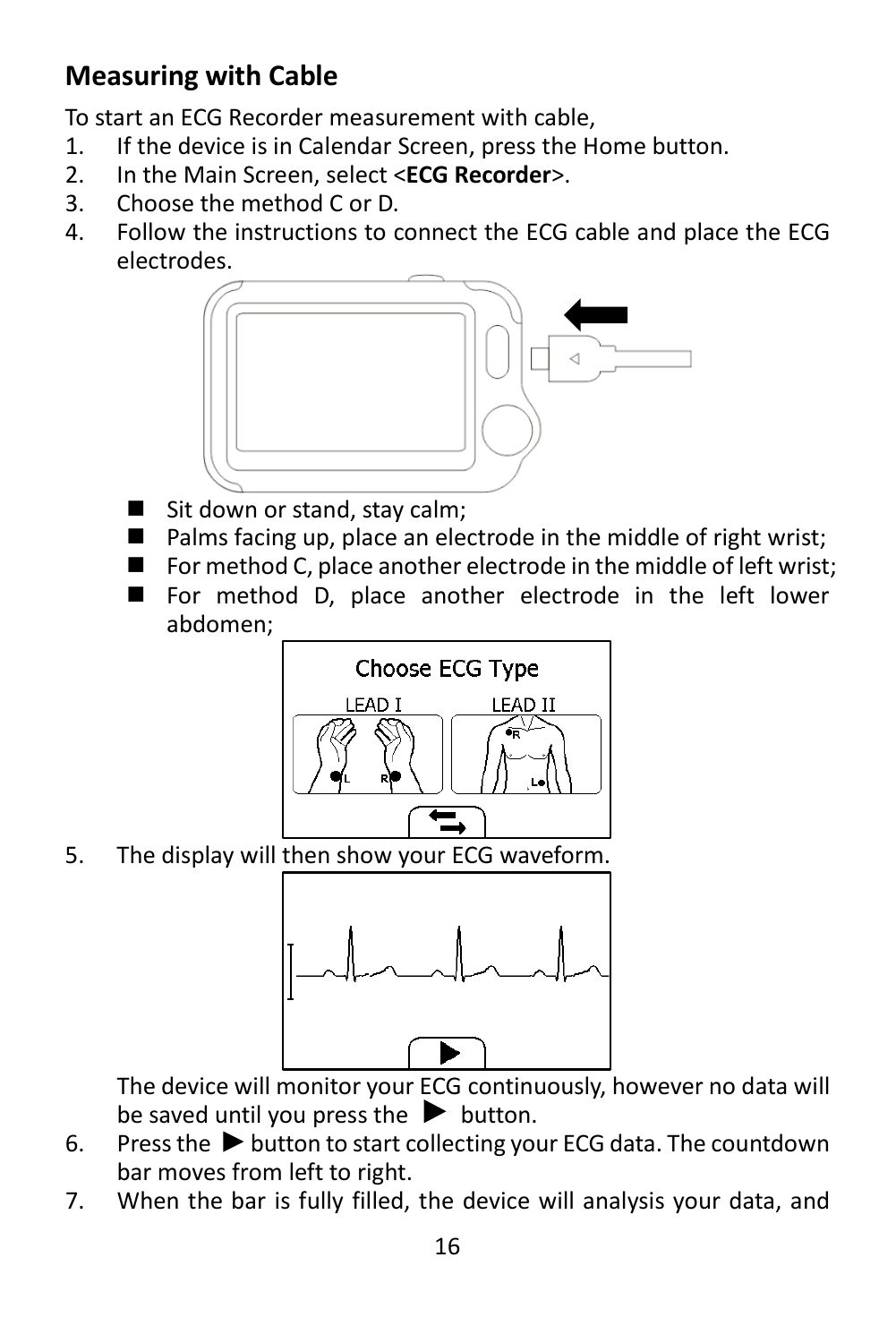then show the measurement result.



Please refer to **Section 2.5** to understand the result screen.

#### **Quick ECG**

If the <**Quick ECG**> function is enabled, then you can start an ECG measurement very quickly by picking up the device and hold it according to method A. This saves time and is much easier for use. Especially for some people whose sight is not good, or when you feel a bit abnormal during sleep and don't want to turn on the lights. To enable this function, please refer to **Section 5.9**.

#### **4.4 Oximeter**

#### **About Oximeter**

#### **Warnings and Cautionary Advices**

Before using this function, please read the **Section 4.1**.

The Checkme Health Monitor measures the amount of oxygen in your blood, your pulse rate and pulse index. The Checkme works by shining two light beams into the small blood vessels or capillaries of the finger, reflecting the amount of oxygen in the blood and displaying the measurement on the screen. The oxygen saturation  $(SpO<sub>2</sub>)$  is measured and displayed as a percentage of full capacity. Your pulse rate (PR) and pulse index (PI) will also be measured and displayed.

#### **Measuring without Cable**

To start a Oximeter measurement without cable,

- 1. If the device is in Calendar Screen, press the Home button.
- 2. In the Main Screen, tap the "Pulse Oximeter" icon.
- 3. Insert the forefinger into the built-in  $SO<sub>2</sub>$  sensor as shown below.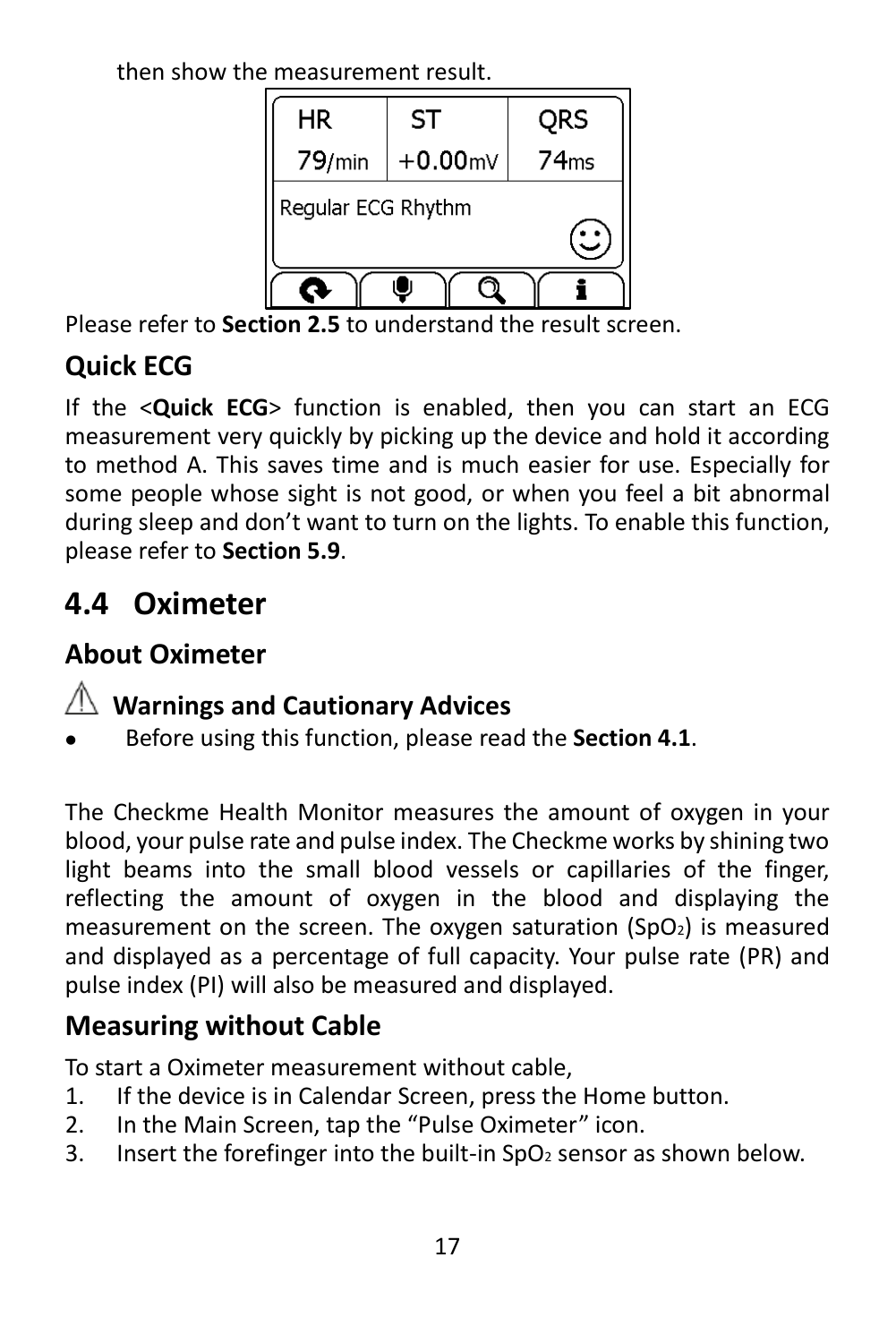

Relax your forefinger and do exert pressure.

- 4. When the device detects stable waveform, it will automatically start the measurement. The countdown bar moves from left to right.
- 5. When the bar is fully filled, the device will analysis your data, and then show the measurement result.



Please refer to **Section 2.5** to understand the result screen.

#### **Measuring with Cable**

- 1. Connect the external  $SpO<sub>2</sub>$  sensor to the multi-functional connector.
- 2. Put your index finger or middle finger into the external  $SpO<sub>2</sub>$  sensor. Make sure the cable is positioned along the top of the hand, and the finger nail is in the position as shown below.

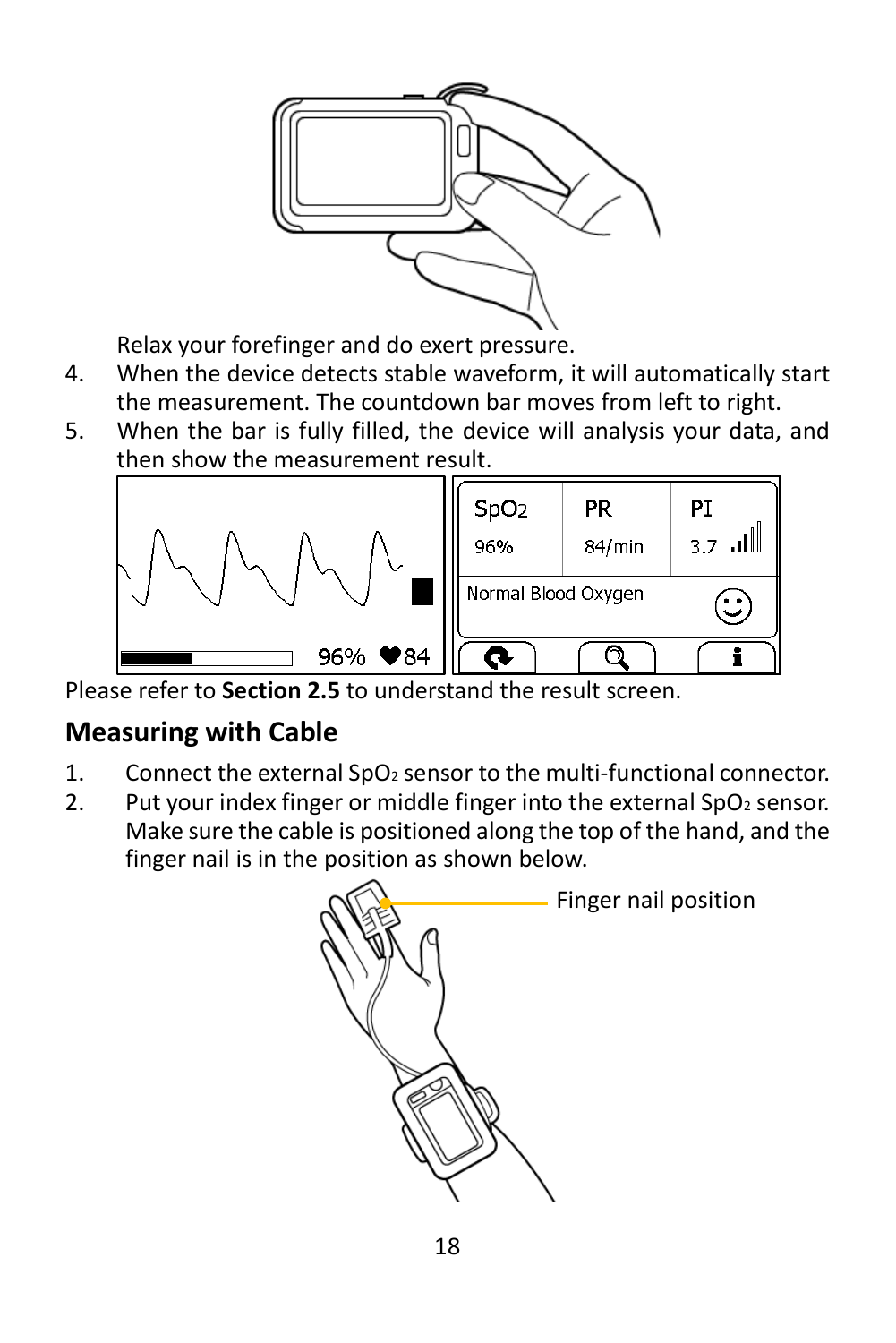- 3. If the device is in Calendar Screen, press the Home button.
- 4. Tap the <**Pulse Oximeter**> icon.
- 5. The display will then show your PLETH waveform,  $SpO<sub>2</sub>$  and pulse rate.



The device will monitor continuously, however no data will be saved until you press the  $\blacktriangleright$  button.

- 6. Press the **button to start collecting your SpO**<sub>2</sub> data. The countdown bar moves from left to right.
- 7. When the bar is fully filled, the device will analysis your data, and then show the measurement result.

| SpO <sub>2</sub>    | PR     | PТ          |
|---------------------|--------|-------------|
| 96%                 | 84/min | اللي<br>3.7 |
| Normal Blood Oxygen |        |             |
|                     |        |             |

Please refer to **Section 2.4** to understand the result screen.

#### **4.5 Temperature**

#### **About thermometer**

#### **Warnings and Cautionary Advices**

- The thermometer is only designed for the measuring area on the human body stated in this manual.
- Check before each use that the lens is intact. If it is damaged, please contact your retailer or the service address.
- The device needs to be in the room which the measurement is taken for at least 30 minutes before use.
- Holding the device for too long in the hand or within your cloth can cause the device to warm up, which may result in incorrect readings.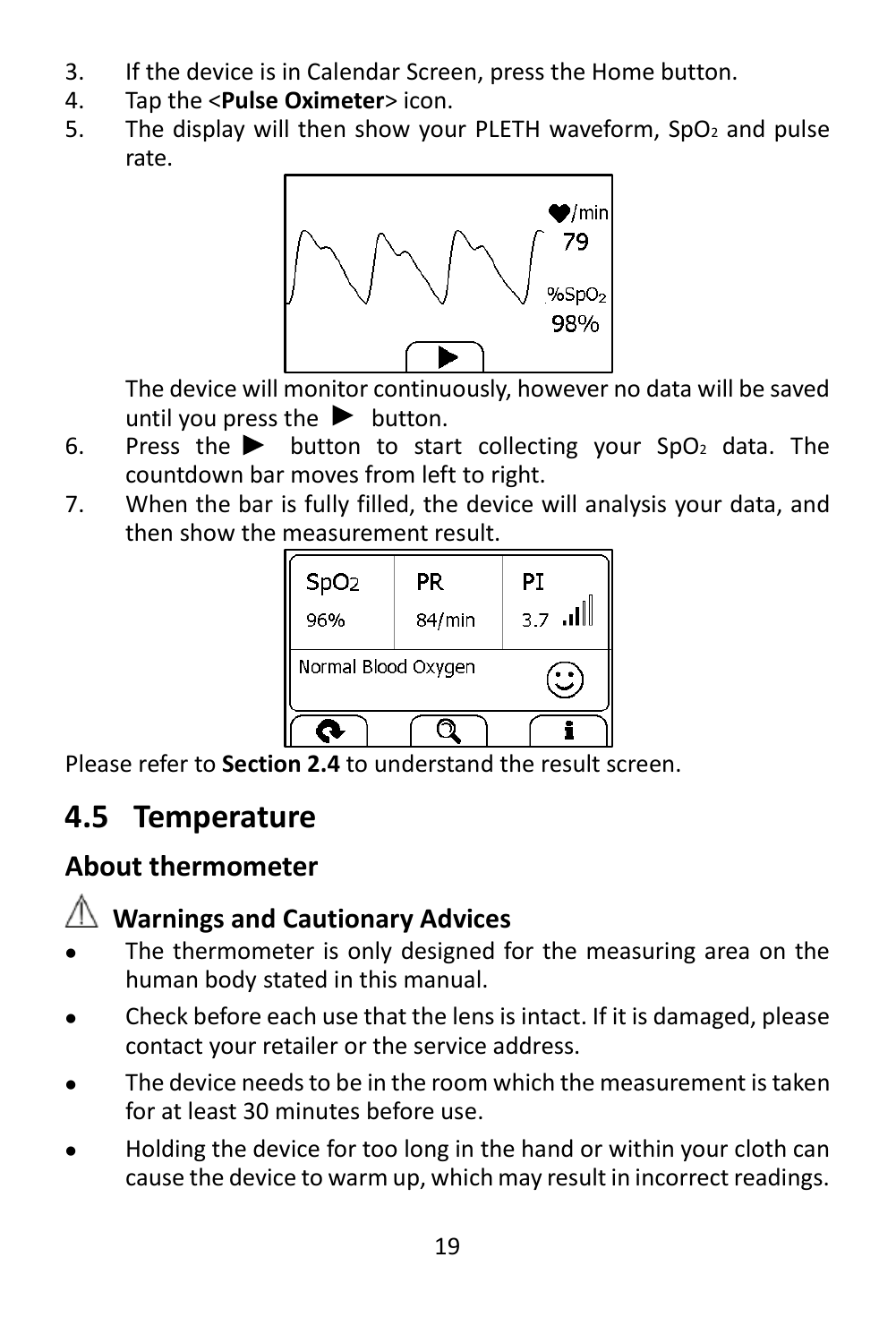- Physical activity, increased perspiration on the forehead, taking vasoconstictive medication and skin irritations can distort the result.
- The forehead (temples) must be free from perspiration and cosmetics.
- Taking the forehead temperature provides a current measurement of a person's temperature. If you are uncertain about interpreting the results or if the values are abnormal (e.g. fever), please consult your doctor. This also applies in the case of slight temperature changes if there are other symptoms of illness such as agitation, severe sweating, flushed skin, fast pulse rate, tendency to collapse, etc.

The temperature varies depending on the part of the body where the measurement is taken. In a healthy person, the variance can be between 0.2 °C to 1.0 °C (0.4 °F to 1.8°F) in different parts of the body. This device use infrared thermometer to measure forehead temperature.

Influences on forehead temperature include but not limited to

- A person's individual metabolism;
- Age; Forehead temperature is higher in babies and infants than in adults. Greater temperature fluctuations occur faster and more often in children. Normal forehead temperature decreases with age.
- Environmental temperature;
- Time of day; Forehead temperature is lower in the morning and increases throughout the day towards evening.
- Activities; Physical and, to the lesser extent, mental activities increases forehead temperature.

#### **Taking Temperature Measurement**

To start a temperature measurement,

- 1. If the device is in Calendar Screen, press the Home button.
- 2. In the Main Screen, select <**Thermometer**>.
- 3. Put the thermometer sensor on your temple.

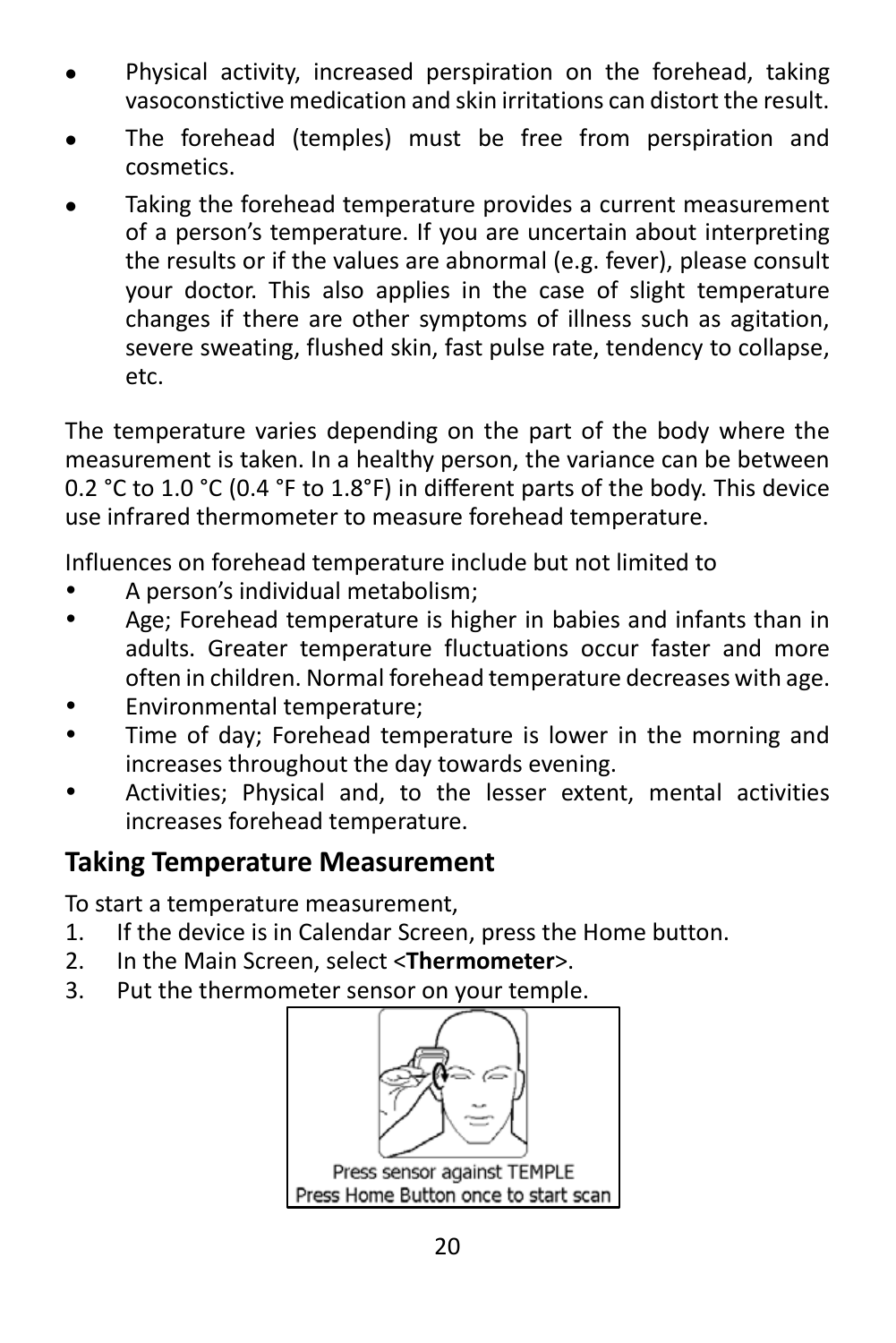- 4. Press the Home button once, you will hear "Bi-Bi" beep, which indicates the measurement starts. Then move the thermometer around the temple for around 3 seconds until you hear a long "Bi" beep, which indicates the measurement is finished.
- 5. Take down the device, and the screen showsthe measurement result.



Please refer to **Section 2.5** to understand the result screen.

## **4.6 Sleep Monitor**

Obstructive sleep apnea syndrome (OSAS) is a common and widely underdiagnosed condition, and is considered a major public health problem. The prevalence of the syndrome is estimated at 2% to 5% in the adult population. Due to intermittent blockage of the upper airway, reduction or cessation of airflow occurs during sleep, resulting in recurrent oxygen desaturation and sympathetic neural activation. Common symptoms of OSAS include snoring, restless sleep, daytime fatigue, and morning headaches.

Checkme offers a non-invasive method to monitor sleep status for adult users who have sleep problem, sleep related breathing disorders and obstructive sleep apnea.

#### **Warnings and Cautionary Advices**

- Before using this function, please read the **Section 4.1**.
- Do not use Sleep Monitor function on babies and children.
- $\bullet$  The SpO<sub>2</sub> sensor may cause skin sensitivity to the patient. Changing another finger if you feel uncomfortable.
- Before using as a sleep monitor, please ensure the battery is fully charged.

To start a sleep monitor measurement,

- 1. Tie the wristband on one of your left hand.
- 2. Insert the  $SO<sub>2</sub>$  cable into the multi-functional connector.
- 3. Put one of your finger into the sensor. Forefinger or middle finger is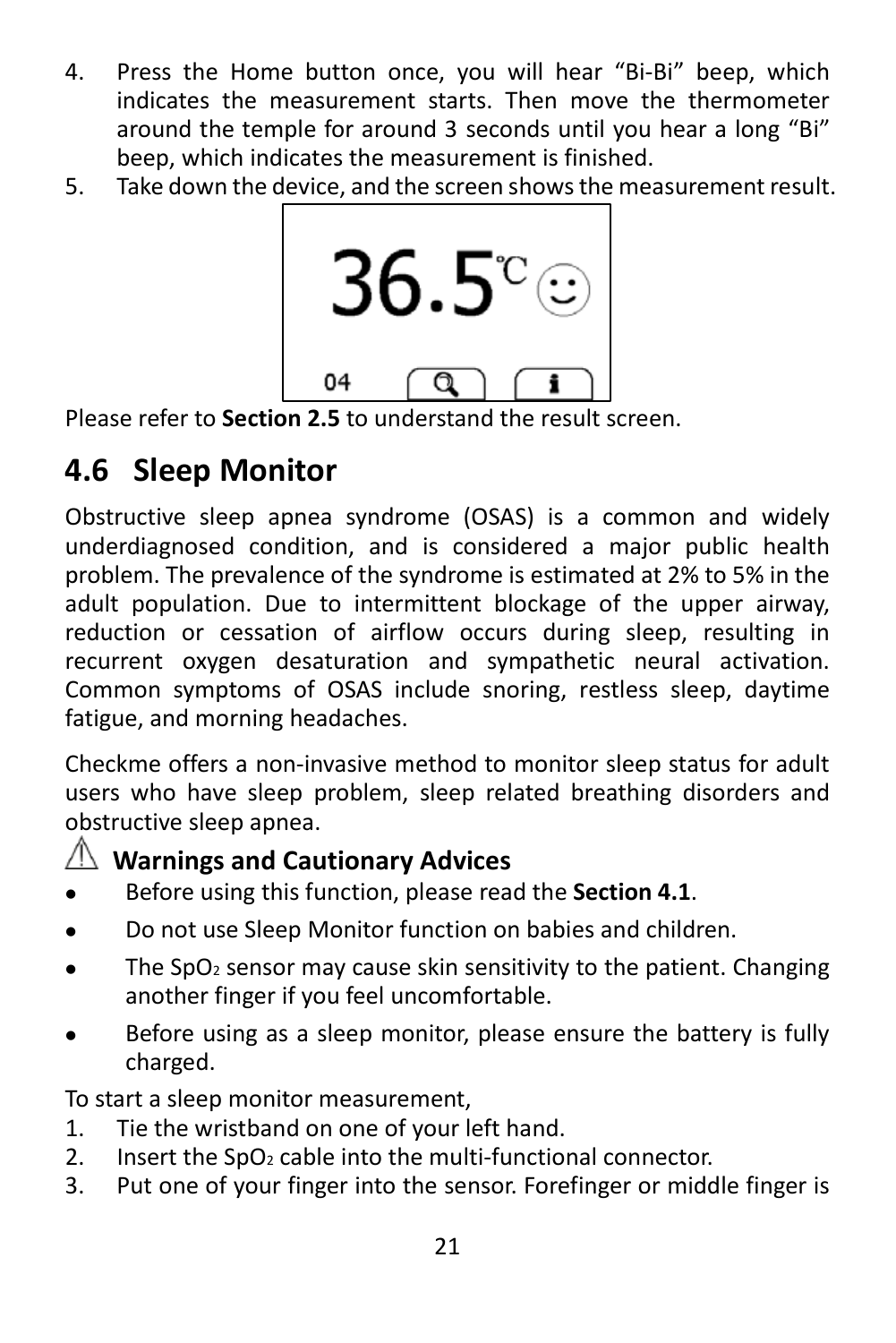suggested. If needed, remove the colored nail polish from the finger. Make sure that the sensor is correctly placed so that the cable goes above your hand back.



4. Press the Home button to enter the Main Screen. Then Tap the Sleep Monitor icon to enter the screen as below.



- 5. Tap the  $\blacktriangleright$  button to start the sleep monitoring. During monitoring, a countdown timer is always displayed at the lower left part.
- 6. You can press Home button to lock the screen, as shown below. The device will work in a very low power consumption mode.
- 7. Insert the device into the wrist band cover, and then begin to sleep.
- 8. When you get up, or when you want to stop monitoring, you can press the Home button again to unlock the screen, and then tap icon to stop sleep monitoring.
- 9. You can tap  $\mathbf Q$  button to view the SpO<sub>2</sub> trending during your sleep, or tap "Close" button and return to the Main Screen.

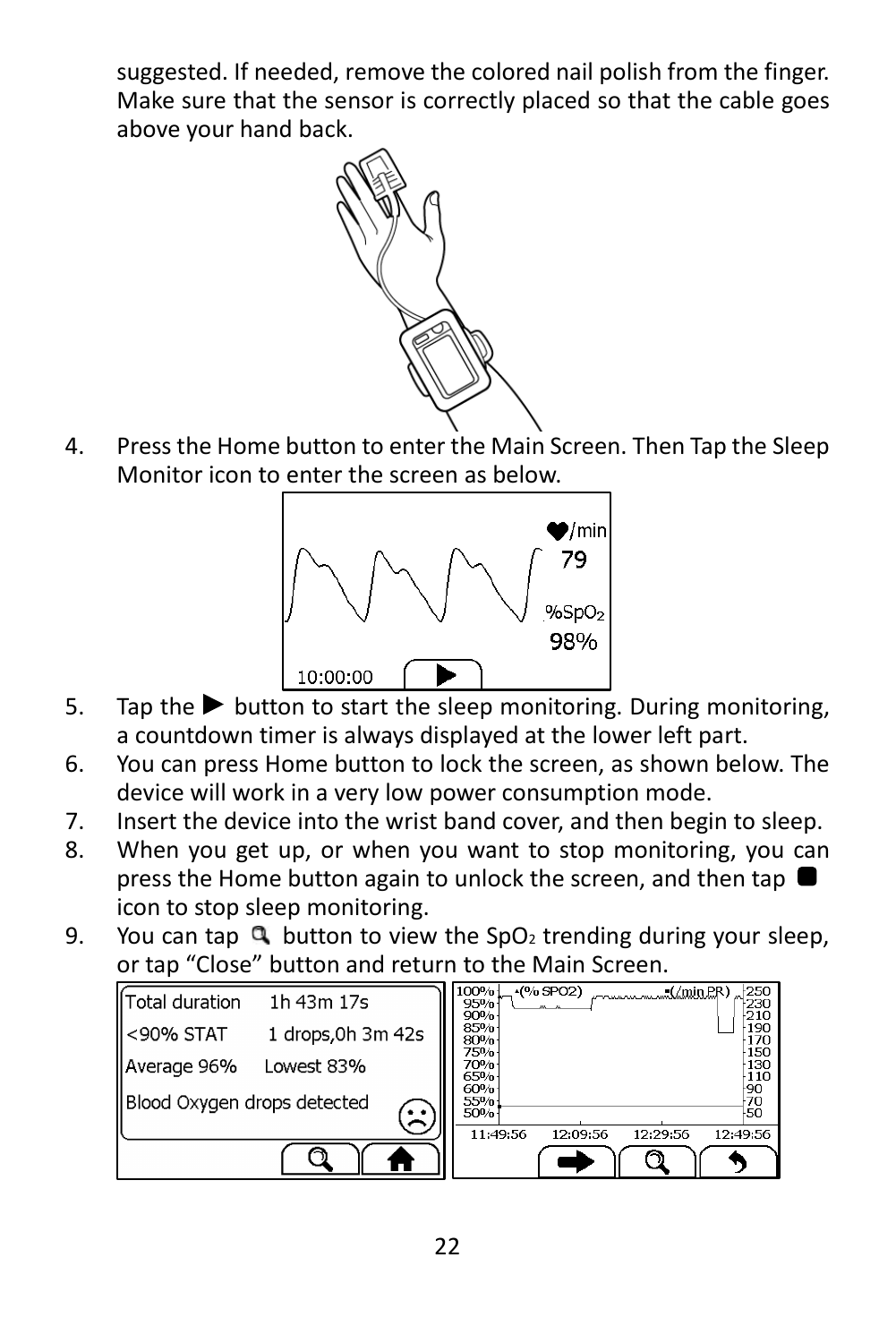## **4.7 Pedometer**

To start a Pedometer measurement,

- 1. If the device is in Calendar Screen, press the Home button.
- 2. In the Main Screen, select <**Pedometer**> to enter <**Choose User**> screen. If you have not created user, then please follow the instruction in **Section 5.13** to add your user account.
- 3. Select a user to enter the screen as below.



- 4. Tap the  $\sqrt{\frac{1}{2}}$  button to set your target, if needed.
- 5. Tap the  $\blacktriangleright$  button to start calculating steps.
- 6. Place the device into your pocket.
- 7. When you finished calculating steps, press the Home button to stop the pedometer.



8. Press Home button again to exit pedometer function.

## **4.8 Reminder**

Up to 6 reminder events can be set by user. You can add, edit and delete reminder events. To track your health every day, it is suggested to set a reminder for Daily Check.

To add a reminder:

- 1. In the Main Screen, tap <**Reminder**> icon.
- 2. In the  $\leq$ **Reminder**> menu, tap  $\Box$  icon to add a reminder.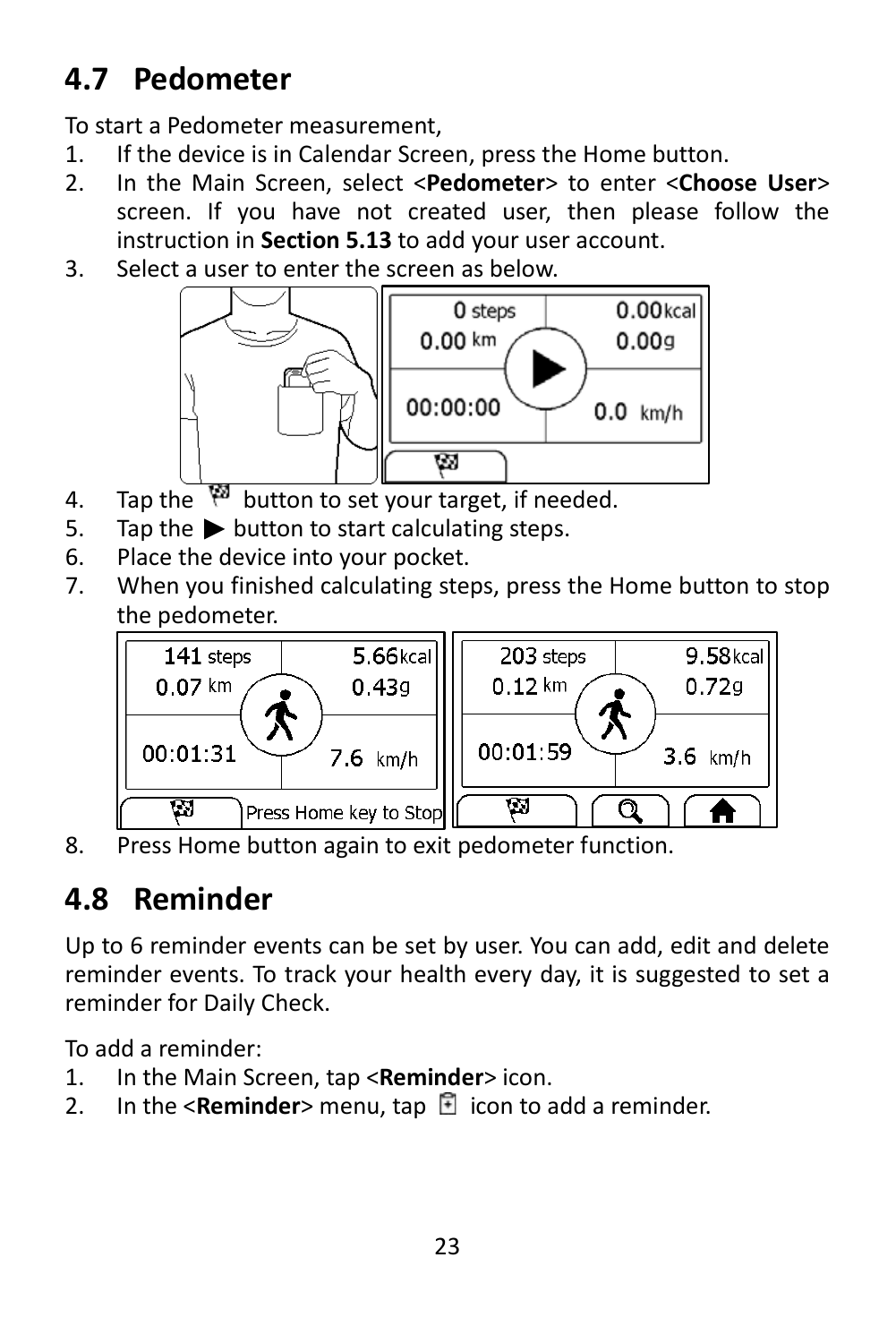|                                 | Reminder | Reminder    |  |
|---------------------------------|----------|-------------|--|
| 11:12 Check Me    11:13 Wake up |          | Monday      |  |
|                                 |          | CheckMe     |  |
|                                 |          | 12:30 (24H) |  |

- 3. Tap the first row to set the repeat interval. Tap the  $\triangleleft$  or  $\triangleright$  button to change the setting.
- 4. Tap the second row to set the event. You can define the event by selecting "Self-define".



- 5. Tap the third row, set the time when the reminder is triggered, then  $tan \rightarrow$ .
- 6. Tap  $\boxed{\times}$  to save this reminder.

To edit or delete a reminder, in the <**Reminder**> menu, choose the reminder which you want to edit or delete.

- Change the repeat interval, event, and/or time, then save the change by following the same procedure as adding a reminder.
- Tap the **n** button, and then "Yes" to delete a reminder.

## **4.9 Spot Check**

Before using the Spot Check function, you need to set the <**Application**> to <**Hospital**> mode. Please refer to **Section 5.6**.

To check a patient, follow the steps as below.

- 1. Press the Home button to enter the Main Screen.
- 2. Tap the <Spot Check> icon in the middle of the screen.
- 3. Tap the "+" button.
- 4. Input the patient information. <**Patient ID**> must be inputted. Then  $tan \rightarrow$ .
- 5. Choose which measurement(s) you want to perform by taping the icon(s) of ECG, SpO2 and Temperature.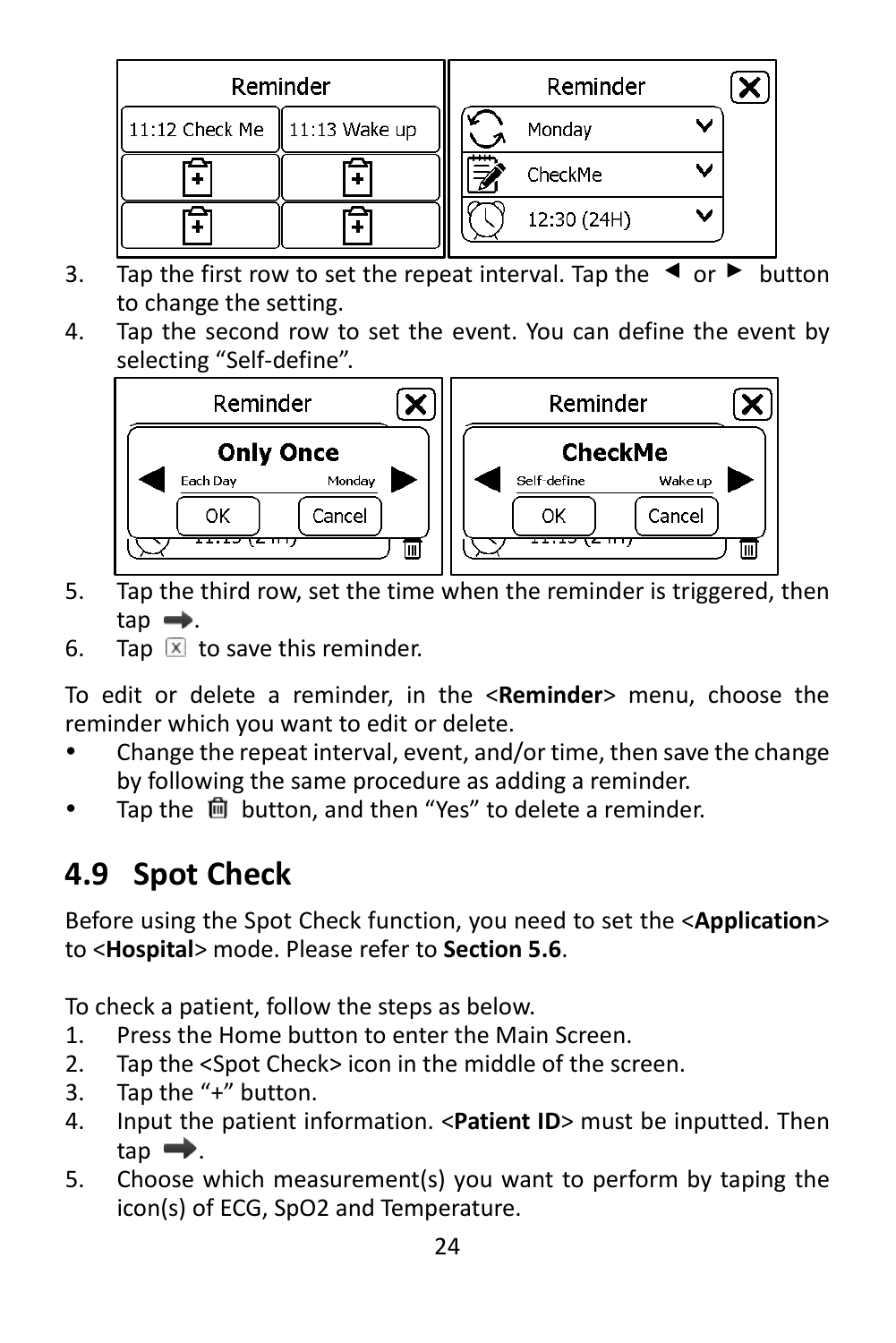- 6. Perform measurement(s) according to the instructions. Please refer to corresponding sections for the operation of each measurement.
- 7. When the measurement(s) is(are) finished, you will see the results.
- 8. Tap the  $\rightarrow$  button to add another patient for checking.

You can also select the patient(s) which you already added to take a Spot Check measurement.

## <span id="page-25-0"></span>**5. Settings**

#### **5.1 Opening Settings Menu**

To open the Settings menu,

- 1. Press the Home button to enter the Main Screen.
- 2. Tap the <**Settings**> icon to open the menu as below.



In the Settings menu, you can

- Tap  $\triangle$  and  $\nabla$  button to page up or down
- Tap  $\boxed{\mathbf{x}}$  to close the Settings menu

## **5.2 Choosing Language**

- 1. In the Settings menu, choose <**General**>.
- 2. Choose <**Language**>.
- 3. Choose the language from the list.

#### **5.3 Setting Date & Time**

- 1. In the Settings menu, choose <**General**>.
- 2. Choose <**Date & Time**>.
- Tap "+" or "-" button to change the date, then tap  $\rightarrow$ .
- 4. Tap "+" or "-" button to change the time.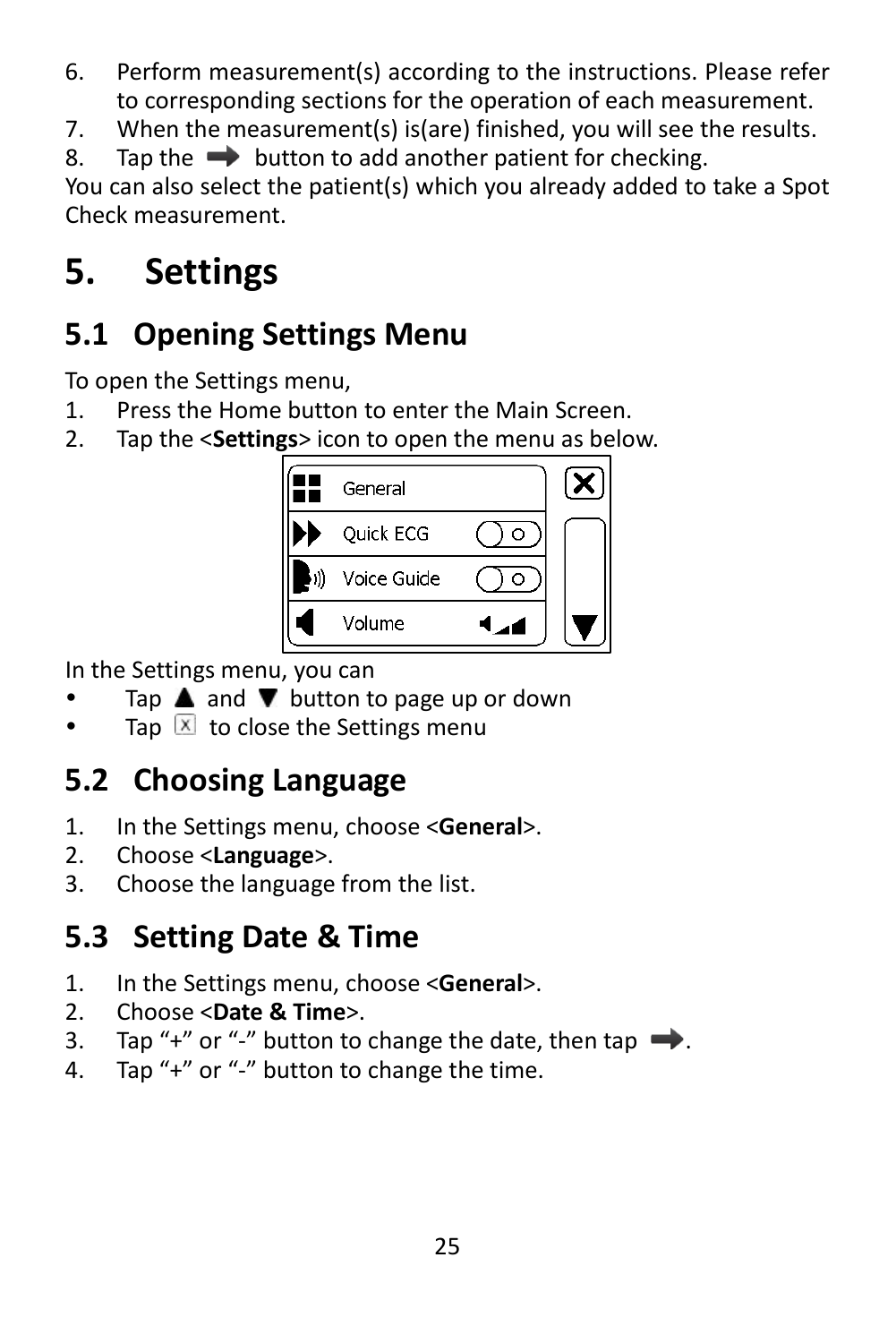

5. Tap  $\rightarrow$  to finish the setting.

## **5.4 Changing ECG waveform length**

To change the length of ECG waveform saved for each ECG Recorder measurement:

- 1. In the Settings menu, choose <**General**>.
- 2. Tap <**ECG Length**>, then choose among <**30s**>, <**60s**> and <**90s**>.
- 3. Tap <**OK**> to enable the change.

#### **5.5 Setting ECG Bandwidth**

- 1. In the Setting menu, choose <**General**>.
- 2. Tap the <**ECG bandwidth**> to change between <**Normal>** and <**Wide>**.

## **5.6 Setting the Application**

- 
- 1. In the Setting menu, choose <**General**>.
- 2. Choose <**Application**>, then choose between <**Hospital**> and <**Home**> mode.
- 3. Tap <**Yes**> to delete all data saved in another mode.

#### **5.7 Erasing Data**

- 1. In the Setting menu, choose <**General**>.
- 2. Tap <**Erase All Data**>, and then <**Yes**>.

All measurements saved in the device will be deleted.

#### **5.8 Factory Reset**

1. In the Setting menu, choose <General>.

2. Choose <Factory Reset>, then tap <Yes>.

All measurements, user information and other settings saved in the device will be deleted, and the device will be restored to the factory default

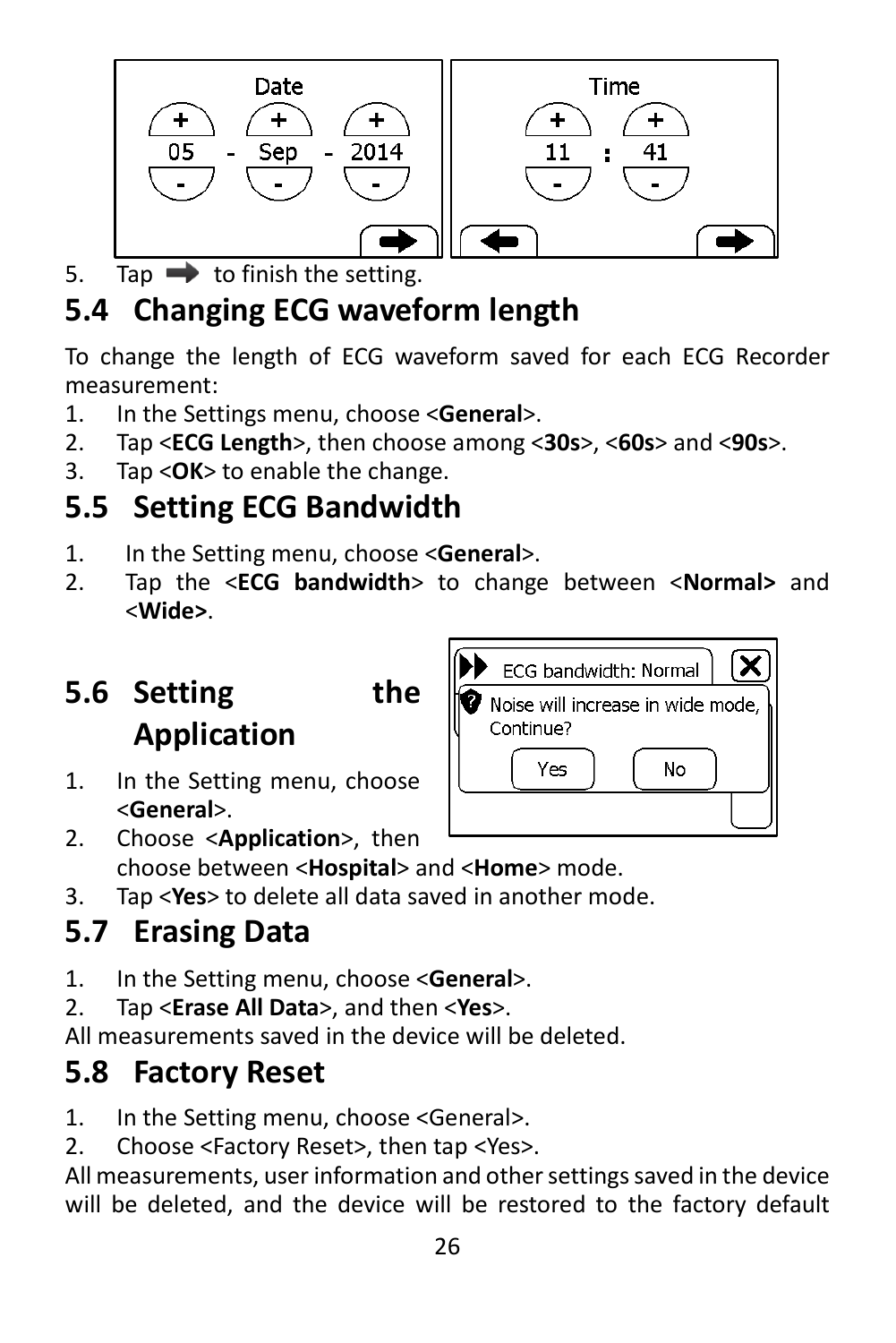settings.

## **5.9 Enabling/Disabling Quick ECG**

- 1. In the Settings menu, choose <**General**>.
- 2. Tap <**Quick ECG**> to enable or disable this function.

## **5.10 Enabling/Disabling Voice Guide**

- 1. In the Settings menu, choose <**General**>.
- 2. Tap <**Voice Guide**> to enable or disable this function.

## **5.11 Changing Sound Volume**

In the Settings menu, tap the <**Volume**> area to change volume directly. "X" means the volume is turned off.

## **5.12 Changing Temperature Unit**

In the Settings menu, tap the <**Thermometer**> area to change between Celsius degree (°C) and Fahrenheit degree (°F).

## **5.13 User Management**

To use the Daily Check measurement, you must create your account. If the Daily Check measurement is used by more than one user, then each user must create his/her own account.

To create a user account:

1. In the Settings menu, choose <**User Management**>.



- 2. Tap a "+" button to open the menu below.
- 3. Tap each button to edit corresponding information. Make sure you input the correct information, especially your height, which may affect the accuracy of your blood pressure readings.
- 4. Tap  $\boxed{\times}$  to return the < **User Management** > menu.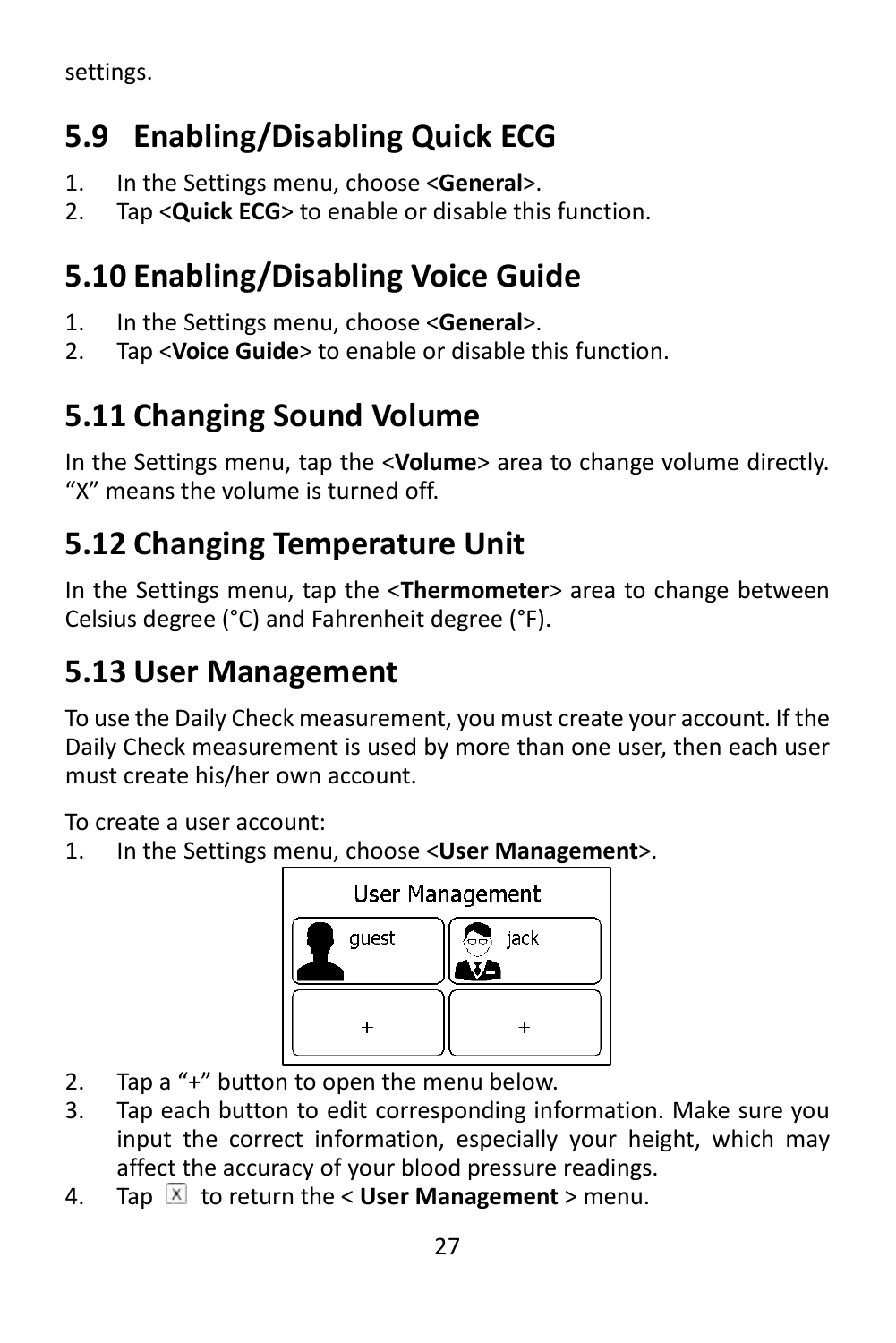To edit the information of a user:

- 1. In the Settings menu, choose <**User Management**>.
- 2. Choose the user that you want to edit.
- 3. Tap the information that you want to edit, and then modify.
- 4. Tap < OK > and  $\boxed{\times}$  to return the < User Management > menu. To delete a user:
- 1. In the Settings menu, choose <**User Management**>.
- 2. Choose the user that you want to delete.<br>3. Tap the  $\mathbb{\hat{m}}$  button.
- Tap the **f** button.



4. Choose <**Yes**> to confirm.

The <**Guest**> user cannot be edited or deleted.

## **5.14 Identify Software Version**

Choose <**About**> in the <**Settings**> menu to identify the software version of your device. Telling the version information when reporting a problem may help to identify and solve your problem.

## **5.15 Turning On/Off Bluetooth**

Checkme has built-in Bluetooth wireless connectivity, which enables exporting measured records to mobile phones and pads running iOS or Android platform.

To turn on the Bluetooth:

- 1. Press the Home button to enter Main Screen.
- 2. Slip your finger from right to left to switch to the second page.
- 3. Tap the <**Bluetooth**> icon, then the device will enter Bluetooth mode, and the screen will show the Bluetooth icon in the middle of screen.

Data can only be exported in Bluetooth mode. Pressing the Home button will exit Bluetooth mode.

#### **Warnings and Cautionary Advices**

Do not press Home button when data is being exported.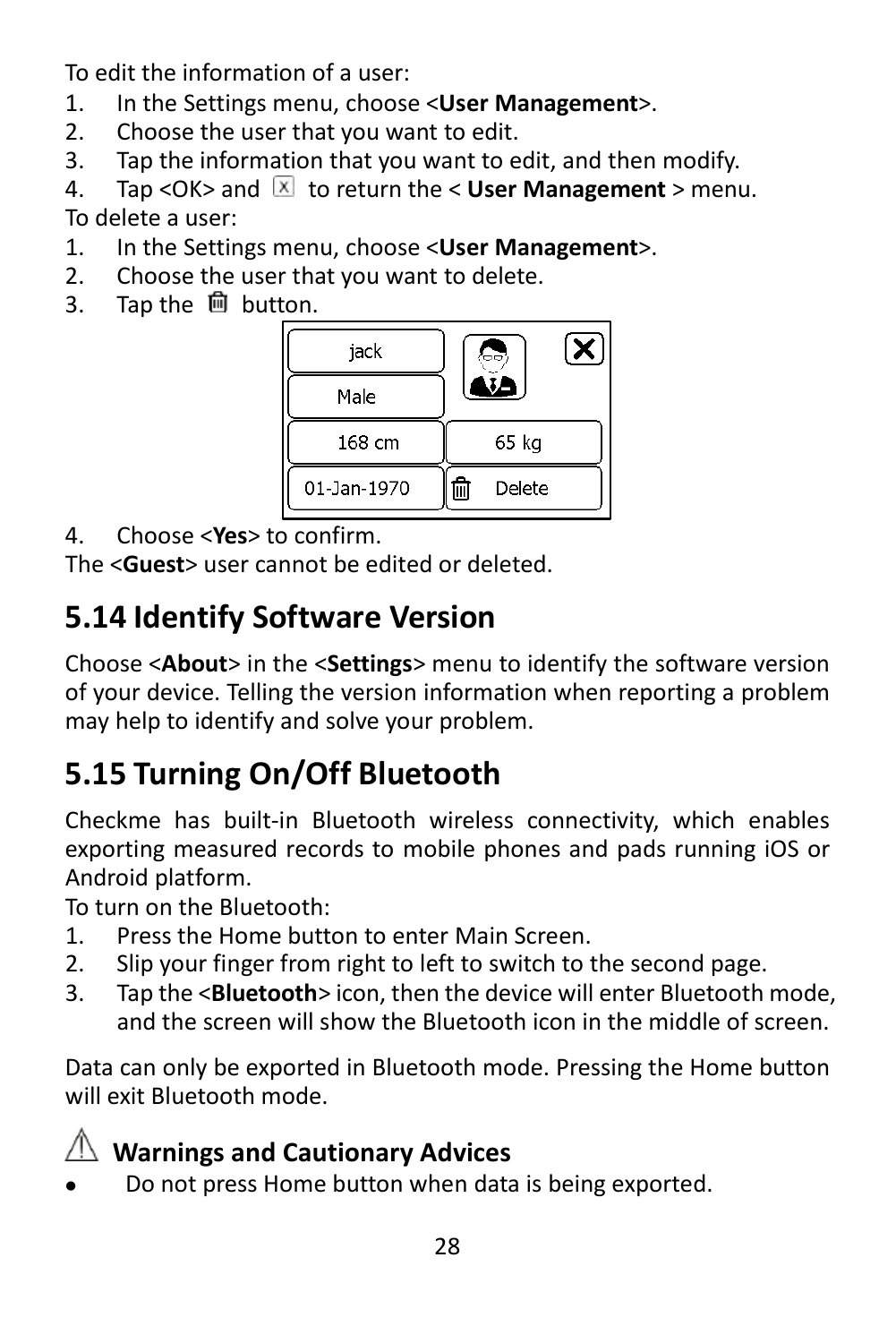When Checkme is in Bluetooth mode, you can turn on the Bluetooth of your phone and pad, and build the connection with Checkme. Regarding how to export data and the use of Checkme Mobile APP, please refer to the help information after installation of the application. The Checkme Mobile, compatible with iOS and Android platform, is available on the Apple App store and Android App store.

## <span id="page-29-0"></span>**6. Review**

To open the <**Data Review**> menu,

- 1. If the device is in Calendar Screen, press the Home button.
- 2. In the Main Screen, tap the <**Review**> icon.



#### **6.1 Reviewing Daily Check**

To review Daily Check records,

- 1. In the <**Data Review**> menu, select <**DailyCheck**>.
- 2. Choose the right user to open the list as below, then select one record to review more information as below.



In this menu, you can:

- $\blacksquare$  Select  $\blacksquare$  to delete this measurement
- $\Box$  Select  $\blacktriangleright$  to replay the ECG waveform as shown below.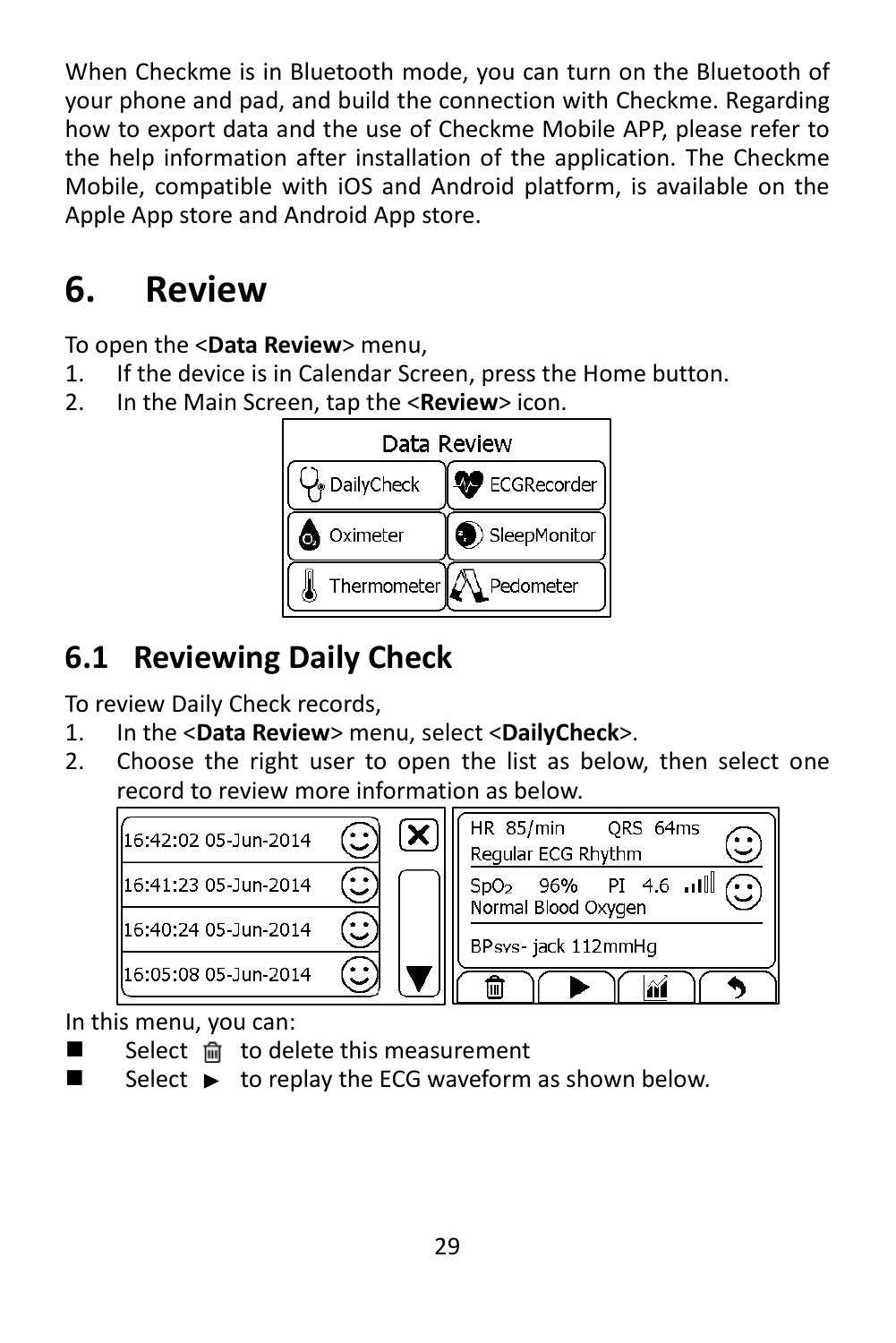

When the ECG waveform is being replayed, you can

- Select  $\mathbf{r}$  to change the waveform amplitude.
- Select II to pause it.
- Select  $\bullet$  to return Daily Check list.

After the ECG waveform is replayed, it will automatically return to the previous interface. Before that, you will hear the voice memo if you added the voice memo for this measurement.

Select  $\mathbf{M}$  to view the trend of heart rate, SpO<sub>2</sub> and blood pressure or change in percentage of blood pressure.<br> $\frac{250}{230}$  ( $\frac{7 \text{ min H}R}{2}$ )



Select  $\bigcirc$  to return to the Daily Check list.

## **6.2 Reviewing ECG Recorder**

To review ECG Recorder records, in the <**Data Review**> menu, select <**ECG Recorder**>. The operations you can perform is almost the same with Daily Check. However there is no trending graph.

#### **6.3 Reviewing Oximeter**

To review Oximeter records, in the <**Data Review**> menu, select <**Oximeter**>. The operations you can perform is almost the same with ECG Recorder. However there is no voice memo.

#### **6.4 Reviewing Thermometer**

To review Thermometer records, in the <**Data Review**> menu, select <**Thermometer**>. The operations you can perform is almost the same with ECG Recorder. However there is no voice memo.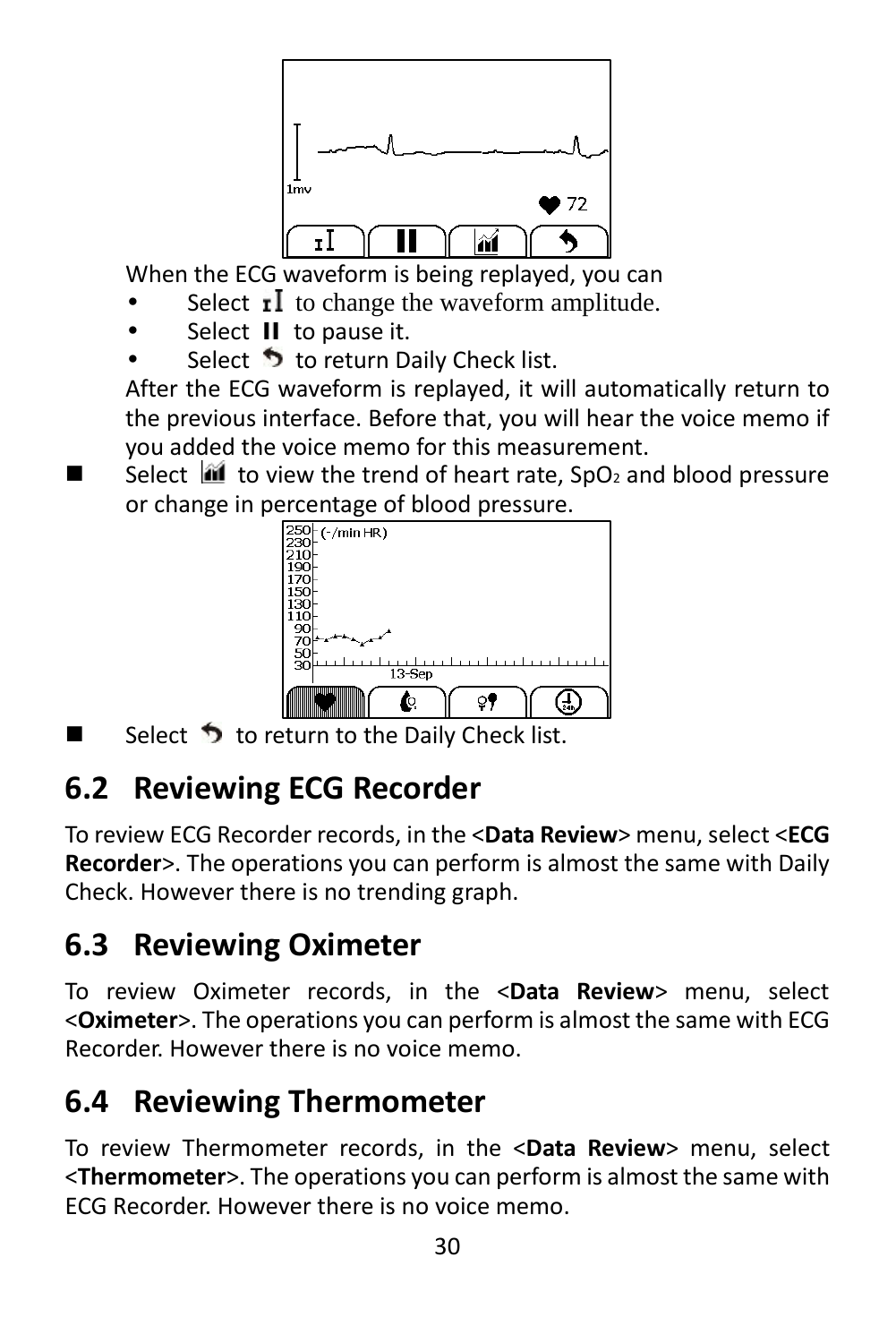#### **6.5 Review Sleep Monitor**

To review Sleep Monitor records, in the <**Data Review**> menu, select <**SleepMonitor**>.





The operations you can perform is the same with Daily Check. However there is no waveform and audio memo to replay. To better review the  $SpO<sub>2</sub>$ trend during sleep, it is suggested to use the Checkme Mobile application.

## **6.6 Review Pedometer**

To review Pedometer records, in the <**Data Review**> menu, select <**Pedometer**>. The operations you can perform is almost the same with Pedometer Recorder. However there is no voice memo.

## **6.7 Review Spot Check**

To review Spot Check records, please make sure that the device is in "Hospital" mode.

- 1. In the <**Data Review**> menu, select <**Spot Check**>.
- 2. Choose the right user to enter the user information confirm screen
- 3. After you confirm the information, tap  $\rightarrow$  and then select one record to review more information.



In this screen, you can:

- Select nut to delete this measurement.
- Select  $\blacktriangleright$  to replay ECG waveform.
- Select  $\bullet$  to return to Spot Check list.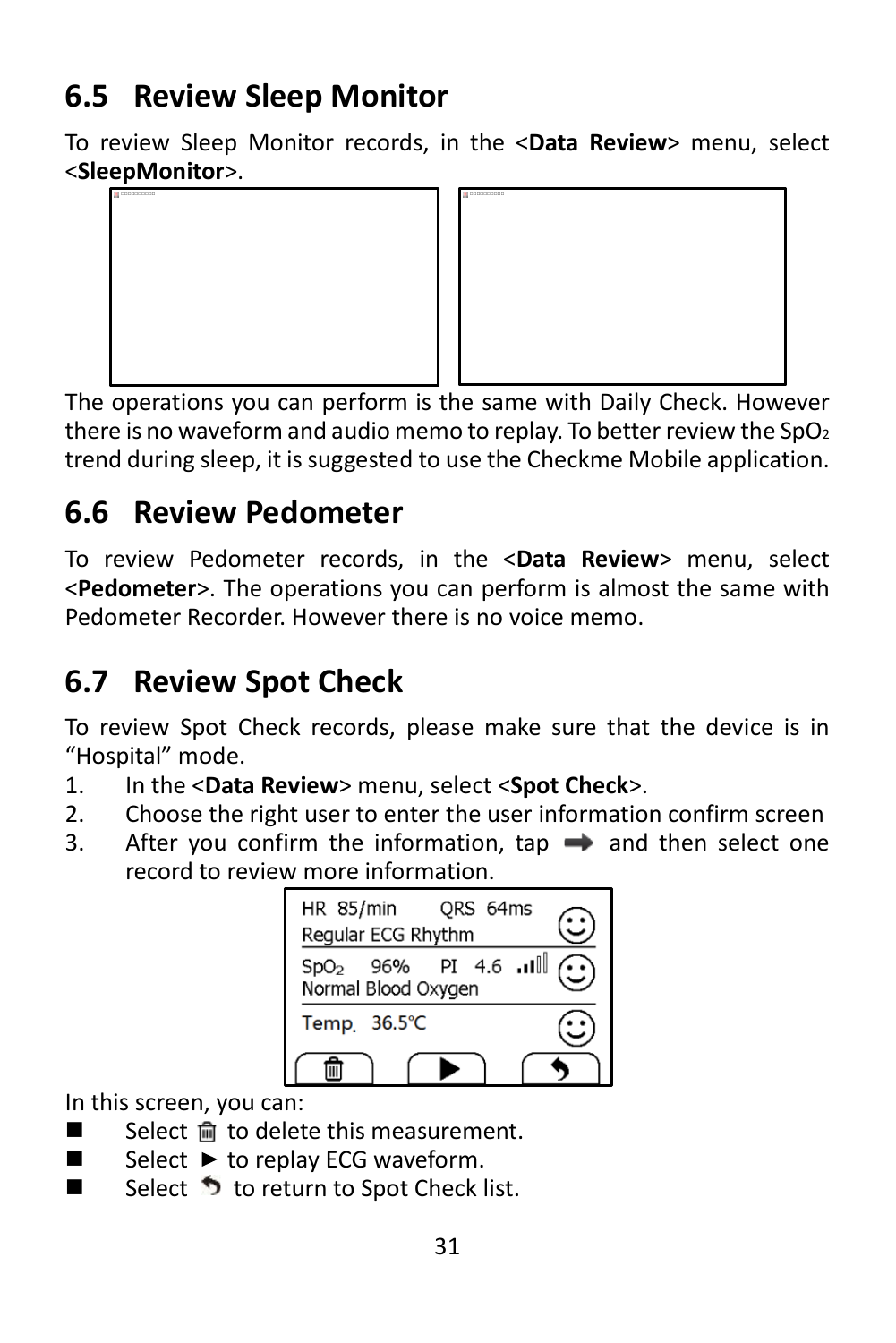## <span id="page-32-0"></span>**7. Maintenance**

#### **Warnings and Cautionary Advices**

 Have the device repaired by authorized service centers only, otherwise its warranty is invalid.

#### **7.1 Warranty**

The product is warranted to be free from defects in materials and workmanship within warranty period when used in accordance with the provided instructions.

#### **7.2 Battery**

This monitor is designed to operate on rechargeable Lithium-ion battery. The battery is charged automatically when the monitor is connected to AC power or devices which can output electronic power through USB connector, such as personal computer and mobile battery bank etc.

On-screen battery symbols indicate the battery status as follow:

- The battery is fully charged.
- The solid portion represents the remained battery energy. If the solid portion moves from left to right, then it means that the battery is being charged.
- Indicates that the battery is almost depleted and need to be charged immediately. Otherwise the device will shut down automatically.

To charge the battery,

1. Connect the smaller end of the USB charging cable to the multifunctional connector, as shown below.



2. Connect the other end of the USB charging cable to the USB charging port.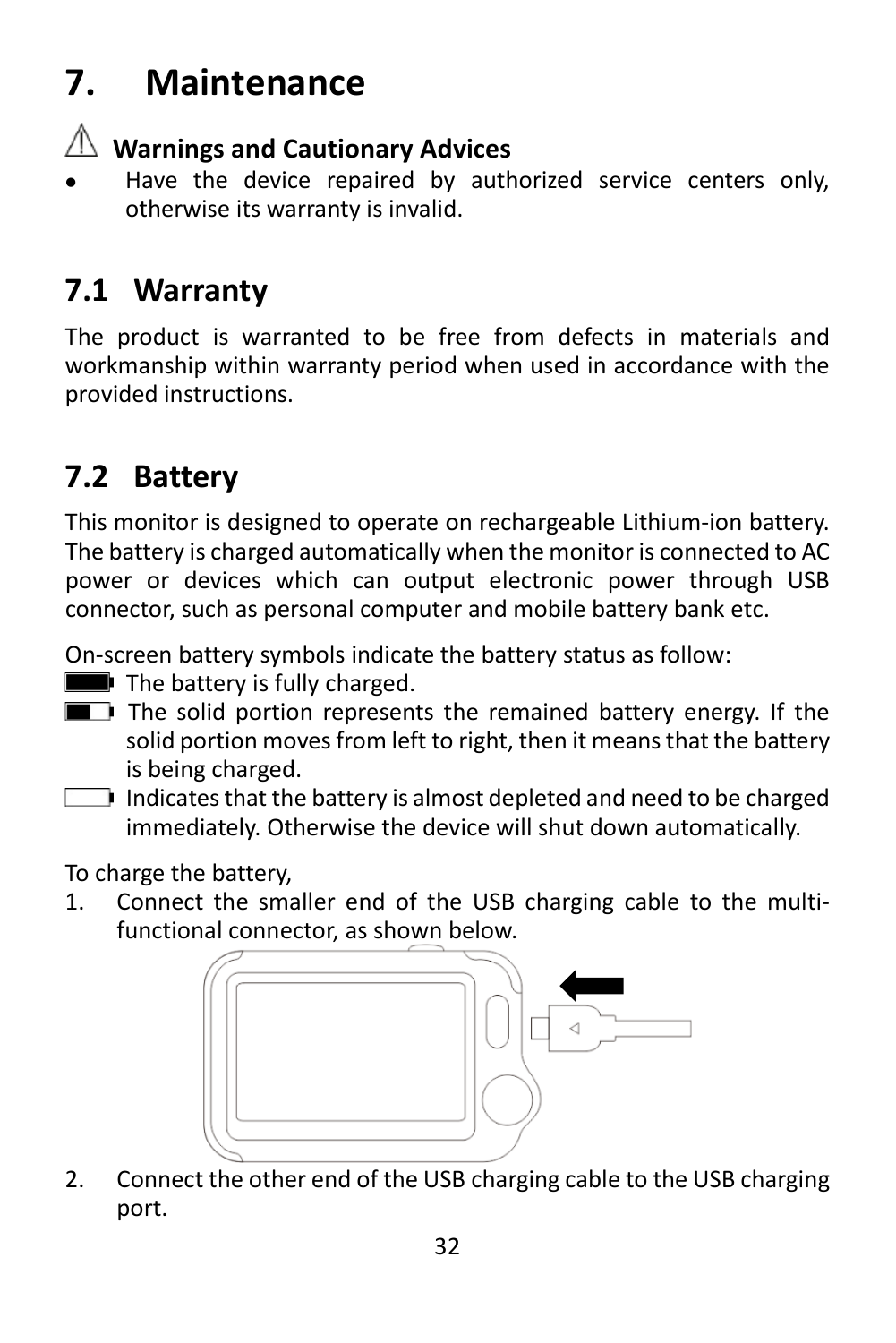- 3. Please make sure that the LED is blue, and press the Home button to enter the Main Screen, if needed.
- 4. When the LED turns to green, it means the battery is fully charged. Then you can unplug the USB cable.



## **Warnings and Cautionary Advices**

- The device cannot be used for any measurement during charging.
- Use charging adapter provided by manufacturer, or USB charging devices which comply with the standard of IEC 60950.

#### **7.3 Care and Cleaning**



#### **Warnings and Cautionary Advices**

 Have the device repaired by authorized service centers only, otherwise its warranty is invalid.

Clean the device per week, carefully swabbing the device surface with a soft cloth or cotton swab with rubbing alcohol. Do not pour alcohol directly on or into the device.

#### **7.4 Trouble Shooting**

| Problem               | <b>Possible Cause</b>    | <b>Solution</b>     |
|-----------------------|--------------------------|---------------------|
| The device does not   | 1. The battery may be    | 1. Charge the       |
| turn on.              | low.                     | battery and try     |
|                       | 2. The device might      | again.              |
|                       | be damaged               | 2. Please contact   |
|                       |                          | with your local     |
|                       |                          | distributor.        |
| Low battery indicator | The battery is low.      | Charge the battery  |
| is blinking           |                          | and try again.      |
| The ECG waveform      | The lead you choose      | Change another      |
| amplitude is small    | is not suitable for you. | lead and try again. |
| ECG waveform drifts   | 1. The pressure          | 1. Hold the device  |
|                       | exerted on the           | stably and gently.  |
|                       | electrode is not stable  | 2. Try to keep      |
|                       | or too much.             | perfectly still and |
|                       | 2. Hand or body may      | test again.         |
|                       | be moving.               |                     |
| $SpO2$ or pulse rate  | 1. Finger may not be     | 1. Remove finger    |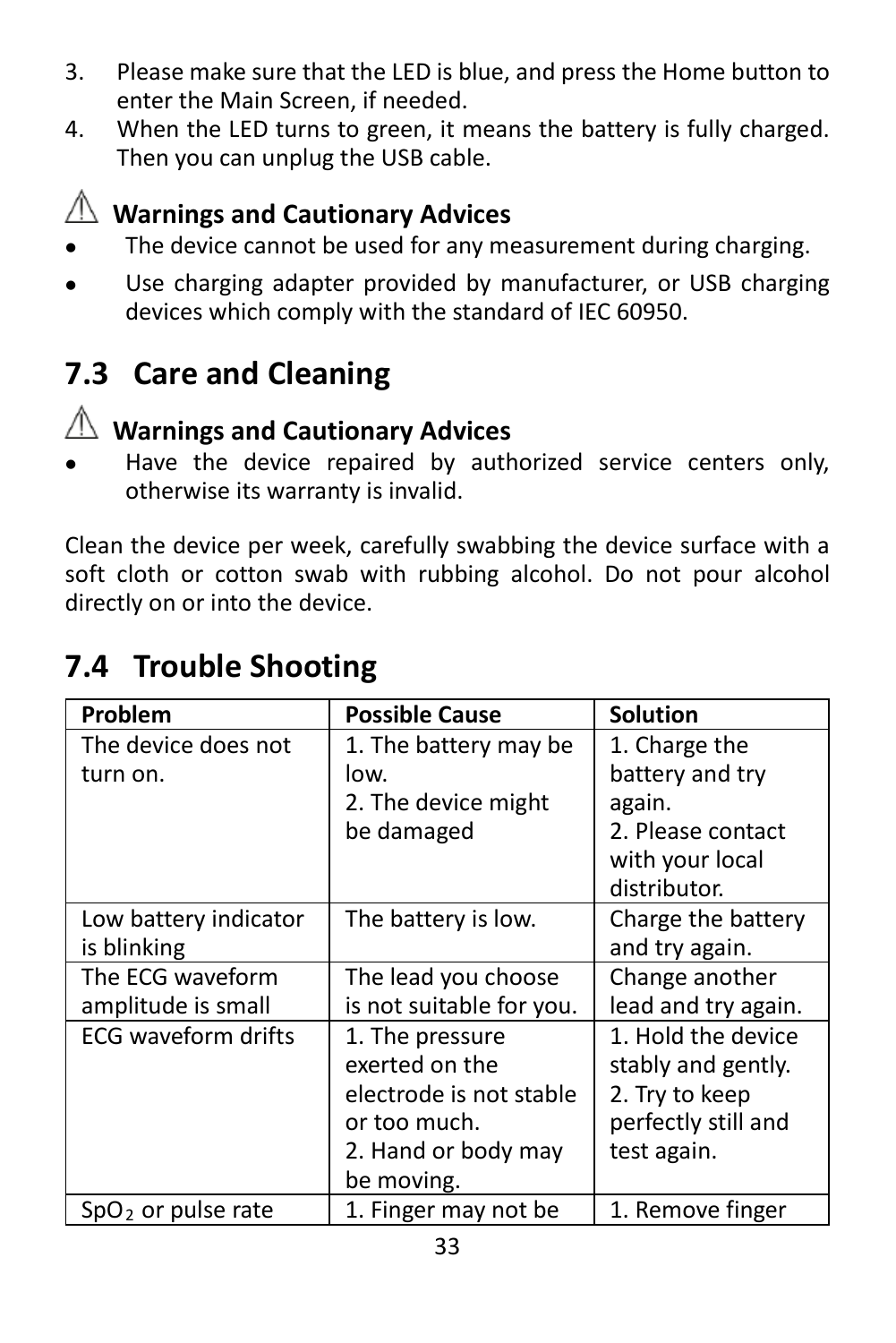| shows no value, or<br>the number<br>fluctuates                                | inserted correctly.<br>2. Finger or hand may<br>be moving.                                                           | and reinsert, as<br>directed.<br>2. Try to keep<br>perfectly still and<br>test again.                                                                 |
|-------------------------------------------------------------------------------|----------------------------------------------------------------------------------------------------------------------|-------------------------------------------------------------------------------------------------------------------------------------------------------|
| The app cannot find<br>the device.                                            | The Bluetooth may<br>not be turned on.                                                                               | Turn on the<br>Bluetooth on the<br>second page of<br>Main Screen.                                                                                     |
| "SpO <sub>2</sub> cable failed"<br>after inserting SpO <sub>2</sub><br>cable. | The SpO <sub>2</sub> cable might<br>be damaged.                                                                      | Please contact with<br>your local<br>distributor                                                                                                      |
| "System Error"<br>occurred.                                                   | Software or hardware<br>failure.                                                                                     | Restart the device<br>and measure<br>again. If the error<br>persists, mark<br>down the error<br>number and<br>contact with your<br>local distributor. |
| BP calibration failed.                                                        | 1. Wrong height.<br>difference<br>2.<br>The<br>between<br>two<br>calibration<br>is<br>too<br>large.                  | 1. Reconfirm your<br>height.<br>2. Try to keep<br>perfectly still and<br>calibrate again.                                                             |
| No voice during ECG<br>and $SpO2$<br>measurement.                             | The speaker is muted.                                                                                                | Unmuted the<br>speaker in the<br>Settings menu.                                                                                                       |
| $SpO2$ value is too low<br>when measured using<br>integrated sensor.          | 1. Finger pressed too<br>hard.<br>2. Finger may not be<br>inserted correctly.                                        | 1. Reinsert your<br>finger gently and<br>stably.<br>2. Make sure your<br>finger is in right<br>position.                                              |
| Temperature value is<br>too low.                                              | 1. The measurement<br>area is covered by<br>hair.<br>2. The thermometer<br>sensor is too far away<br>from your skin. | 1. Remove hair<br>from the<br>measurement<br>area.<br>2. Keep the sensor<br>contact with your                                                         |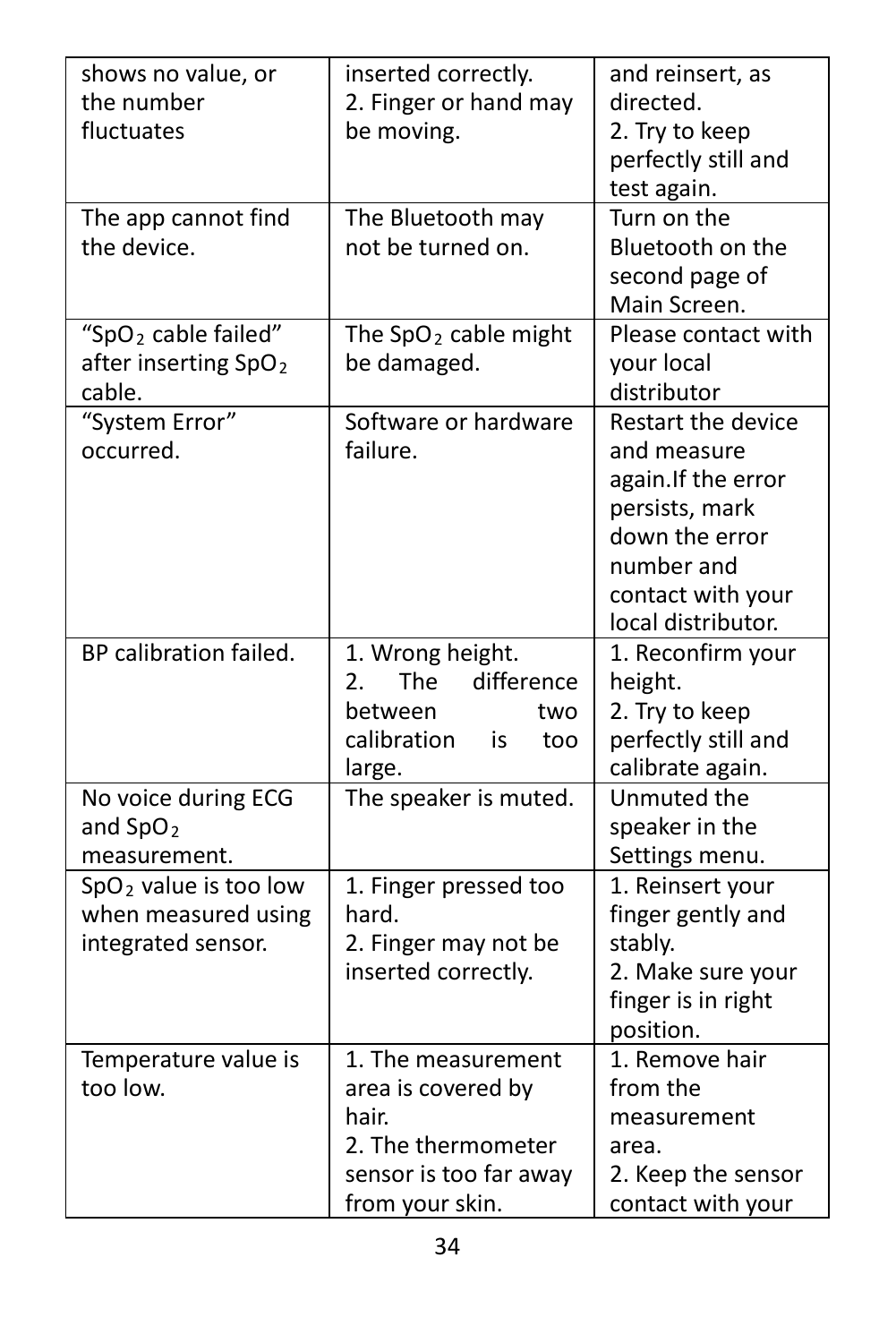| 3. The thermometer<br>sensor is dirty. | skin.<br>3. Clean the sensor<br>with a soft cloth or<br>cotton. |
|----------------------------------------|-----------------------------------------------------------------|
|----------------------------------------|-----------------------------------------------------------------|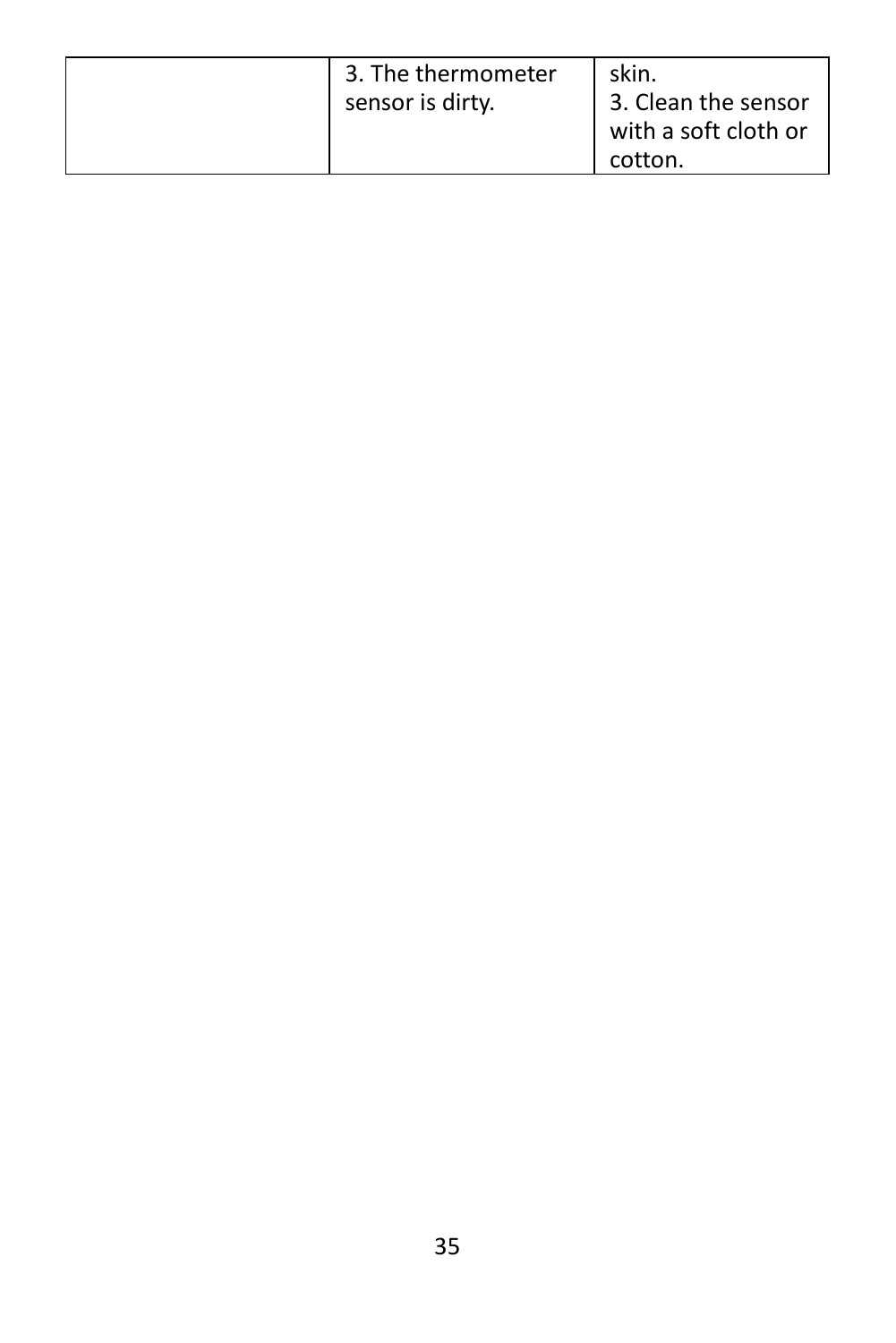## <span id="page-36-0"></span>**8. Accessories**



# **Warnings and Cautionary Advices**

 Use accessories specified in this chapter. Using other accessories may cause damage to the device or not meet the claimed specifications.

| <b>Part Number</b> | <b>Description</b>                           |
|--------------------|----------------------------------------------|
| 540-00192-00       | ECG cable with 2 leadwires, snap             |
| 540-00193-00       | SpO <sub>2</sub> finger sensor, 25 cm, FP-10 |
| 540-00194-00       | USB charging cable, micro D                  |
| 560-00198-00       | ECG electrode, 10 pcs                        |
| 560-00209-00       | Wristband                                    |
| 620-00347-00       | Charging adapter, EU standard                |
| 620-00348-00       | Charging adapter, USA standard               |
| 620-00349-00       | Charging adapter, UK standard                |
| 620-00350-00       | Charging adapter, AU standard                |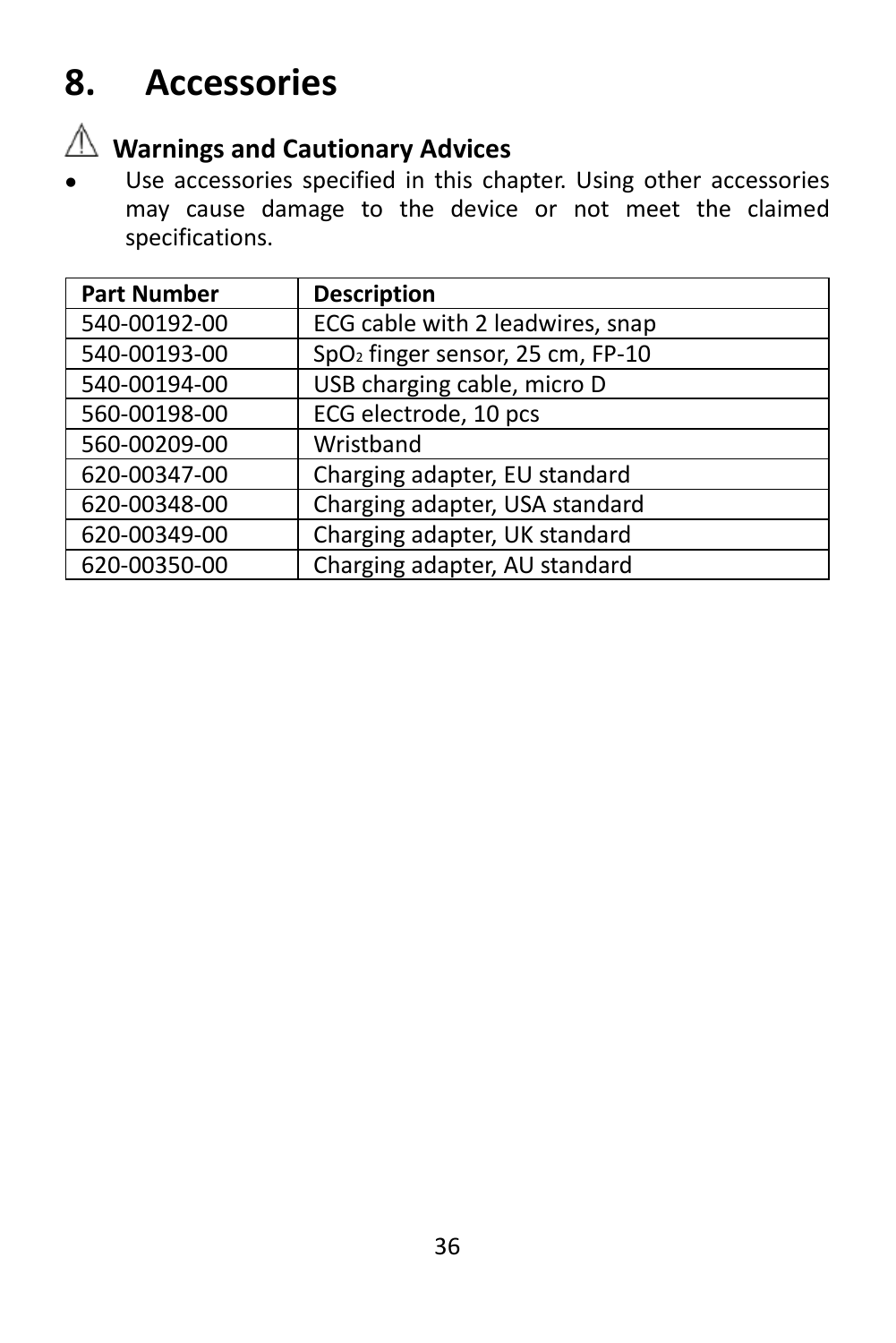## <span id="page-37-0"></span>**9. Specifications**

| Classifications                                                        |                                              |                                             |                 |  |
|------------------------------------------------------------------------|----------------------------------------------|---------------------------------------------|-----------------|--|
| <b>EC Directive</b>                                                    |                                              | MDD, 93/42/EEC                              |                 |  |
|                                                                        |                                              | R&TTE, 1999/5/EC                            |                 |  |
|                                                                        |                                              | ROHS 2.0, 2011/65/EU                        |                 |  |
| Degree protection against electrical shock                             |                                              | <b>Type BF</b>                              |                 |  |
| Environmental                                                          |                                              |                                             |                 |  |
| Item                                                                   |                                              | Operating                                   | Storage         |  |
| Temperature                                                            |                                              | 5 to 45°C                                   | -25 to 70°C     |  |
| Relative humidity (noncondensing)                                      |                                              | 10% to 95%                                  | 10% to 95%      |  |
| <b>Barometric</b>                                                      |                                              | 700 to 1060 hPa                             | 700 to 1060 hPa |  |
| Degree of dust & water resistance                                      |                                              | IP <sub>22</sub>                            |                 |  |
| Drop test                                                              |                                              | 1.0 <sub>m</sub>                            |                 |  |
| Physical                                                               |                                              |                                             |                 |  |
| <b>Size</b>                                                            | 88×56×13 mm                                  |                                             |                 |  |
| Packing size                                                           | 178*123*75 mm                                |                                             |                 |  |
| Weight                                                                 |                                              | Less than 80 g (main unit)                  |                 |  |
| Display                                                                |                                              | Checkme Pro/Plus/Pod: 2.7" touch screen, HD |                 |  |
| Connector                                                              | Micro D connector                            |                                             |                 |  |
| Wireless connectivity<br>Built-in Bluetooth dual mode, support 4.0 BLE |                                              |                                             |                 |  |
| <b>Power Supply</b>                                                    |                                              |                                             |                 |  |
| Charge adapter input                                                   |                                              | AC100-240V 50/60Hz                          |                 |  |
| Charge adapter output                                                  | <b>DC5V 1.0A</b>                             |                                             |                 |  |
| <b>Battery type</b>                                                    | Rechargeable lithium-polymer battery 560 mAh |                                             |                 |  |
| Battery run time                                                       | Only daily check: > 1000 times               |                                             |                 |  |
|                                                                        |                                              | Continuous sleep monitoring: > 12 hours     |                 |  |
|                                                                        | Pure standby calendar mode: > 3 months       |                                             |                 |  |
| Charge time                                                            |                                              | Less than 2 hours to 90%                    |                 |  |
| ECG                                                                    |                                              |                                             |                 |  |
| Lead type                                                              | Integrated ECG electrodes                    |                                             |                 |  |
|                                                                        | <b>External ECG cable and electrodes</b>     |                                             |                 |  |
| Lead set                                                               | Lead I. lead II                              |                                             |                 |  |
| Measurement mode                                                       | Episode, continuous                          |                                             |                 |  |
| Sampling rate                                                          | 500 Hz                                       |                                             |                 |  |
| Sampling accuracy                                                      | 16 bit                                       |                                             |                 |  |
| Display Gain                                                           |                                              | 1.25 mm/mV, 2.5 mm/mV, 5 mm/mV              |                 |  |
|                                                                        |                                              | 10 mm/mV, 20 mm/mV                          |                 |  |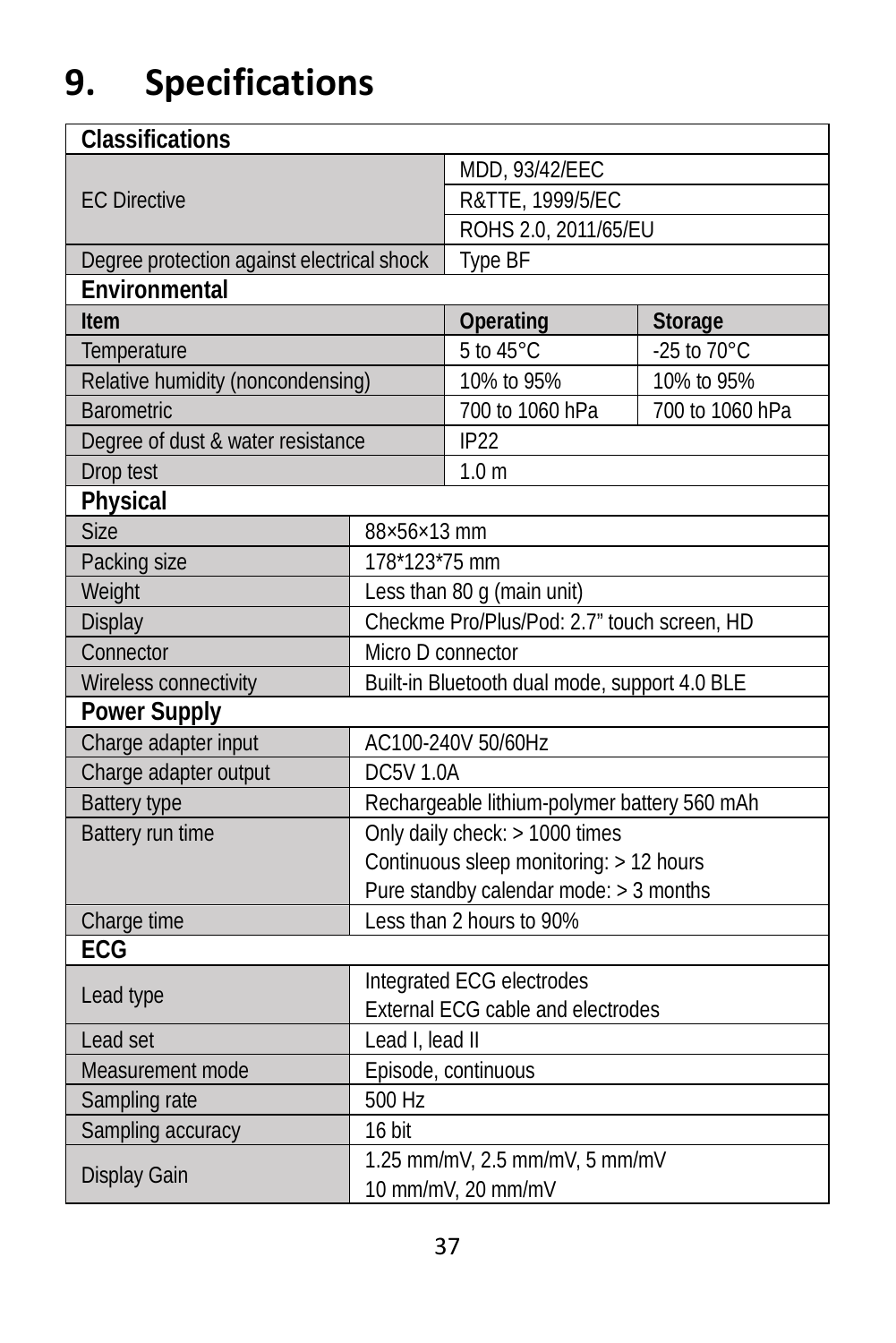| Sweep speed                                                                                                                                                                                                                                                                                           | $25$ mm/s                                                                                                                                                                                                                |  |
|-------------------------------------------------------------------------------------------------------------------------------------------------------------------------------------------------------------------------------------------------------------------------------------------------------|--------------------------------------------------------------------------------------------------------------------------------------------------------------------------------------------------------------------------|--|
| Bandwidth*                                                                                                                                                                                                                                                                                            | 0.05 to 40 Hz                                                                                                                                                                                                            |  |
| Electrode offset potential<br>tolerance                                                                                                                                                                                                                                                               | $\pm 300$ mV                                                                                                                                                                                                             |  |
| HR measurement range                                                                                                                                                                                                                                                                                  | 30 to 250 bpm                                                                                                                                                                                                            |  |
| Accuracy                                                                                                                                                                                                                                                                                              | ±2 bpm or ±2%, whichever is greater                                                                                                                                                                                      |  |
| ST measurement range                                                                                                                                                                                                                                                                                  | $-0.5$ to $+0.5$ mV                                                                                                                                                                                                      |  |
| Measurement summary                                                                                                                                                                                                                                                                                   | Heart rate**, QRS duration, ST segment***, Rhythm<br>analysis (Regular ECG Rhythm, High Heart Rate,<br>Low Heart Rate, High QRS Value, High ST Value***,<br>Low ST Value***, Irregular ECG Rhythm, Unable to<br>analyze) |  |
| SpO <sub>2</sub>                                                                                                                                                                                                                                                                                      |                                                                                                                                                                                                                          |  |
| <b>Standards</b>                                                                                                                                                                                                                                                                                      | Meet standards of ISO 80601-2-61                                                                                                                                                                                         |  |
|                                                                                                                                                                                                                                                                                                       | Measurement accuracy verification: The SpO2 accuracy has been verified in human                                                                                                                                          |  |
| experiments by comparing with arterial blood sample reference measured with a CO-<br>oximeter. Pulse oximeter measurement are statistically distributed and about two-thirds<br>of the measurements are expected to come within the specified accuracy range<br>compared to CO-oximeter measurements. |                                                                                                                                                                                                                          |  |
| SpO <sub>2</sub> range                                                                                                                                                                                                                                                                                | 70% to 100%                                                                                                                                                                                                              |  |
| SpO <sub>2</sub> Accuracy (Arms)                                                                                                                                                                                                                                                                      | $80-100\%$ : $\pm 2\%$ , 70-79%: $\pm 3\%$                                                                                                                                                                               |  |
| PR range                                                                                                                                                                                                                                                                                              | 30 to 250 bpm                                                                                                                                                                                                            |  |
| PR accuracy                                                                                                                                                                                                                                                                                           | $\pm$ 2 bpm or $\pm$ 2%, whichever is greater                                                                                                                                                                            |  |
| PI range                                                                                                                                                                                                                                                                                              | $0.5 - 15$                                                                                                                                                                                                               |  |
| Measurement summary                                                                                                                                                                                                                                                                                   | SpO <sub>2</sub> , PR, PI, Summary (Normal Blood Oxygen, Low<br>Blood Oxygen, Unable to analyze)                                                                                                                         |  |
| <b>Blood Pressure Variation</b>                                                                                                                                                                                                                                                                       |                                                                                                                                                                                                                          |  |
| Measurement method                                                                                                                                                                                                                                                                                    | Cuff-free non-invasive technology                                                                                                                                                                                        |  |
| Measurement summary                                                                                                                                                                                                                                                                                   | Percent of change or systolic pressure based on<br>individual calibration coefficient                                                                                                                                    |  |
| Thermometer                                                                                                                                                                                                                                                                                           |                                                                                                                                                                                                                          |  |
| Technique                                                                                                                                                                                                                                                                                             | Infrared body temperature                                                                                                                                                                                                |  |
| Environment temperature                                                                                                                                                                                                                                                                               | 16.0 to 40.0 °C                                                                                                                                                                                                          |  |
| Measurement site                                                                                                                                                                                                                                                                                      | Temple                                                                                                                                                                                                                   |  |
| Measurement time                                                                                                                                                                                                                                                                                      | 3s                                                                                                                                                                                                                       |  |
| Measurement range                                                                                                                                                                                                                                                                                     | 34.0 to 42.2 °C (94.0 to 108.0 °F)                                                                                                                                                                                       |  |
| Accuracy                                                                                                                                                                                                                                                                                              | $\pm 0.2^{\circ}$ C or $\pm 0.4^{\circ}$ F                                                                                                                                                                               |  |
| <b>Sleep Monitor</b>                                                                                                                                                                                                                                                                                  |                                                                                                                                                                                                                          |  |
| Monitoring time                                                                                                                                                                                                                                                                                       | Up to 10 hours                                                                                                                                                                                                           |  |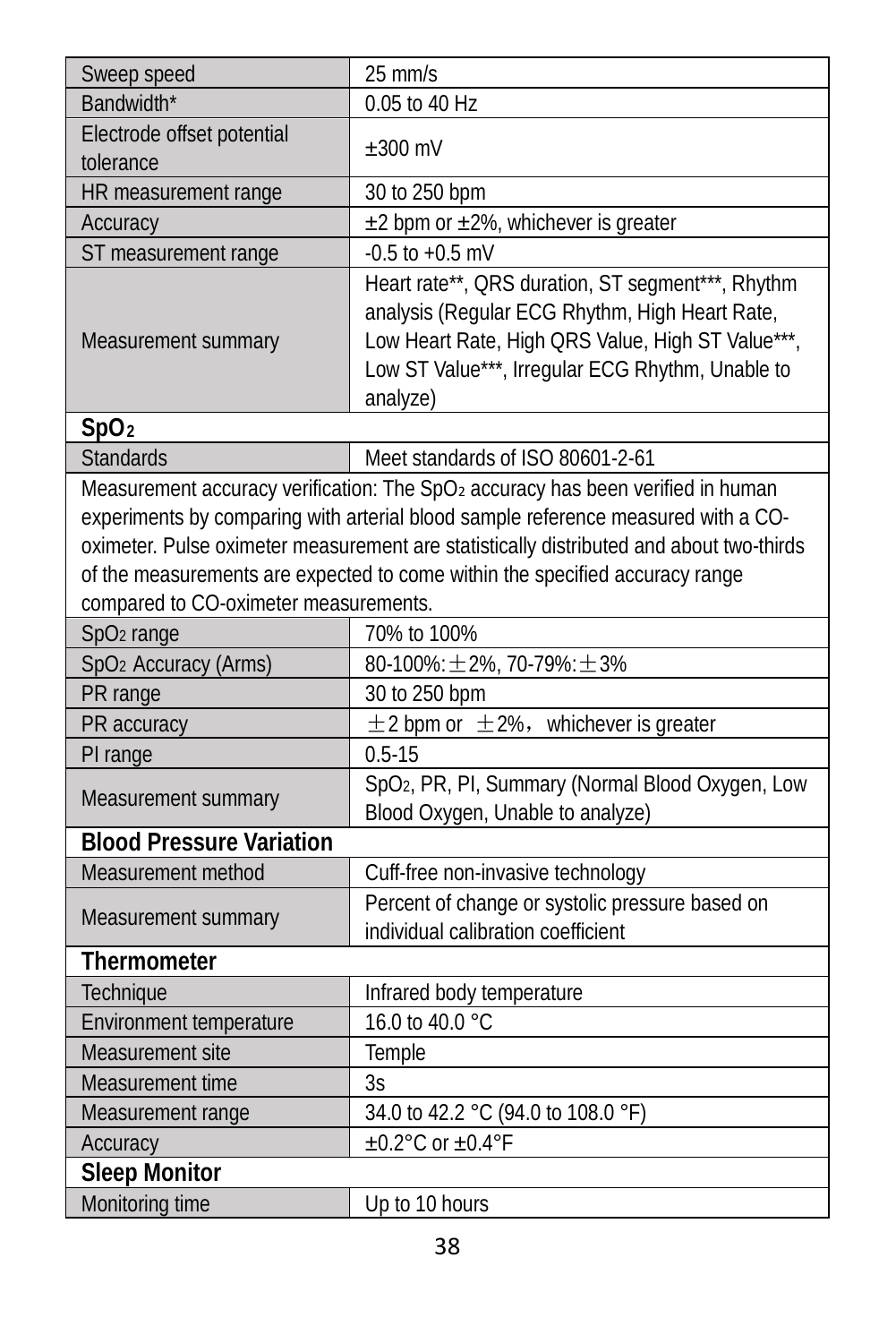| Data storage              | Store SpO <sub>2</sub> and pulse rate              |
|---------------------------|----------------------------------------------------|
|                           | Total duration, <90% STAT, Average saturation,     |
| Measurement summary       | Lowest saturation, Summary(No abnormal detected,   |
|                           | blood oxygen drop detected, Unable to analyze)     |
| Pedometer                 |                                                    |
| Range                     | 0 to 99999 steps                                   |
| <b>Distance</b>           | 0.00 to 999.99 km                                  |
| Timer                     | 0 to 1999 minutes                                  |
| Calories                  | 0.00 to 9999.99 kcal                               |
| Fat                       | 0.00 to 199.99 g                                   |
| Reminder                  |                                                    |
| No. of reminder           | 6                                                  |
| Reminder event            | Wake up, Check me, Medicine, Self-define           |
| Review                    |                                                    |
| Data review               | Graphic trend, list trend                          |
| Waveform review           | Full disclosure waveform                           |
| Daily check               | 100 pcs of records without audio memo              |
| <b>ECG</b> recorder       | 100 pcs of records without audio memo              |
| Oximeter                  | 100 pcs of records                                 |
| Thermometer               | 100 pcs of records                                 |
| Sleep record review       | 5 pcs of records, 10 hours each record             |
| <b>Mobile APP</b>         |                                                    |
| Operating system          | IOS 7.0 or above, Android 4.0 or above             |
| <b>IOS Capability</b>     | iPhone 4s and models launched subsequently; iPad 3 |
|                           | and models launched subsequently;                  |
| <b>Android Capability</b> | Mobile phone or pad with Bluetooth 2.1 or above    |
| Functionality             | Data export, data review, waveform replay, trend   |
|                           | review, data sharing                               |

\* : External ECG cable, bandwidth mode set to wide

\*\*: Heart rate is calculated based on average of every 5 to 30 QRS complex.

\*\*\*: Only for measurement with external ECG cable, bandwidth mode set to wide

## <span id="page-39-0"></span>**10. Electromagnetic Compatibility**

The device meets the requirements of EN 60601-1-2. All the accessories also meet the requirements of EN 60601-1-2 when in use with this device.

#### **Warnings and Cautionary Advices**

Using accessories other than those specified in this manual may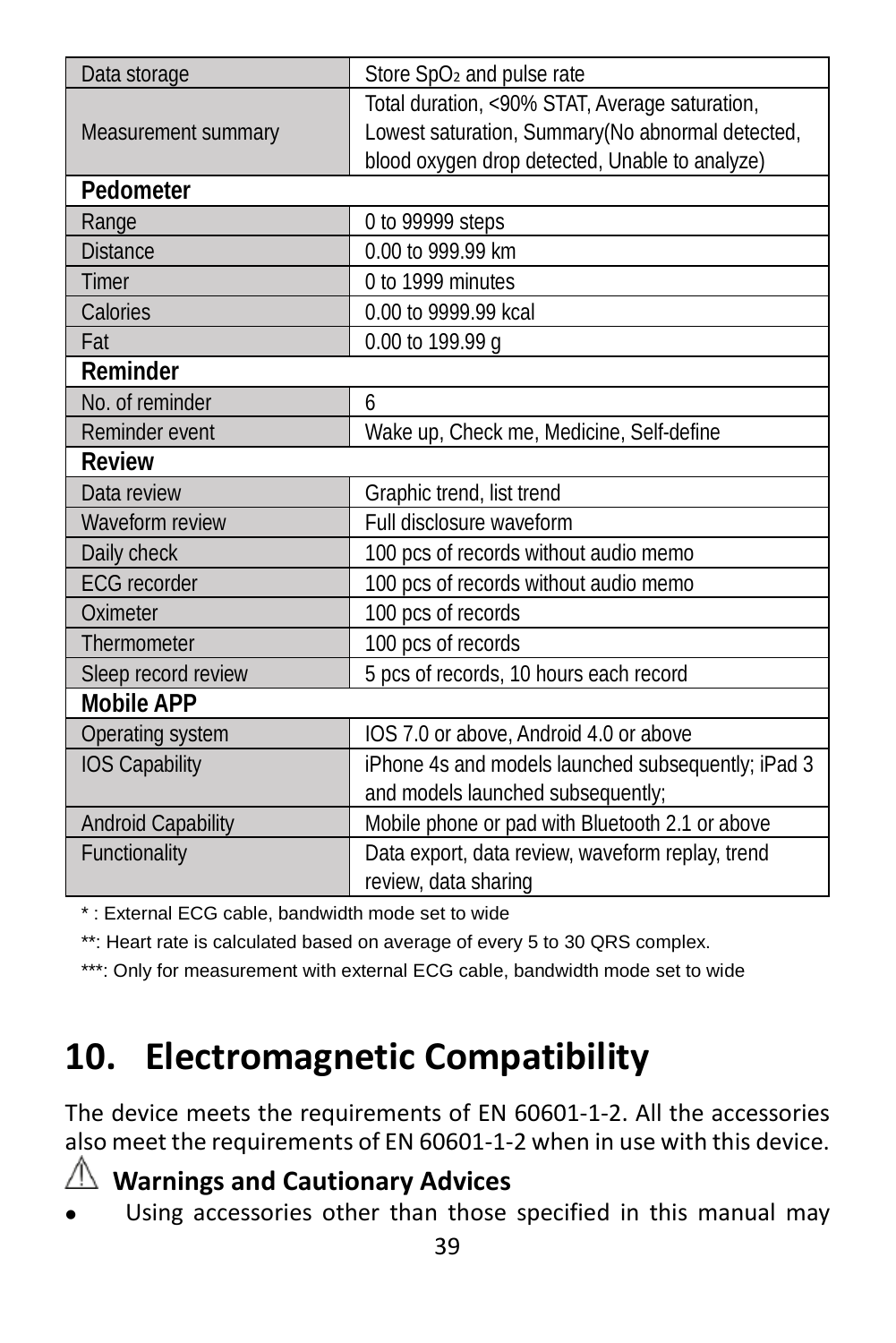result in increased electromagnetic emission or decreased electromagnetic immunity of the equipment.

- The device or its components should not be used adjacent to or stacked with other equipment.
- The device needs special precautions regarding EMC and needs to be installed and put into service according to the EMC information provided below.
- Other devices may interfere with this device even though they meet the requirements of CISPR.
- When the inputted signal is below the minimum amplitude provided in technical specifications, erroneous measurements could result.
- Portable and mobile communication equipment may affect the performance of this device.
- Other devices that have RF transmitter or source may affect this device (e.g. cell phones, PDAs, and PCs with wireless function).

| Guidance and Declaration - Electromagnetic Emissions                                                                                                                                       |            |                                                                                                                                                                                       |  |  |  |
|--------------------------------------------------------------------------------------------------------------------------------------------------------------------------------------------|------------|---------------------------------------------------------------------------------------------------------------------------------------------------------------------------------------|--|--|--|
| The Health Monitor is intended for use in the electromagnetic environment specified below. The customer or the user of the device<br>should assure that it is used in such an environment. |            |                                                                                                                                                                                       |  |  |  |
| <b>Emission tests</b>                                                                                                                                                                      | Compliance | Electromagnetic environment - quidance                                                                                                                                                |  |  |  |
| RF emissions CISPR 11                                                                                                                                                                      | Group 1    | The device uses RF energy only for its internal function. Therefore,<br>its RF emissions are very low and are not likely to cause any<br>interference in nearby electronic equipment. |  |  |  |
| RF emissions CISPR 11                                                                                                                                                                      | Class B    | The device is suitable for use in all establishments, including                                                                                                                       |  |  |  |
| Harmonic emissions IEC61000-3-2                                                                                                                                                            | Class A    | domestic establishments and those directly connected to the                                                                                                                           |  |  |  |
| <b>Fluctuations</b><br>Flicker<br>Voltage<br>Emissions IEC 61000-3-3                                                                                                                       | Complies   | public low-voltage power supply network that supplies buildings<br>used for domestic purposes.                                                                                        |  |  |  |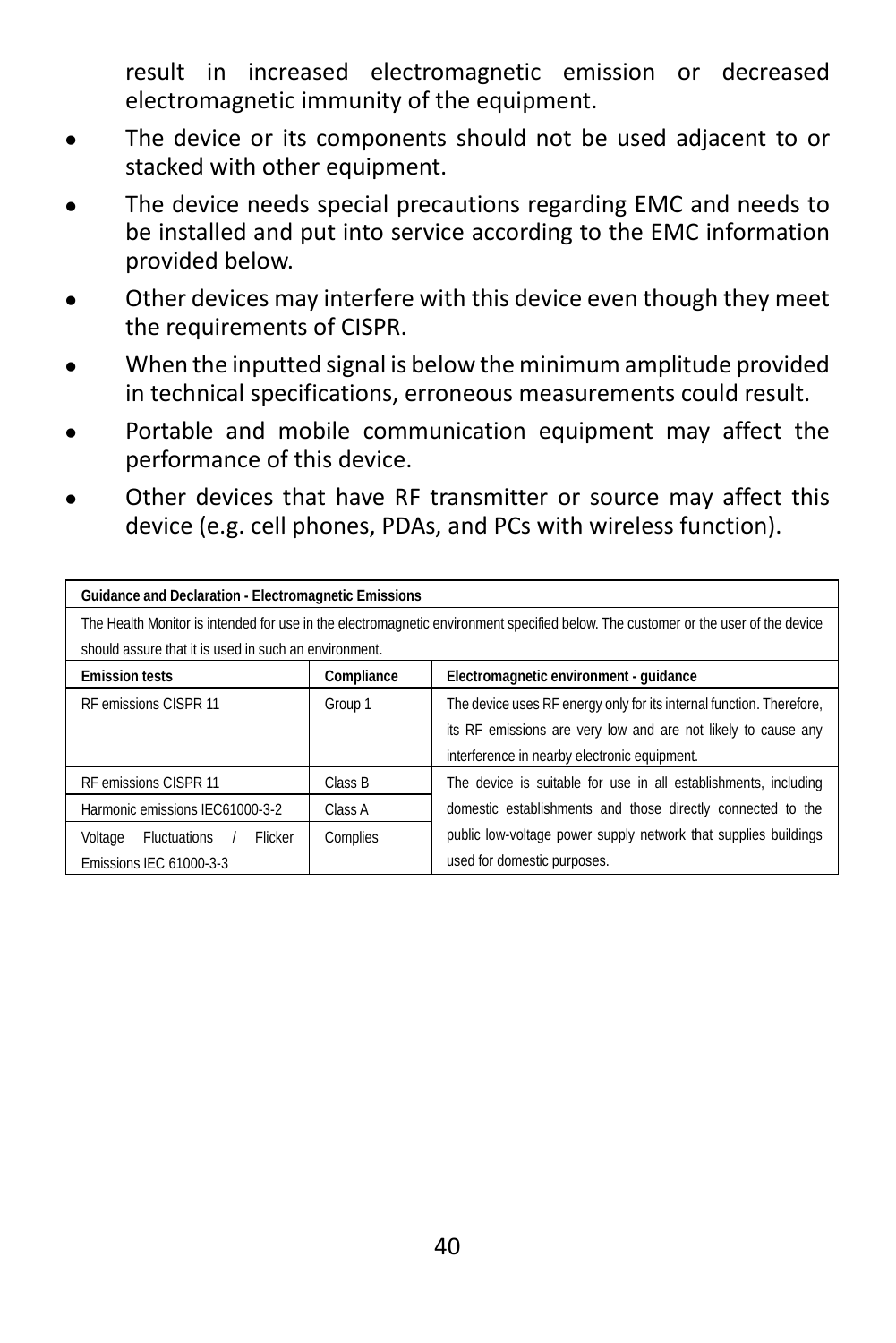#### **Guidance and Declaration - Electromagnetic Immunity**

The Health Monitor is intended for use in the electromagnetic environment specified below. The customer or the user of the Health Monitor should assure that it is used in such an environment.

|                                                                             | MONICOL SHOUIQ ASSULE (HALITIS USEG IN SUCH AN ENVIRONMENT) |                         |                                           |  |  |
|-----------------------------------------------------------------------------|-------------------------------------------------------------|-------------------------|-------------------------------------------|--|--|
| Immunity test                                                               | IEC60601 test level                                         | Compliance level        | Electromagnetic environment -             |  |  |
|                                                                             |                                                             |                         | quidance                                  |  |  |
| Flectrostatic<br>discharge                                                  | + 6 kV contact                                              | + 6 kV contact          | Floors should be wood, concrete           |  |  |
| (ESD) IEC 61000-4-2                                                         | $+8$ kV air                                                 | $+8$ kV air             | or ceramic tile. If floors are            |  |  |
|                                                                             |                                                             |                         | covered with synthetic material,          |  |  |
|                                                                             |                                                             |                         | the relative humidity should be at        |  |  |
|                                                                             |                                                             |                         | least 30 %.                               |  |  |
| Flectrical<br>fast                                                          | $\pm$ 2 kV for power                                        | $±$ 2 kV for power      | Mains power quality should be that of     |  |  |
| transient/burst                                                             | supply lines                                                | supply lines            | a typical commercial or hospital          |  |  |
| IEC 61000-4-4                                                               | ± 1 kV for input/output                                     | ± 1 kV for input/output | environment.                              |  |  |
|                                                                             | lines                                                       | lines                   |                                           |  |  |
| Surge                                                                       | $\pm$ 1 kV line(s) to                                       | $\pm$ 1 kV line(s) to   |                                           |  |  |
| IEC 61000-4-5                                                               | line(s)                                                     | line(s)                 |                                           |  |  |
|                                                                             | $\pm$ 2 kV line(s) to                                       | $\pm$ 2 kV line(s) to   |                                           |  |  |
|                                                                             | earth                                                       | earth                   |                                           |  |  |
| Voltage dips, short                                                         | $< 5$ % UT                                                  | $< 5$ % UT              | Mains power quality should be that of     |  |  |
| Interruptions and Voltage                                                   | (>95 % dip in UT)                                           | (>95 % dip in UT)       | a typical commercial or hospital          |  |  |
| variations on power supply                                                  | for 0.5 cycle                                               | for 0.5 cycle           | environment. If the user of our           |  |  |
| input lines                                                                 | 40 % UT                                                     | 40 % UT                 | product requires continued operation      |  |  |
| IEC 61000-4-11                                                              | (60 % dip in UT)                                            | (60 % dip in UT)        | during power mains interruptions, it is   |  |  |
|                                                                             | for 5 cycles                                                | for 5 cycles            | recommended that our product be           |  |  |
|                                                                             | 70 % UT                                                     | 70 % UT                 | powered from an uninterruptible           |  |  |
|                                                                             | (30 % dip in UT)                                            | (30 % dip in UT)        | power supply or a battery.                |  |  |
|                                                                             | for 25 cycles                                               | for 25 cycles           |                                           |  |  |
|                                                                             | $< 5$ % UT                                                  | $< 5$ % UT              |                                           |  |  |
|                                                                             | (>95 % dip in UT)                                           | (>95 % dip in UT)       |                                           |  |  |
|                                                                             | for $5s$                                                    | for $5s$                |                                           |  |  |
| Power frequency (50/60                                                      | $3$ A/m                                                     | $3$ A/m                 | Power frequency magnetic fields           |  |  |
| HZ) magnetic field IEC                                                      |                                                             |                         | should be at levels characteristic of a   |  |  |
| 61000-4-8                                                                   |                                                             |                         | in<br>typical<br>location<br>a<br>typical |  |  |
|                                                                             |                                                             |                         | commercial or hospital environment.       |  |  |
| Note: $U_T$ is the AC mains voltage prior to application of the test level. |                                                             |                         |                                           |  |  |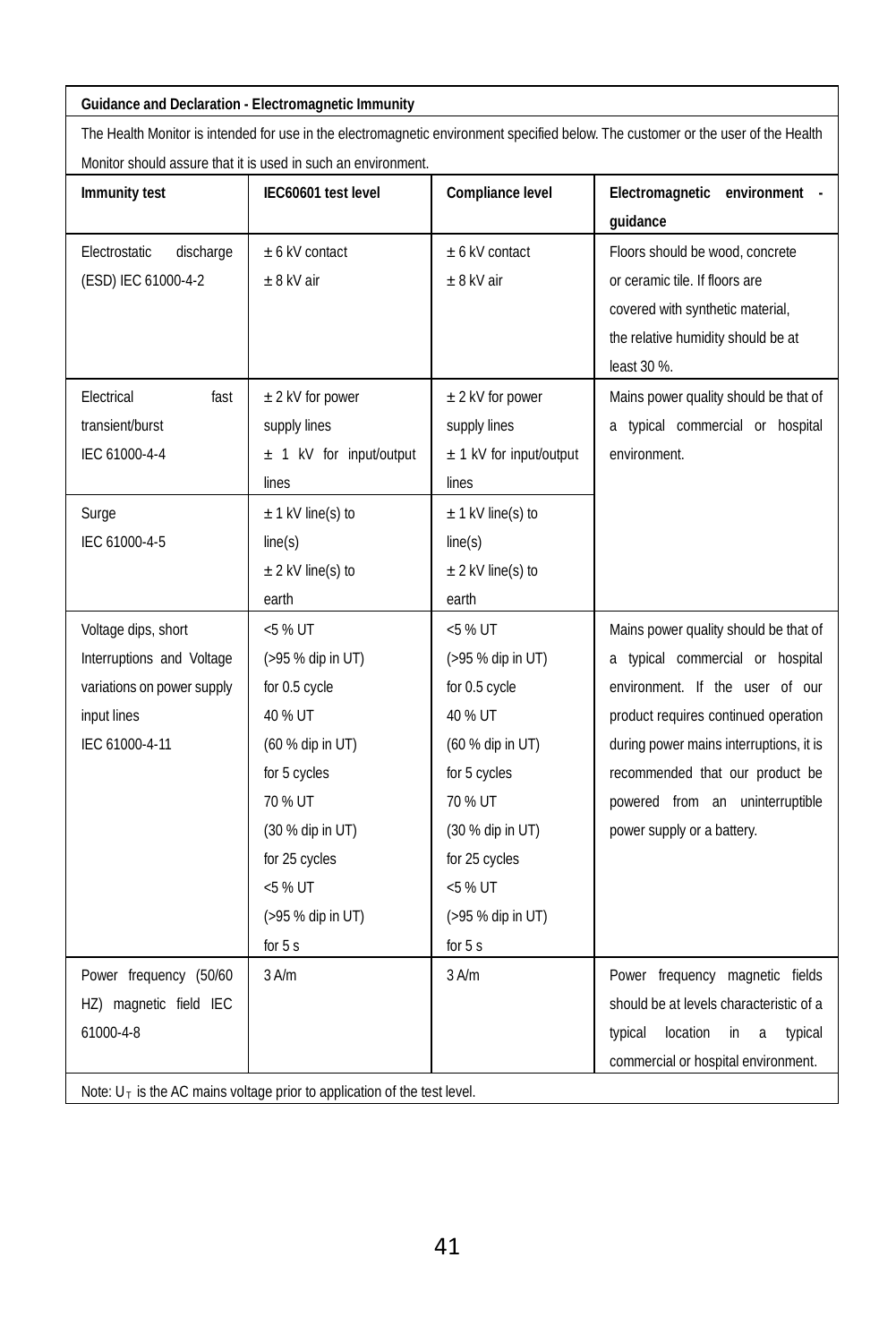**Guidance and Declaration - Electromagnetic Immunity**

The Health Monitor is intended for use in the specified electromagnetic environment. The customer or the user of the Health Monitor should assure that it is used in such an environment as described below.

| Immunity test               | IEC60601 test                    | Compliance            | Electromagnetic environment - quidance                                   |
|-----------------------------|----------------------------------|-----------------------|--------------------------------------------------------------------------|
|                             | level                            | level                 |                                                                          |
| Conduced RF<br>IFC61000-4-6 | 3 Vrms 150 kHz<br>3 Vrms 150 kHz |                       | Portable and mobile RF communications equipment should                   |
|                             | to                               | to                    | be used no closer to any part of the system, including                   |
|                             | 80 MHz                           | 80 MHz                | cables, than the recommended separation distance                         |
|                             | <b>ISM</b><br>outside            | <b>ISM</b><br>outside | calculated from the equation appropriate for the frequency               |
|                             | bands                            | bands                 | of the transmitter. Recommended separation distances:                    |
|                             |                                  |                       | $d=1.2\sqrt{P}$                                                          |
| Radiated RF<br>IFC61000-4-3 | 3 V/m 80 MHz                     | 3 V/m 80 MHz          | Recommended separation distances:                                        |
|                             | to                               | to<br>2.5 GHz         | 80 MHz $\sim$ 800 MHz: $d = 1.2\sqrt{P}$                                 |
|                             | 2.5 GHz                          |                       | 800MHz-2.5GHz: $d = 2.3\sqrt{P}$                                         |
|                             |                                  |                       | Where, $P$ is the maximum output power rating of the                     |
|                             |                                  |                       | transmitter in watts (W) according to the transmitter                    |
|                             |                                  |                       | manufacturer and $d$ is the recommended separation                       |
|                             |                                  |                       | distance in meters (m).                                                  |
|                             |                                  |                       | Field strengths from fixed RF transmitters, as determined                |
|                             |                                  |                       | by an electromagnetic site survey <sup>a</sup> , should be less than the |
|                             |                                  |                       | compliance level in each frequency range b.                              |
|                             |                                  |                       | Interference may occur in the vicinity of equipment marked               |
|                             |                                  |                       | r<br>with the following symbol:                                          |

Note 1: At 80 MHz to 800 MHz, the separation distance for the higher frequency range applies.

Note 2: These guidelines may not apply in all situations. Electromagnetic propagation is affected by absorption and reflection from structures, objects and people.

a Field strengths from fixed transmitters, such as base stations for radio (cellular/cordless) telephones and land mobile radios, amateur radio, AM and FM radio broadcast and TV broadcast cannot be predicted theoretically with accuracy. To assess the electromagnetic environment due to fixed RF transmitters, an electromagnetic site survey should be considered. If the measured field strength in the location in which the device is used exceeds the applicable RF compliance level above, the device should be observed to verify normal operation. If abnormal performance is observed, additional measures may be necessary, such as re-orienting or relocating the device.

**b Over frequency range 150kHz to 80MHz. For Resp field strength should be less than 1V/m.**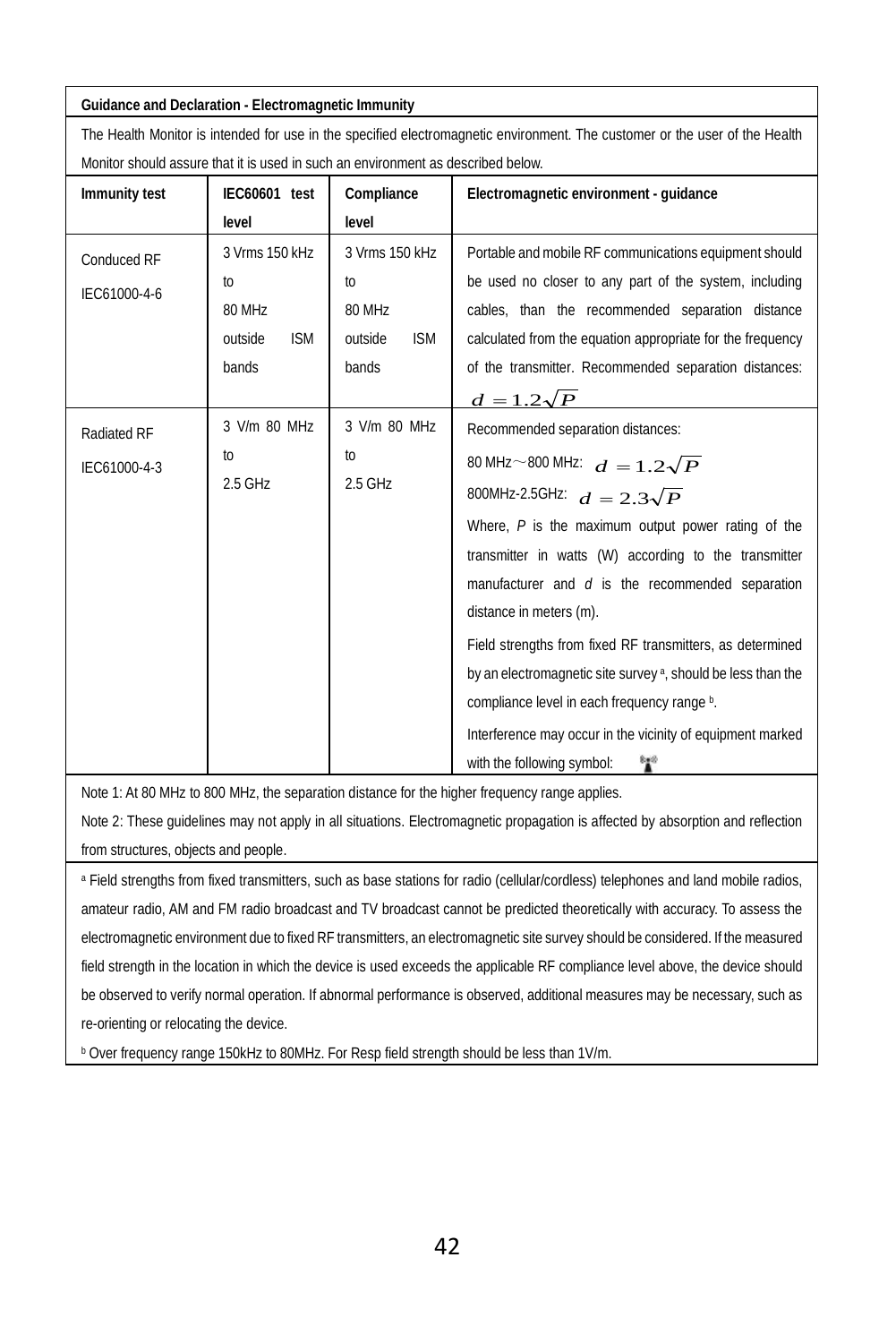**Recommended separation distances between portable and mobile RF communications equipment and the device** The Health Monitor is intended for use in an electromagnetic environment in which radiated RF disturbances are controlled. The customer or the user of the Health Monitor can help prevent electromagnetic interference by maintaining a minimum distance between portable and mobile RF communications equipment (transmitters) and the monitor as recommended below, according to the maximum output power of the communications equipment.

| Rated max. output    | Separation distance according to frequency of the transmitter (m) |                                          |                   |  |  |
|----------------------|-------------------------------------------------------------------|------------------------------------------|-------------------|--|--|
| power of transmitter | 150 kHz - 80 MHz                                                  | MH <sub>7</sub><br>MHz<br>80<br>800<br>÷ | 800 MHz - 2.5 GHz |  |  |
| (W)                  | $d=1.2\sqrt{P}$                                                   | $d=1.2\sqrt{P}$                          | $d=2.3\sqrt{P}$   |  |  |
| 0.01                 | 0.12                                                              | 0.12                                     | 0.23              |  |  |
| 0.1                  | 0.38                                                              | 0.38                                     | 0.73              |  |  |
|                      | 1.20                                                              | 1.20                                     | 2.30              |  |  |
| 10                   | 3.80                                                              | 3.80                                     | 7.30              |  |  |
| 100                  | 12.00                                                             | 12.00                                    | 23.00             |  |  |

For transmitters rated at a maximum output power not listed above, the recommended separation distance d in metres (m) can be estimated using the equation applicable to the frequency of the transmitter, where P is the maximum output power rating of the transmitter in watts (W) according to the transmitter manufacturer.

Note 1: At 80 MHz and 800 MHz, the separation distance for the higher frequency range applies.

Note 2: These guidelines may not apply in all situations. Electromagnetic propagation is affected by absorption and reflection from structures, objects and people.